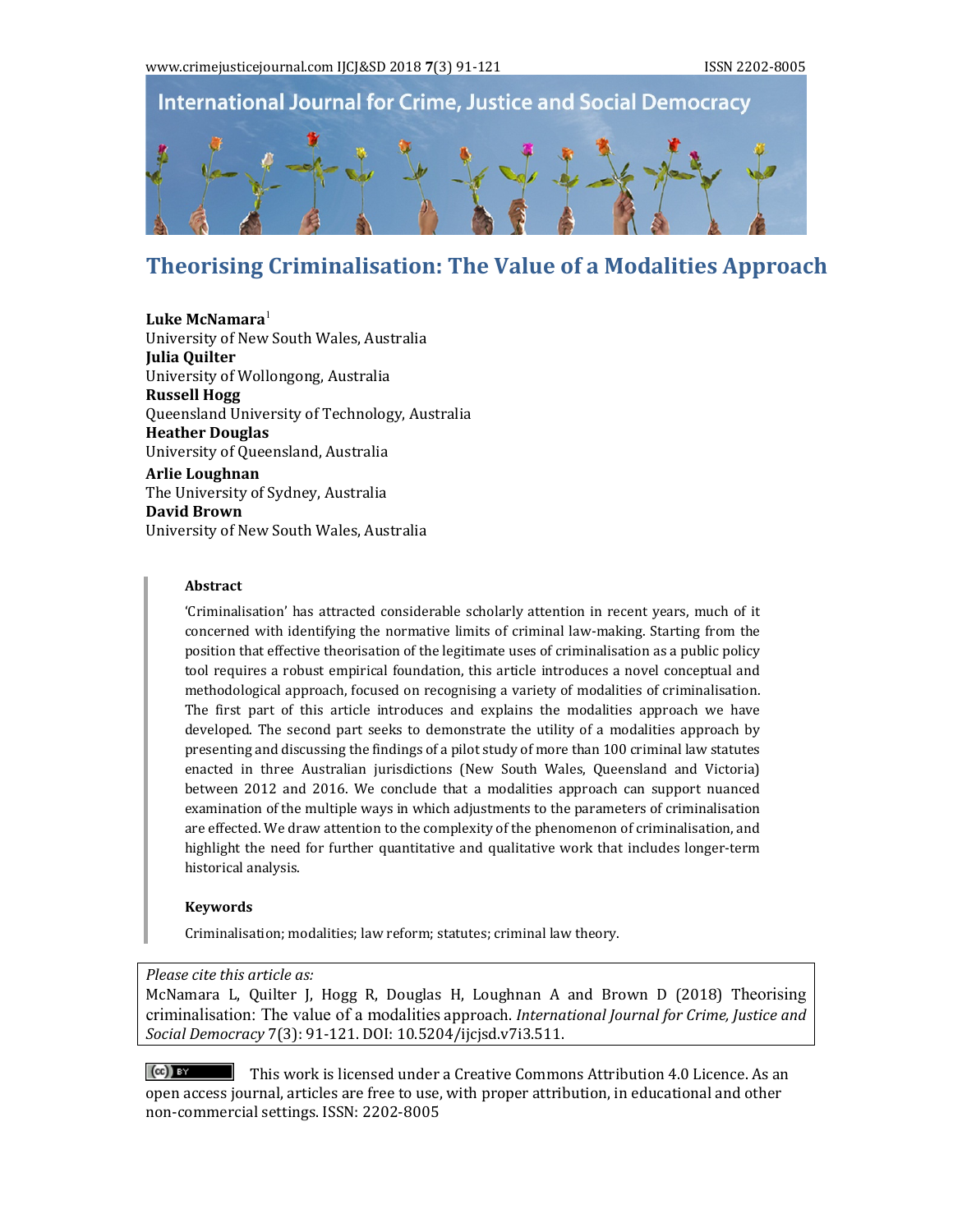#### **Introduction**

Criminalisation is a frequently employed public policy tool to address a range of types of conduct that involves characterisations of that conduct as harmful or carrying a risk of harm. It includes the creation and enforcement of criminal offences and the punishment of detected transgressions as well as investing police and other state agencies with coercive powers in the name of crime prevention (McNamara 2015: 39). Criminalisation is often controversial for a variety of reasons. It is variously perceived as being too harsh/too soft, too broad/too narrow, too expensive or ineffective. It is criticised for failing to catch the 'Mr Bigs' while disproportionately impacting on marginal groups. It is sometimes too technical and hard to understand, or regarded as unfair and disconnected from 'common sense' understandings of 'right' and 'wrong'. Discomfort about the wisdom of deploying criminalisation as a 'solution' to social problems has been exacerbated in Australia by the proliferation of new and amended criminal laws (Brown 2015) and concern about the sub-optimal conditions under which new laws are often enacted: as a high visibility knee-jerk reaction or 'quick fix' rather than after a careful and unhurried examination of the full range of public policy options.

Although Australian scholars of criminal law, criminal justice and criminology 'have had a deep engagement with issues of criminalization over time' (Loughnan 2014:  $690$ ), the tendency in research and activism has been to interrogate discrete instances or 'sites' of criminalisation and to be (rightly) cautious about the possibility and utility of grand normative theories of the legitimate limits of the criminal law (Brown et al. 2015: 13-32). Recently, however, there has been renewed interest among Australian scholars in approaching criminalisation as a phenomenon and subjecting it to systematic analysis (Brown 2013a; Crofts and Loughnan 2015; McNamara 2015; McSherry, Norrie and Bronitt 2009).

Importantly, a defining feature of the emerging scholarship is a conviction that theorising the conditions under which the creation of a criminal offence is a sound public policy choice should avoid the abstraction of criminal law theory in the legal-philosophical tradition (for example, Duff et al. 2010, 2011, 2013, 2014), and respect and build on this country's rich history of contextualised and frequently interdisciplinary criminalisation studies (Brown 2013a). If the future articulation of a compelling normative framework for determining when criminalisation should be used as a policy response is ever to be achieved, it is first necessary to have a better understanding of why, when and how criminalisation has been and is the chosen policy response to an identified harm or risk, and with what effects. This demands that criminalisation be subjected to historicised and empirical analysis as a foundation for normative theory building. In particular, 'we need to understand the phenomenon of criminalisation in all its multi-dimensional complexity' (McNamara 2015: 34) before it is possible to offer a compelling normative account of the legitimate limits of the criminal law, or a persuasive judgment about the merits of particular instances of criminal law making or enforcement.

The aim of this article is to make a contribution to remedying one of the deficits that has impeded large-scale historicised and empirical criminalisation scholarship of the sort we advocate: the absence of shared conceptual tools and language for approaching the topic of criminalisation (Bronitt 2008; Brown 2013a; Lacey 2009, 2013; McNamara 2015; Naffine 2011). Specifically, we introduce a novel organising concept that recognises a variety of modalities of criminalisation. By 'modality' we mean a particular 'method or procedure' (Stevenson 2015) by which the coercive and punitive parameters of the criminal law are set and changed. Although it is the primary focus of many critiques of over-criminalisation, the creation of new offences is not synonymous with criminalisation. Rather, it is simply one of the ways in which the reach of the criminal justice system is extended. The tendencies to approach the phenomenon of criminalisation in a monolithic way and to make generalised claims about over-criminalisation do little, in our view, to 'call out' problematic reliance on criminal law solutions to social and economic problems (including contexts where the problem may be one of under-criminalisation). We believe that a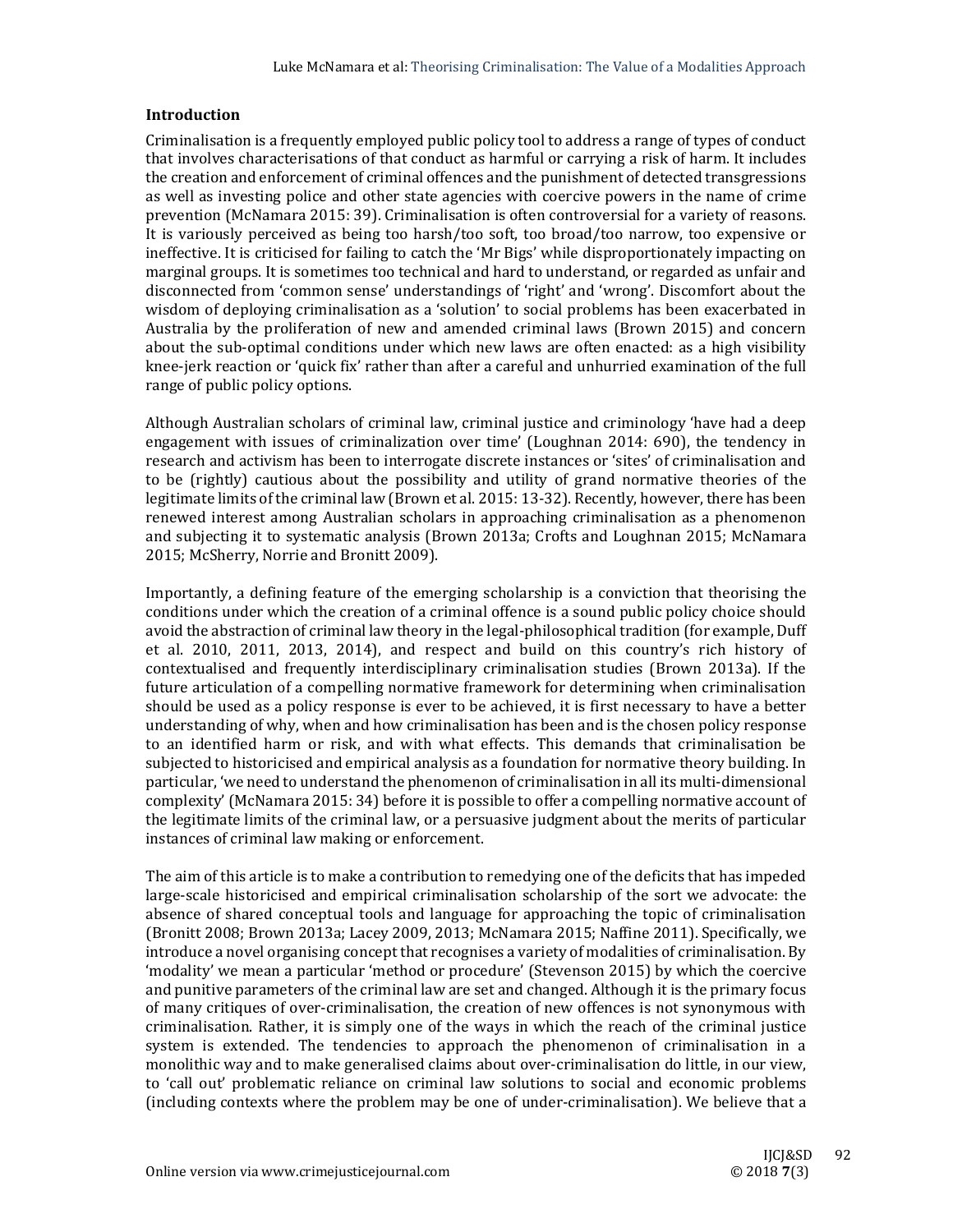nuanced approach that illuminates the variety of criminalisation modalities has the potential to support empirical foundations that can sustain normative critiques in relation to specific instances of new criminalisation, as well as longer term patterns of law creation, enforcement and impact.2

The first part of this article introduces and explains the modalities approach we have developed. The second part demonstrates the utility of a modalities approach by presenting and discussing the findings of a pilot study of 107 criminal law statutes enacted in three Australian jurisdictions (New South Wales (NSW), Queensland and Victoria) during the five-year period from 2012 to  $2016.3$  In addition to offering a quantitative snapshot of the relative frequency with which different modalities were employed during the period under review, we present a qualitative case study of criminalisation in relation to bail, parole and the management of serious sex offenders. Consistent with the theme of the special issue in which this article appears, we have chosen these sites for this case study to highlight the value of our modalities approach in illuminating methods of criminalisation that can be relatively invisible, despite their considerable practical impact in terms of coercion and liberty deprivation.

In addition to contributing to the methodology for the larger study of Australian criminalisation in which we are involved, it is our hope that the concept of criminalisation modalities will be evaluated and potentially deployed by other criminalisation scholars, both in Australia and internationally, who are committed to grounding normative criminal law theories in the practices of local, political and institutional environments.

## **Modalities of criminalisation: Accounting for complexity**

A threshold question we have had to confront is what counts as criminalisation? In a context where much of the existing normative theory literature has been motivated by concerns about over-criminalisation, the tendency has been to focus heavily, if not exclusively, on the creation of criminal offences and penalty increases. It is obvious that, even if concerned only with the enactment of new legislation, this is too narrow a frame of reference. Legislation influences the reach of criminal justice institutions and the intensity of surveillance, policing and penal practices in multiple ways beyond offence creation and provision for harsher punishment.

For the purpose of the current study, we have adopted McNamara's  $(2015: 39-42)$  'thick' conception of criminalisation. This includes not only the creation and enforcement of offences (and defences) and the setting and imposition of penalties, but also statutes that underpin the operation of allied criminal procedures and the deployment of police powers which can also have coercive and punitive effects (such as a denial of bail resulting in detention on remand). We extend the concept further to legislation concerned with technical arrangements regarding the conduct of criminal trials—such as allowing a sexual assault complainant to give evidence via video link—on the basis that such arrangements are designed to both reduce the risk of further trauma for crime victims and optimise the system's capacity to attribute criminal liability to offenders. 

If the challenges of accurate categorisation and precise quantification are significant in relation to the creation of new crimes and the expanding scope and reach of the substantive criminal law (Chalmers 2014; Chalmers and Leverick 2013; Husak 2008: 9), the difficulties and complexities multiply when the definition of criminalisation is extended to criminal justice laws that do not govern criminal responsibility or formal punishment but, nonetheless, have tangible impacts on people's lives, such as laws governing police powers and bail. And yet, to fail to account for such laws and practices would be to ignore critical elements of the ways in which the criminal law functions as a regulatory mechanism (or set of mechanisms). Therefore, we have approached the task of conceptualising criminalisation with the conviction that our approach must have the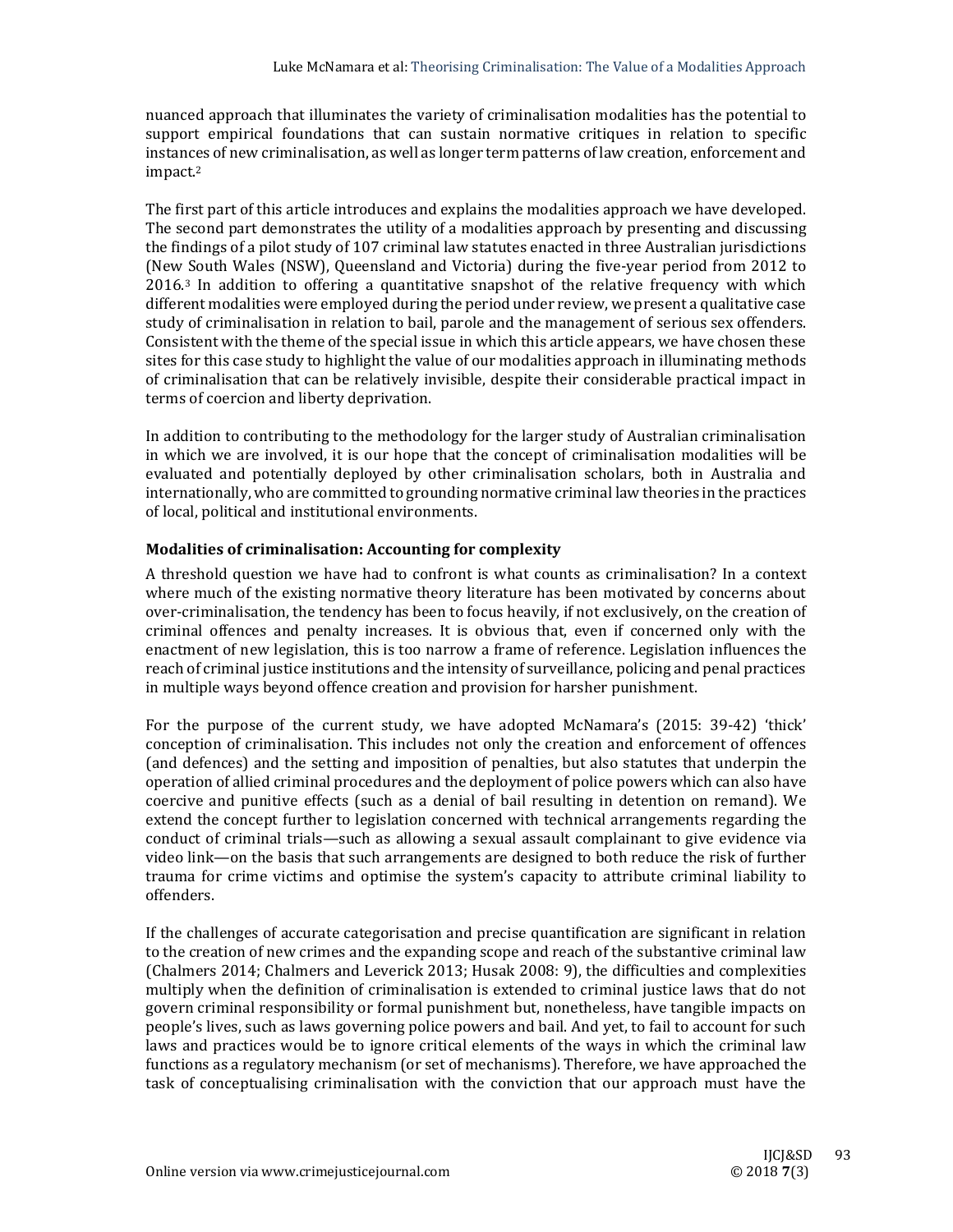sophistication required to incorporate procedural laws that impact on liberty (for example, in the form of bail denial or post-sentence detention or conditions) and support coercive police powers.

In addition, whereas the criminalisation debate generally assumes that the essential normative challenge is to rein in criminal law excess, we were concerned to recognise that criminalisation is not universally an always‐expanding phenomenon: under‐criminalisation is just as significant and equally deserving of attention. We wish to account for contractions in the reach of the criminal law (such as instances of explicit decriminalisation) and grapple with concerns that, whilst excess might  $\langle \text{arguably} \rangle$  be obvious in some areas, the problem in other areas (for example, domestic violence, sexual violence, corporate and white collar crime) is too little, rather than too much, criminalisation of seriously harmful conduct.

In an effort to reflect, capture and elucidate these complexities, and move beyond a simple over/under dichotomy, we identify a range of modalities of criminalisation, to better capture the variety of methods and procedures by which the state's coercive and punitive authority is calibrated in the name of crime prevention. The process of identifying modalities of criminalisation began with extensive discussion amongst research team members, drawing on their considerable collective experience in criminalisation research. This exercise produced a provisional typology, which was 'tested' by applying it to a selection of criminal law statutes enacted by the NSW Parliament in the period 2012-2014. This resulted in substantial modification and refinement, and the production of the typology of modalities that we present and demonstrate in this article. The typology utilises four high-level characterisations to account for legislation that:

- 1) *expands* or extends the parameters of criminalisation;
- 2) *contracts* or narrows the parameters of criminalisation;
- 3) represents a relatively 'neutral' attempt to *rationalise* the statute books; or
- 4) is concerned to better support the interests of *victims* of criminal harm.

We recognise that these categories are not mutually exclusive.

The first two categories—expanding criminalisation and narrowing criminalisation—embrace a dichotomy familiar to criminalisation scholars and using them here enables us to connect with wider normative debates about the legitimate parameters of the criminal law. *Expanding criminalisation* refers to laws that more deeply enmesh a person within a penal or surveillance frame by broadening the scope or net of the criminal justice system. It includes (but, as we explain below, is not limited to) the more 'obvious' forms of criminalisation: new offences and harsher penalties. The *contracting criminalisation* modality denotes laws and practices that restrict the scope of the criminal law, including formal decriminalisation of conduct—often underpinned by changing moral values (for example, regarding homosexuality)—but also instances in which the scope of criminal laws is narrowed by expanding criminal defences or enhancing procedural safeguards. 

But, these categories lack the specificity required for detailed and nuanced analysis. Therefore, we have developed nine sub-modalities of expansion and six sub-modalities of contraction. Each of the sub-categories is designed to capture with greater sophistication the many ways in which criminalisation may be extended or curtailed.

#### *1. Expanding criminalisation*

Expanding criminalisation includes increased punitiveness such as when new offences are created, maximum penalties for existing offences are increased, or sentencing regimes are mandated. Expanding the reach of the criminal justice system, however, may take many other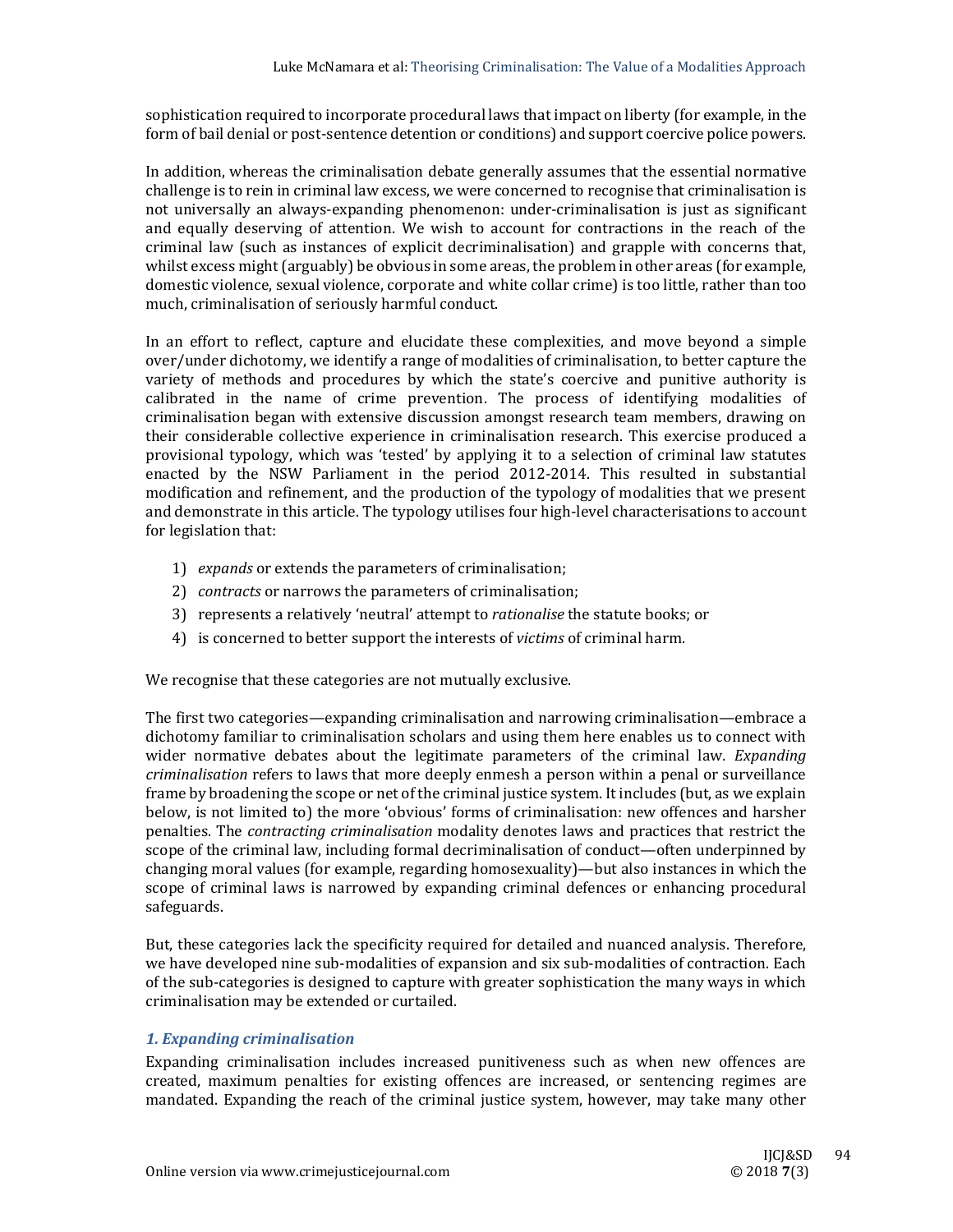forms such as expanding police powers, limiting due process procedural safeguards that protect against criminalisation, and restricting access to bail or parole.

The nine sub-modalities of expanding criminalisation we have adopted are:

- 1a: offence creation:
- 1b: offence expansion;
- 1c: penal intensification (including increasing penalties, mandatory penalties, sentencing aggravating factors and other related procedural changes);
- 1d: restricting defences (including reverse onus provisions);
- 1e: expanding enforcement powers (including police powers as well as the powers of other state agencies including prosecution and corrections):
- 1f: expanding pre/post-correctional powers (including pre-conviction remand and bail conditions, post-sentence detention and post-release conditions);
- 1g: reducing procedural safeguards;
- 1h: civil-criminal hybridity (that is, 'two-step' criminalisation, where conditions are imposed under a civil order and breach is a criminal offence); and
- 1i: compliance regimes (that is, where criminal sanctions form part of a regulatory compliance regime).

The last two sub-modalities require a note of explanation. An increasingly common modality of criminalisation involves hybrid civil/criminal measures, like apprehended violence orders (AVOs), police move-on powers or public place banning notices (or, in the United Kingdom, controversial anti-social behaviour orders (ASBOs) or public space protection orders (PSPOs)). The civil order or police power operates to draw individuals into the orbit of criminal justice intervention, but a criminal offence is only charged by way of a two-step procedure if and when the order is violated. A question may be raised as to whether legislation that supports such arrangements is properly regarded as expanding criminalisation. It might be considered to have a contracting effect, given that a criminal offence (and punishment) is used as a back-up rather than the front-line response and it is possible, indeed quite likely, that on many occasions a measure like an AVO is employed in response to what might otherwise have been charged as an assault. Alternatively, such measures might be considered as expanding criminalisation in that the two-step approach is designed to allow criminal justice intervention in relation to conduct which is not itself a criminal offence (for example, annoying behaviour in public) or where the conduct would, in practice, typically escape criminal sanction despite its criminal nature (for example, assault of a domestic partner). Indeed, AVOs and equivalent protective orders were designed in part to facilitate criminal justice intervention in recognition of the de facto undercriminalisation of domestic violence. We conclude that it is accurate to see these civil/criminal hybrid regimes as expanding criminalisation, although we recognise that such modalities serve to further underline the complexity of the phenomenon of criminalisation and the importance of considering the law 'in practice' and not simply 'on the books'.

The use of criminal sanctions as part of compliance regimes (in relation to the regulation of health and safety, motoring, environmental protection, and so on) raises similar issues. This is a highly fertile area of criminalising activity with such offences/sanctions being inserted into all manner of legislative schemes, governing a diverse field of activities. It is also a mode of criminalisation that is difficult to track and categorise. The heavy (though not exclusive) reliance on strict liability offences in these regimes has also attracted widespread criticism as involving not only over-use of criminal law but also its misuse insofar as core doctrines of subjective fault are abrogated (Ashworth 2000). It might be said that offences that form part of a compliance regime are, nonetheless, simply criminal offences that could be included in sub-modality 1a: offence creation.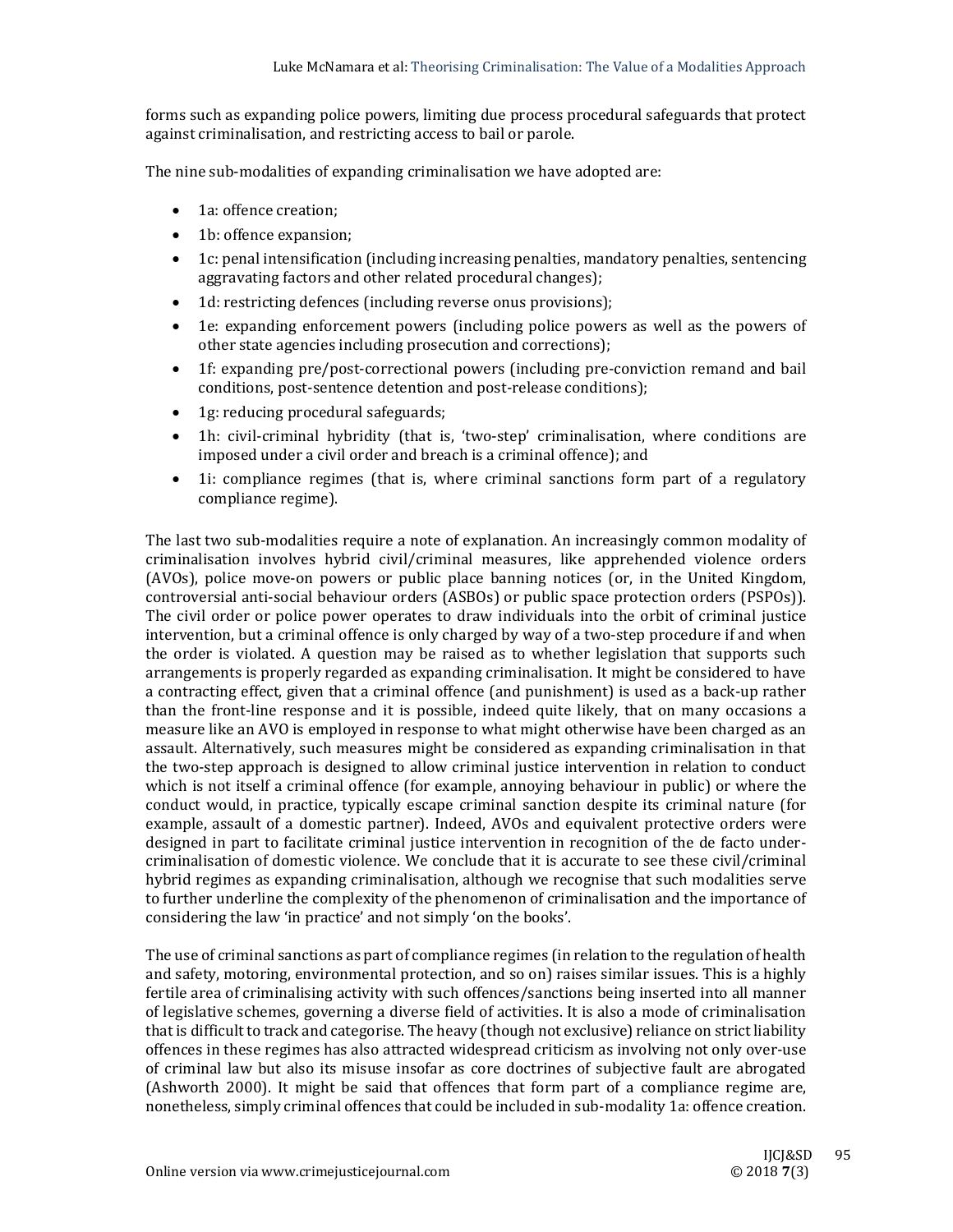Our view is that a discrete sub-modality is warranted because, in most cases (but not all: cf. routine motoring offences), compliance regimes have at least two distinctive features: first, the law is administered by an agency (government bureaucracy, statutory inspectorate) whose primary function is not criminal law enforcement; and, second, the actual imposition of criminal sanctions is treated as a measure of last resort that sits in the background supporting other informal and formal administrative measures aimed at securing compliance (Ayres and Braithwaite 1992; Carson 1970).

These regimes, like the hybrid civil/criminal modality, are not easily categorised according to an expanding/narrowing dichotomy. The most common criticism of strict liability offences is that they criminalise conduct that is not morally blameworthy and thus not 'truly criminal'. On this analysis, such laws represent an illegitimate expansion of criminalisation. By contrast, it might be argued that regulatory/compliance regimes frequently serve to mask or diminish the moral blameworthiness of conduct (for example, moral indifference to exposing others to grave risks of harm) that is incidental to a commercial activity, conduct which ought to be stigmatised as seriously criminal (Hogg 2013). What seems clear, however, is that, like the hybrid modality, statutory compliance regimes are designed to bring conduct that would otherwise generally elude criminalisation, within the scope of the (regulatory) criminal law, however deserving it might be of punishment. Therefore, we locate this specific modality within the expanding criminalisation category.

## *2. Contracting criminalisation*

The contracting criminalisation category is also in common usage among criminalisation scholars, although as mentioned above, it has received insufficient attention from normative scholars. But, it is essential to take such a modality seriously in order to paint a more nuanced picture of criminalisation practices.

The six sub-modalities of contracting criminalisation we have adopted are:

- 2a: enhancing procedural safeguards;
- 2b: expanding defences;
- 2c: depenalisation;
- 2d: diversionary programs;
- 2e: narrowing offences; and
- 2f: decriminalisation.

The sub-modality of depenalisation requires specific comment. This encompasses a range of measures including the downward classification of offences from indictable to indictable triable summarily. Effected to facilitate the more efficient administration of justice by allowing more serious matters to be disposed of in summary courts, there is a concomitant limitation of the sentences that can be imposed by those courts so that, for example, the maximum penalty for larceny in NSW is reduced from five years (as per the *Crimes Act* 1900 (NSW), s 117) to two years (the maximum penalty that can be imposed by a Magistrate in the NSW Local Court). There is also a growing trend towards making more offences at the less serious end of the spectrum enforceable via infringement or penalty notices that generate on-the-spot fines (for example, the general larceny offence in NSW may be dealt with by way of a criminal infringement notice under the *Criminal Procedure Regulation 2017* Sch. 4, if the value of the property or amount does not exceed \$300). Again, typically, severity of punishment is reduced (to the extent that the penalty notice imposes a penalty that is less than the maximum penalty that can be imposed by a court for that offence) but the reach of the criminal law is expanded (that is, more people are punished less severely: see for example, NSW Ombudsman 2009: 42-3; Quilter and McNamara 2013: 543). Note, however, that the 'fixed price' nature of penalty notices can also produce disproportionately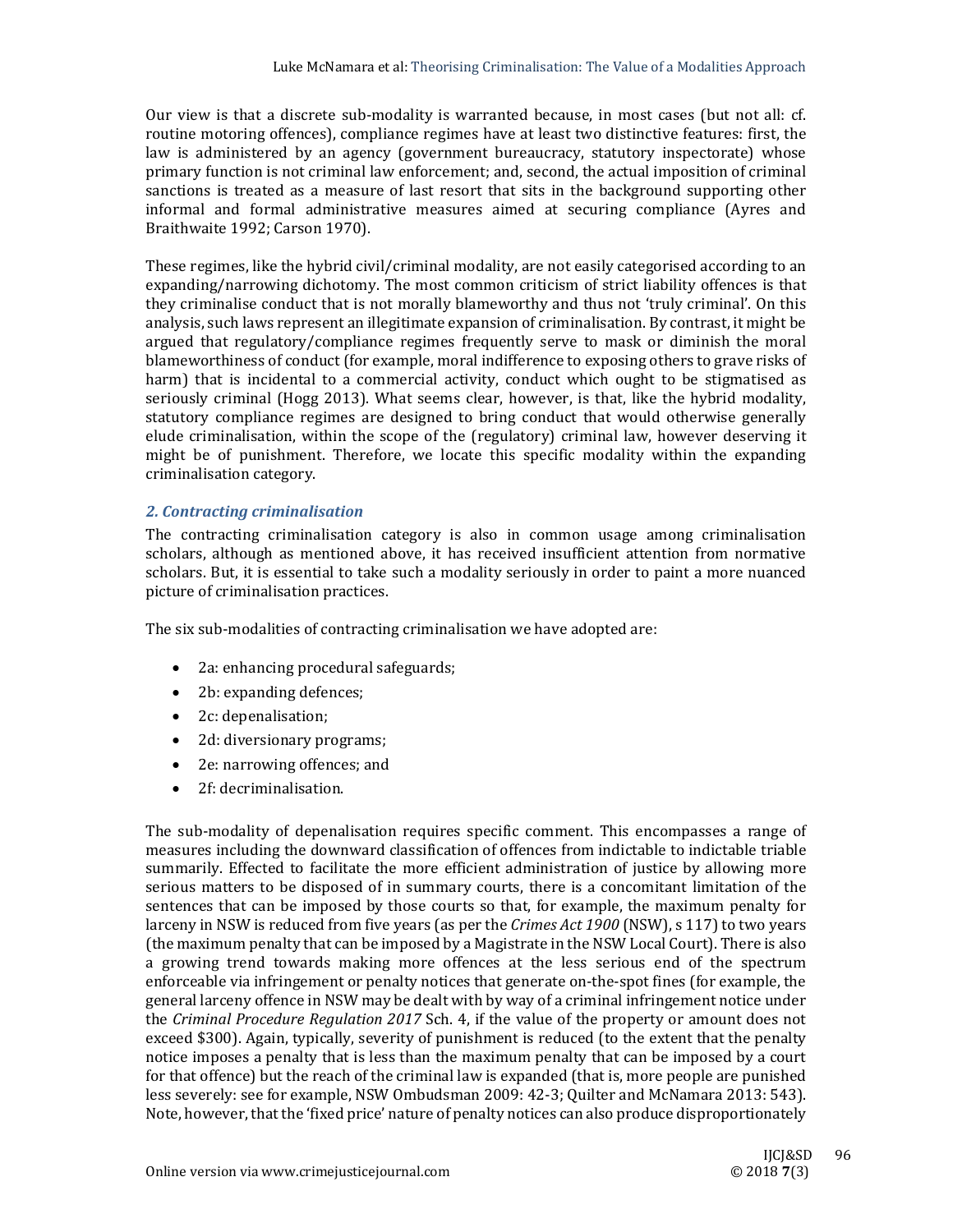punitive effects on the socio-economically disadvantaged. Unlike a court-imposed financial penalty, no account is taken of a person's capacity to pay (Quilter and Hogg 2018).

Our focus here is on legislative changes which reduce the severity of punishment, but that such changes can and often do simultaneously expand the reach of the criminal law should be recognised, as should the fact that some offenders could ultimately be subject to penalties involving significant hardship if they default. To the extent that it is accurate to describe these changes as a 'narrowing of criminalisation', it is in a context of efficiency imperatives (including costs, time, complexity) aimed at achieving the overarching goals of the criminal justice system under public sector funding constraints.

We have identified diversionary programs (for example, drug courts, youth conferencing) as a discrete modality of contraction to recognise that schemes that involve diversion from conventional criminal justice conviction and sentencing processes do have a practical effect on the parameters of criminalisation. In particular, diversionary programs are often designed to shift the emphasis from punitive to rehabilitative responses to criminal offending (recognising that such approaches may bring high levels of intervention—such as regular drug testing—into the lives of offenders).

The other two high level modalities—rationalisation and victims—reflect the reality that there are significant legislative criminalisation measures that clearly sit outside the expanding/contracting dichotomy, and are needed for comprehensive cataloguing and analysing of all criminal law reforms.

## *3. Rationalisation*

We use the label *rationalisation* to cover a range of criminal law changes which are relatively neutral in their effect on the parameters of criminalisation. We approach the characterisation of a criminal law statute as 'neutral' with caution. In some cases, the application of the label will be straightforward, as in the case of legislation that produces minor changes arising from legislative 'spring cleaning' or omnibus Acts that aim to remove ambiguity, simplify language, reduce complexity or make consequential amendments. Some amendments that are introduced to achieve efficiencies in the criminal justice system may also be appropriately located in the rationalisation modality, although changes motivated by cost reduction may not be neutral if they involve procedural changes that weaken due process protections or otherwise increase the likelihood of conviction. Legislation that involves the codification and/or updating of an area of law (for example, *Bail Act* 2013 (NSW)) can also be categorised as rationalisation, as can legislation that is introduced to clarify matters in the wake of a court decision that draws attention to a problem, ambiguity or unintended effect.

# *4. Victims*

The *victims* modality identifies legislative changes that have, as their object, improvement in the victim's experience of the criminal justice system. This may involve a more active role for the victim in the process (like victim impact statements), protective measures to ensure minimisation of criminal trial trauma (such as permitting victims to give evidence via special arrangement such as video link) or formally articulating the rights of victims. We recognise that many modalities of criminalisation (for example, higher penalties) are motivated by (or are said to be motivated by) a desire to better respond to crime victimisation or, more amorphously, enhance the 'safety' of members of the public. Such measures are more likely to fit within our 'expanding criminalisation' modality. However, we believe there is value in attempting to identify a separate and discrete 'victims' modality encompassing laws that attempt to respond to the needs of victims by enhancing their experience of the criminal justice system.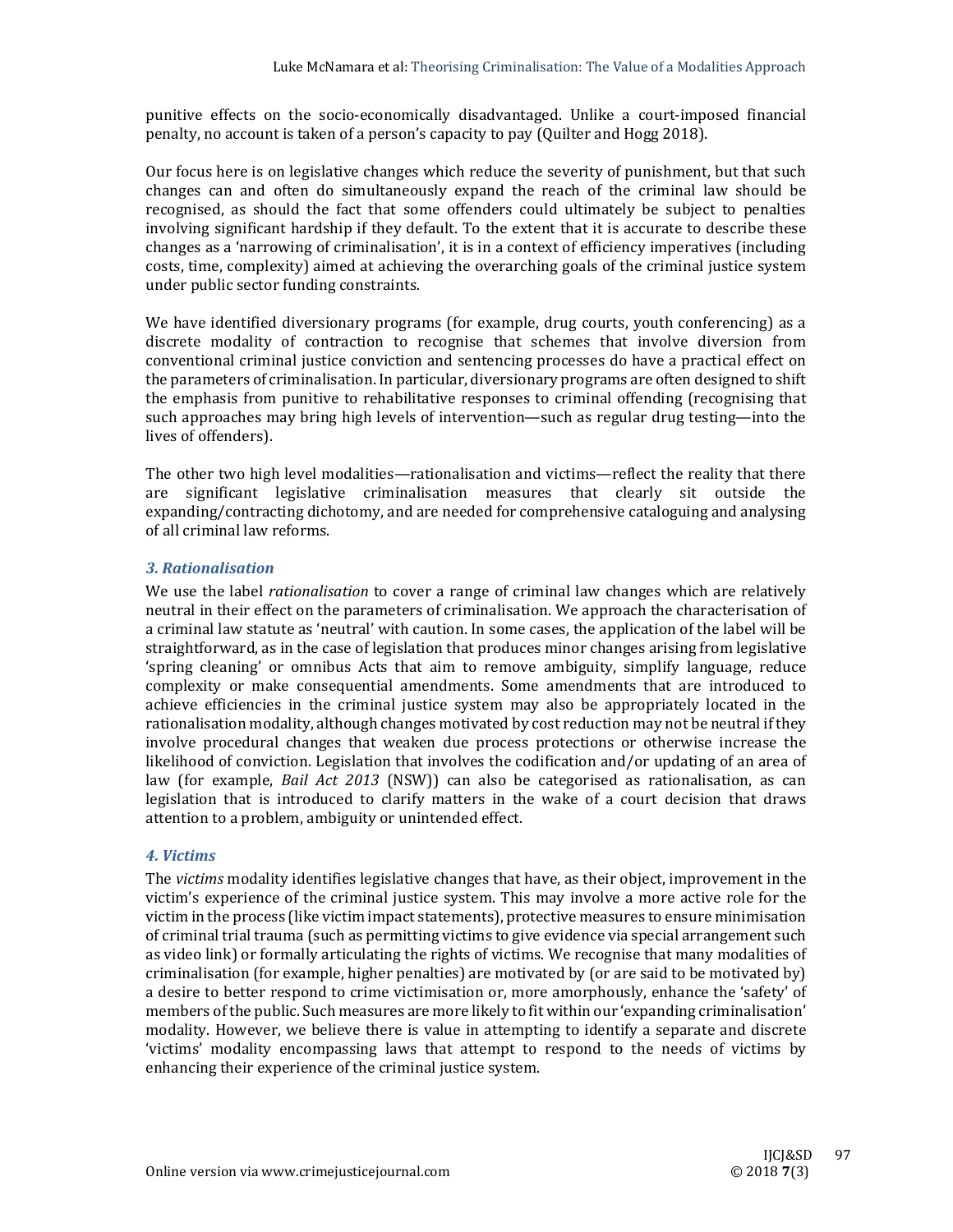We acknowledge that, as applied to a particular statutory provision or set of legislative measures, the 17 modalities and sub-modalities in our typology may not be mutually exclusive, and dual characterisation may be possible, even desirable. For example, empowering police to issue interim ('on-the-spot') apprehended violence orders in domestic violence situations represents both the victims modality and the expanding criminalisation (civil/criminal hybridity) modality.

In the next section, we seek to demonstrate the potential of a modalities approach by deploying our typology to examine a data set of recently enacted criminal law statutory provisions.

#### **Pilot Study: Modalities in criminalisation legislation in three Australian jurisdictions**

#### *Method*

Our data set consists of all criminal law statutes related to 10 chosen criminalisation sites<sup>4</sup> that were enacted by the legislatures of NSW, Queensland and Victoria during the five-year period from 2012-2016. For the purpose of this study, 'criminal law statute' was defined broadly as a statute that:

- creates or deletes/removes a new offence or contracts/expands an existing offence;
- increases/decreases a penalty, establishes a mandatory penalty or changes sentencing laws;
- increases/decreases the powers of police or other state agencies; and/or
- changes the procedures by which criminal offences and allied powers are administered.<sup>5</sup>

Statutes ranged from small issue-specific statutes to large statutes that effected multiple changes to the parameters of criminalisation (for example, *Serious and Organised Crime Amendment Act* 2015 (Qld)). We did not set out to offer a precise quantitative analysis of the nature of criminalisation legislation. Nor were we attempting to produce a comprehensive calculation of the volume of criminal law making in the selected jurisdictions. As noted above, we limited the scope of our study to laws affecting 10 important sites of criminalisation. Our primary aim with this initial deployment of our novel conceptual modalities framework was to shed light on the range of different modalities in contemporary Australian criminalisation law-making. We also sought to identify any noteworthy jurisdictional similarities and differences, in a context where there is evidence that the turn to criminalisation can be triggered by 'local' events and drivers, and be a product of cross-jurisdictional 'borrowing' (McNamara 2017; McNamara and Quilter 2016; Quilter 2015).

Our search identified 107 criminalisation statutes that were enacted in the five-year review period: 45 in NSW; 42 in Victoria, and 20 in Queensland (see Table 1). A full list of statutes is contained in Appendix 1.

Each statute was reviewed and coded by a member of the research team using the modalities typology. The coding process involved reading relevant sections of statutes, as well as explanatory memoranda and second reading speeches, in order to identify the criminalisation modalities and sub-modalities deployed. Coders recorded the modalities and sub-modalities reflected in each statute (for example, assigning the legislation a '1a' (offence creation), or a '3' (rationalisation), or a '1a/1c/1e' (offence creation, penal intensification, expanding enforcement powers)). Note that, consistent with our project objectives, we identified whether a statute reflected a particular modality, not how many times that modality was reflected. For example, a statute may have created three new offences. This resulted in a '1a' code for that statute (not  $3x$ 1a codes). In order to verify our coding, crosschecking was conducted by another member of the research team. Where there was ambiguity or uncertainty in relation to the coding of a particular Act or provision or the precise scope of the modality or sub-modality, this was resolved in discussions involving the wider research team to maximise accuracy and ensure overall consistency.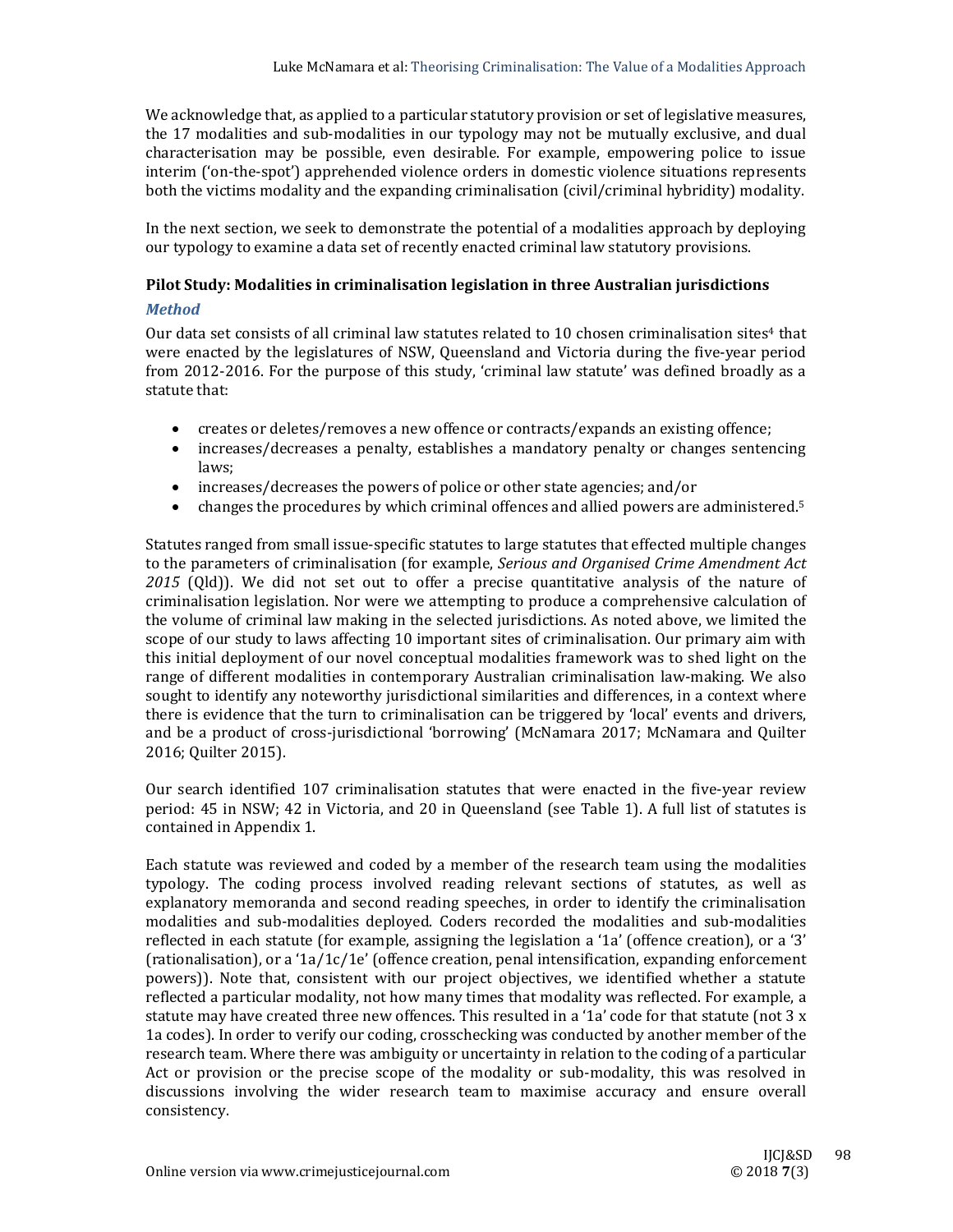| <b>Jurisdiction</b>     | <b>Number</b>  |
|-------------------------|----------------|
| <b>New South Wales:</b> |                |
| 2012                    | 10             |
| 2013                    | 13             |
| 2014                    | 12             |
| 2015                    | 3              |
| 2016                    | 7              |
| <b>Total</b>            | 45             |
| Victoria:               |                |
| 2012                    | 7              |
| 2013                    | 8              |
| 2014                    | 12             |
| 2015                    | $\overline{4}$ |
| 2016                    | 11             |
| <b>Total</b>            | 42             |
| Queensland:             |                |
| 2012                    | 3              |
| 2013                    | 8              |
| 2014                    | 3              |
| 2015                    | $\overline{2}$ |
| 2016                    | 4              |
| <b>Total</b>            | 20             |
|                         |                |
| <b>Overall Total</b>    | 107            |

## **Table 1: Criminalisation statutes passed for New South Wales, Victoria and Queensland (2012‐2016)**

| <b>Jurisdiction</b>     | 1 Expanding<br><b>Criminalisation</b> | 2 Narrowing<br><b>Criminalisation</b> | $\overline{3}$<br><b>Rationalisation</b> | $\overline{\boldsymbol{4}}$<br><b>Victims</b> |
|-------------------------|---------------------------------------|---------------------------------------|------------------------------------------|-----------------------------------------------|
| <b>New South Wales:</b> |                                       |                                       |                                          |                                               |
| 2012                    | 19                                    | $\mathbf{1}$                          | 4                                        | $\boldsymbol{0}$                              |
| 2013                    | 14                                    | $\theta$                              | 6                                        | 3                                             |
| 2014                    | 18                                    | 2                                     | $\overline{4}$                           | 2                                             |
| 2015                    | $\overline{4}$                        | $\overline{0}$                        | $\theta$                                 | $\boldsymbol{0}$                              |
| 2016                    | 7                                     | $\mathbf{0}$                          | 2                                        | 2                                             |
| <b>Total</b>            | 62                                    | 3                                     | 16                                       | 7                                             |
| Victoria:               |                                       |                                       |                                          |                                               |
| 2012                    | 18                                    | 2                                     | 5                                        | 2                                             |
| 2013                    | 17                                    | 3                                     | 3                                        | $\mathbf{1}$                                  |
| 2014                    | 15                                    | 2                                     | 3                                        | 5                                             |
| 2015                    | 9                                     | $\mathbf{1}$                          | $\mathbf{1}$                             | $\theta$                                      |
| 2016                    | 24                                    | $\overline{c}$                        | $\mathbf{1}$                             | 3                                             |
| <b>Total</b>            | 83                                    | 10                                    | 13                                       | 11                                            |
| Queensland:             |                                       |                                       |                                          |                                               |
| 2012                    | 11                                    | $\boldsymbol{0}$                      | $\mathbf{0}$                             | $\mathbf{1}$                                  |
| 2013                    | 26                                    | $\overline{0}$                        | $\theta$                                 | 1                                             |
| 2014                    | 14                                    | 2                                     | 0                                        | 0                                             |
| 2015                    | $\overline{2}$                        | $\mathbf{0}$                          | $\mathbf{0}$                             | $\mathbf{1}$                                  |
| 2016                    | 11                                    | 5                                     | $\mathbf{0}$                             | $\mathbf{0}$                                  |
| <b>Total</b>            | 64                                    | 7                                     | $\mathbf{0}$                             | 3                                             |
|                         |                                       |                                       |                                          |                                               |
| <b>Overall Total</b>    | 209                                   | 20                                    | 29                                       | 21                                            |

## **Table 2: Frequency of modalities of criminalisation for NSW, Victoria and Queensland (2012‐2016)**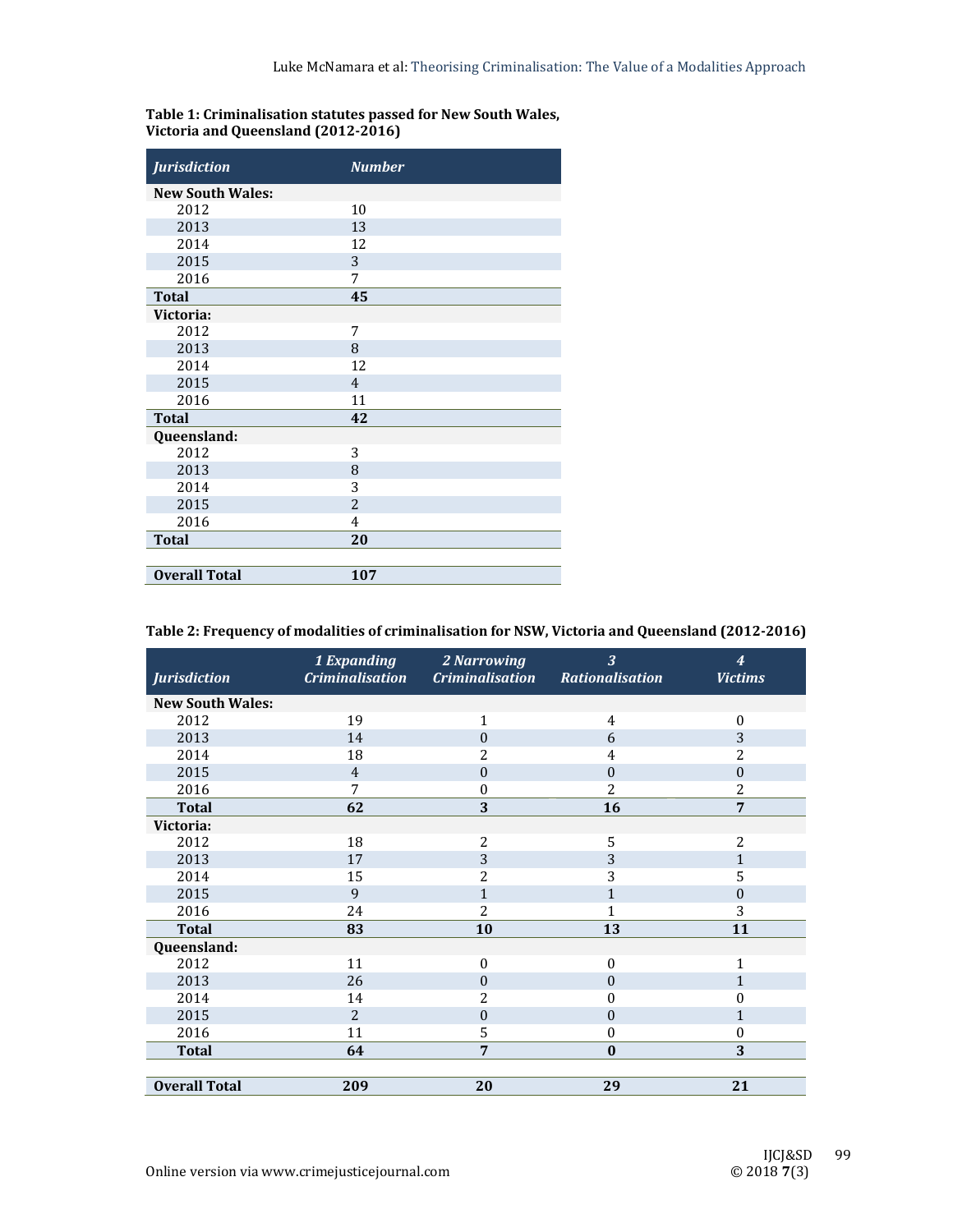|                                               | Compliance<br>regimes<br>$\ddot{u}$                 |                  | 2                        |         | $\circ$ | $\circ$ | $\circ$                  | 3            |           | $\circ$ | 2       | $\circ$ | $\circ$ | $\circ$        | 2     |             | $\circ$ |      | $\circ$ | $\circ$ |                          | 2                     | $\overline{1}$       |
|-----------------------------------------------|-----------------------------------------------------|------------------|--------------------------|---------|---------|---------|--------------------------|--------------|-----------|---------|---------|---------|---------|----------------|-------|-------------|---------|------|---------|---------|--------------------------|-----------------------|----------------------|
|                                               | hybridity<br>criminal<br>1h Civil-                  |                  |                          | $\circ$ | 0       | $\circ$ | $\mathbf{c}$             | 3            |           | 2       | 0       | $\circ$ |         | 0              | 3     |             |         |      |         | $\circ$ | 2                        | n                     | 11                   |
|                                               | 1g Reducing<br>safeguards<br>procedural             |                  | 3                        | $\circ$ | 3       | $\circ$ | $\circ$                  | $\bullet$    |           |         |         | 0       | $\circ$ | 3              | n     |             | 2       | 4    | 2       | $\circ$ | $\circ$                  | 8                     | 19                   |
|                                               | 1f Expanding<br>correctional<br>pre/post-<br>powers |                  | $\circ$                  | $\sim$  | S       |         |                          | 7            |           |         |         | 4       | 2       | S              | 16    |             |         |      | 0       | 0       |                          | G                     | 32                   |
|                                               | 1e Expanding<br>enforcement<br>powers               |                  | 4                        | 4       | 3       |         | 2                        | 14           |           | 4       | S       | 3       | 2       | 3              | 17    |             |         | 4    | 2       |         | 2                        | $\overline{10}$       | 41                   |
|                                               | Restricting<br>defences<br>1d                       |                  | $\circ$                  | $\circ$ |         | $\circ$ | $\circ$                  | $\mathbf{I}$ |           | 0       | 0       | 0       | $\circ$ | $\overline{ }$ | 1     |             |         | 0    |         | $\circ$ | $\circ$                  | $\mathbf{\mathbf{H}}$ | 3                    |
|                                               | intensificat-<br>1c Penal<br>ion                    |                  | 4                        | 4       | 3       |         |                          | 13           |           | 4       |         | LO      | $\circ$ | S              | 15    |             | 3       | 4    | 3       |         | 2                        | 13                    | 41                   |
|                                               | 1b Offence<br>expansion                             |                  | $\overline{\phantom{0}}$ | 2       | $\sim$  | $\circ$ | $\overline{\phantom{0}}$ | $\bullet$    |           | 3       | $\circ$ | $\circ$ | 2       | ε              | 8     |             | 2       | 2    | 2       | $\circ$ | $\overline{\phantom{0}}$ | 7                     | 21                   |
| Table 3: Expanding criminalisation modalities | 1a Offence<br>creation                              |                  | 4                        |         | 3       |         | $\circ$                  | $\sigma$     |           | ξ       | 4       | 3       | 2       | 4              | 16    |             |         | 3    | 3       | $\circ$ | 2                        | G                     | 34                   |
|                                               |                                                     | New South Wales: | 2012                     | 2013    | 2014    | 2015    | 2016                     | Total        | Victoria: | 2012    | 2013    | 2014    | 2015    | 2016           | Total | Queensland: | 2012    | 2013 | 2014    | 2015    | 2016                     | Total                 | <b>Overall Total</b> |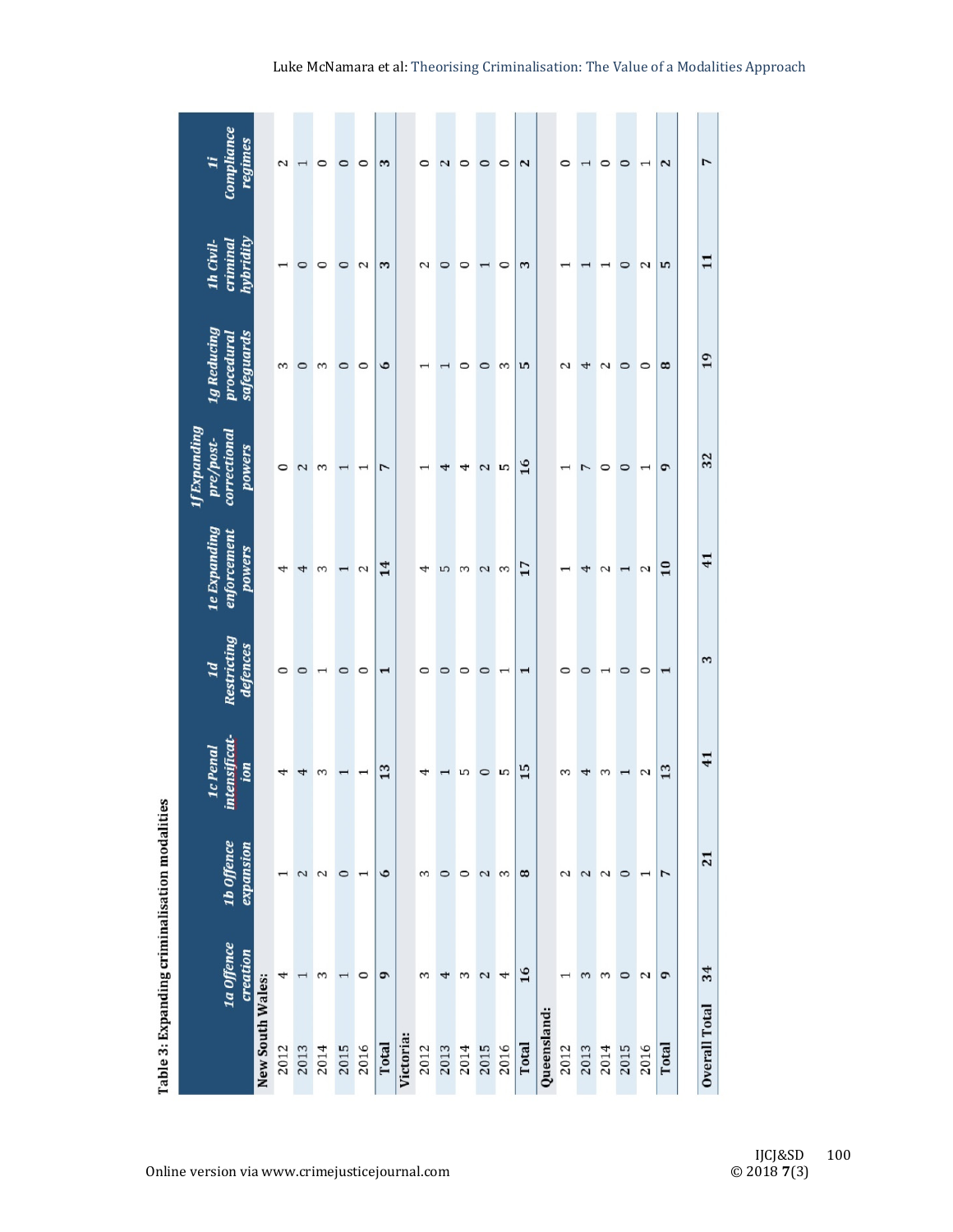|                                                 | $\overline{\mathcal{U}}$                      |                  | $\circ$ | $\circ$ | $\circ$ | $\circ$ | $\circ$ | $\bullet$ |           | $\circ$                           | $\circ$ | $\overline{\phantom{0}}$ | $\overline{\phantom{0}}$ | $\circ$                | 2         |             | 0       | $\circ$ | 0                        | $\circ$ | $\circ$                  | $\circ$ | 2                     |
|-------------------------------------------------|-----------------------------------------------|------------------|---------|---------|---------|---------|---------|-----------|-----------|-----------------------------------|---------|--------------------------|--------------------------|------------------------|-----------|-------------|---------|---------|--------------------------|---------|--------------------------|---------|-----------------------|
|                                                 | 2e Narrowing<br>offence                       |                  | 0       | $\circ$ | $\circ$ | $\circ$ | $\circ$ | $\circ$   |           | 0                                 | $\circ$ | 0                        | $\circ$                  | $\circ$                | $\circ$   |             | 0       | 0       | 0                        | $\circ$ | $\overline{\phantom{0}}$ | ↽       |                       |
|                                                 | 2d Diversionary<br>programs                   |                  | $\circ$ | $\circ$ | $\circ$ | $\circ$ | $\circ$ | $\circ$   |           | 0                                 | 2       | $\circ$                  | $\circ$                  | $\circ$                | 2         |             | 0       | $\circ$ | $\mathrel{\blacksquare}$ | $\circ$ | $\overline{\phantom{0}}$ | 2       | 4                     |
|                                                 | 2c Depenalisation                             |                  | $\circ$ | $\circ$ | $\circ$ | $\circ$ | $\circ$ | $\bullet$ |           | 0                                 | $\circ$ | 0                        | $\circ$                  | $\circ$                | $\bullet$ |             | 0       | $\circ$ | 0                        | $\circ$ | $\overline{\phantom{0}}$ |         |                       |
|                                                 | 2b Expand d                                   |                  | $\circ$ | $\circ$ | $\circ$ | $\circ$ | $\circ$ | $\circ$   |           |                                   | 0       |                          | $\circ$                  | $\mathbf{\overline{}}$ | 3         |             | $\circ$ | $\circ$ | $\circ$                  | $\circ$ | $\circ$                  | $\circ$ | $\boldsymbol{\omega}$ |
| Table 4: Contracting criminalisation modalities | <b>2a Enhance</b><br>safeguards<br>procedural |                  | 1       | $\circ$ | 2       | $\circ$ | $\circ$ | 3         |           | $\mathrel{\mathrel{\mathsf{--}}}$ | I       | $\circ$                  | $\circ$                  | $\overline{ }$         | 3         |             | $\circ$ | $\circ$ | $\overline{ }$           | $\circ$ | 2                        | 3       | G                     |
|                                                 |                                               | New South Wales: | 2012    | 2013    | 2014    | 2015    | 2016    | Total     | Victoria: | 2012                              | 2013    | 2014                     | 2015                     | 2016                   | Total     | Queensland: | 2012    | 2013    | 2014                     | 2015    | 2016                     | Total   | <b>Overall Total</b>  |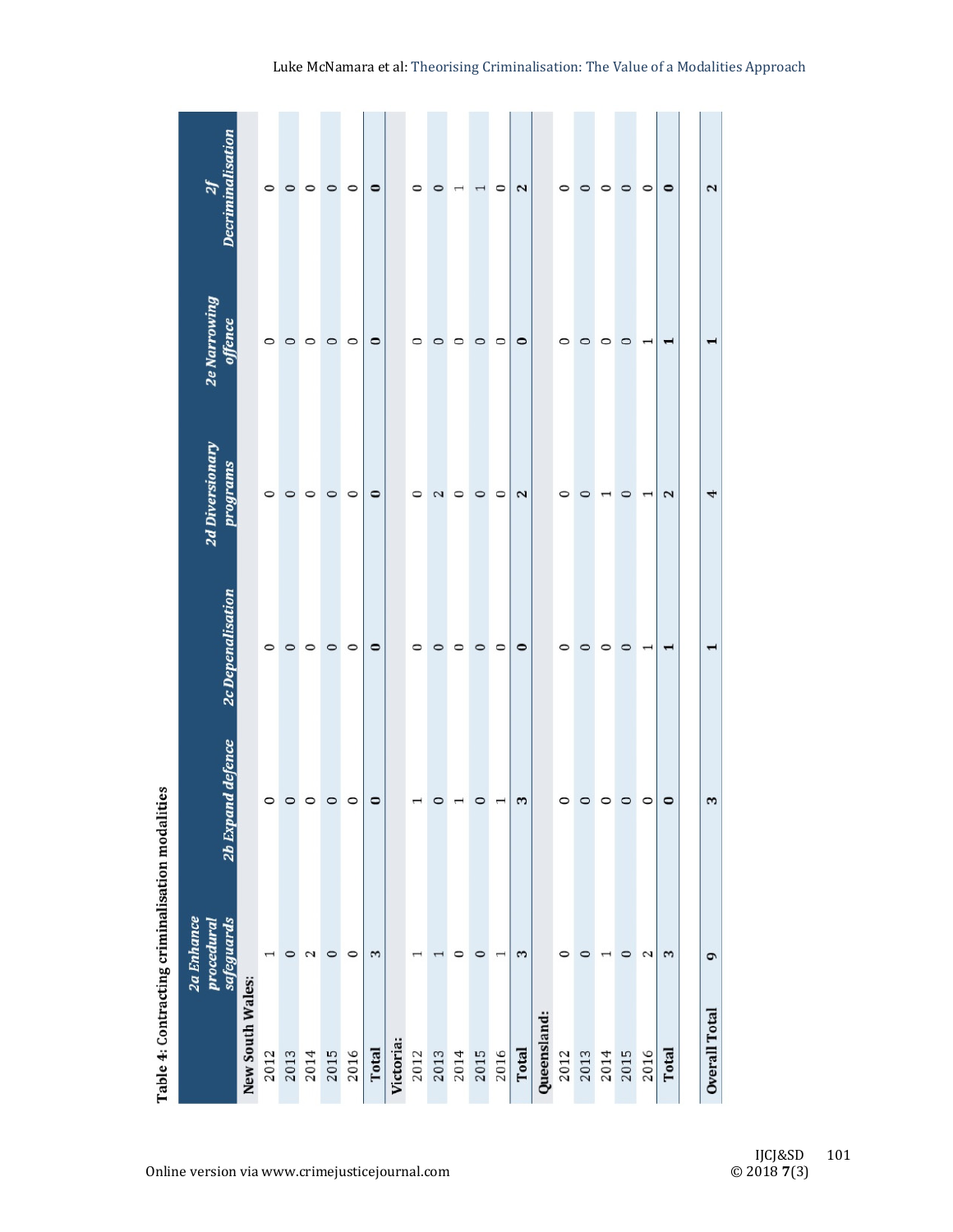#### *Results*

Our quantitative findings regarding the representation of the four macro-level criminalisation modalities are summarised in Table 2. More detailed statistics on Expanding Criminalisation and Contracting Criminalisation sub-modalities are summarised, respectively, in Tables 3 and 4.

A large majority (85%) of the criminal law statutes passed in NSW, Victoria and Queensland between 2012 and 2016 effected an expansion of criminalisation.<sup>6</sup> Predictably, expanded criminalisation often took the form of new offence creation  $(34 (16%))$  of expanding occasions), or penal intensification  $(41 (20%)$  of expanding occasions).

In some instances, the creation of new offences coupled with penal intensification was part of a familiar strategy of addressing a 'particular' mode of carrying out an existing criminal activity and adopting an additionally punitive response. For example, the *Drugs, Poisons and Controlled Substances Amendment Act 2016* (Vic), *inter alia*, added seven new offences to the *Drugs, Poisons and Controlled Substances Act 1981* (Vic). The s 71AC(2) offence is illustrative: 'A person who ... trafficks or attempts to traffick in a drug of dependence at a school or in a public place within 500 metres of a school is guilty of an indictable offence and liable to level 3 imprisonment (20 years maximum)'. Another illustration is provided by the *Crimes Legislation Amendment (Child Sex Offences*) *Act* 2015 (NSW) which introduced a new version of an existing offence—sexual intercourse with a child under 10 years of age—and introduced a 'term of natural life' as the maximum penalty. In other instances, a new offence was created as part of a multi-faceted regime of criminal justice system measures for more tightly managing particular crime risks. For example, the *Domestic and Family Violence Protection Act* 2012 (Qld) expanded the parameters of criminalisation in multiple ways, including by creating a new offence of contravening a 'police protection notice', being a new type of temporary domestic violence order. This example also draws attention to the sophistication of many contemporary deployments of criminalisation, and the interrelationship between different modalities, matters which we address below in more detail, in our case study.

Vindicating our decision not to limit our analysis to the traditional offence  $+$  penalty approach to conceiving the contours and parameters of criminalisation, we found that the two most common modalities of expansion in NSW, Queensland and Victoria during the review period were penal intensification  $(1c)$  and expanding enforcement powers  $(1e)$ : a total of 41 (20% of total expanding occasions) for each of these sub-modalities (see Table 3). For example, the *Domestic and Family Violence Protection Act 2012* (Qld) referred to above expanded several powers for police and magistrates, including increased powers for police to direct alleged perpetrators of family violence to stay in or away from a particular place and increased powers to take alleged perpetrators into custody. In NSW, the *Crime Legislation Amendment (Organised Crime and Public Safety) Act 2016* (NSW) amended the *Law Enforcement (Police Powers and Responsibilities) Act* 2002 (NSW) to empower a senior police officer to impose a 'public safety order' banning an individual from attending a specified event or being present in a specified location for up to 72 hours, where that person's presence is considered a 'serious risk to public safety or security'. These examples and the prevalence and diversity of the expanded enforcement powers submodality underscores the importance of tracking the form, origins and effects of each of the ways the parameters of criminalisation may be expanded.

One of the interests our larger study will explore is when, why and how particular 'innovations' in criminalisation become notable features of the landscape. Pre-emptive criminalisation in the form of civil/criminal hybridity directed at 'outlaw' motorcycle and other organised crime groups were a prominent feature of criminal law-making in the period under review. All three states introduced 'anti‐bikie' consorting and/or control order regimes, via multiple statutes: *Crimes (Criminal Organisations Control) Act 2012* (NSW); *Crimes Amendment (Consorting and Organised Crime) Act 2012* (NSW); *Criminal Organisations Control Act 2012* (Vic); *Criminal Organisations*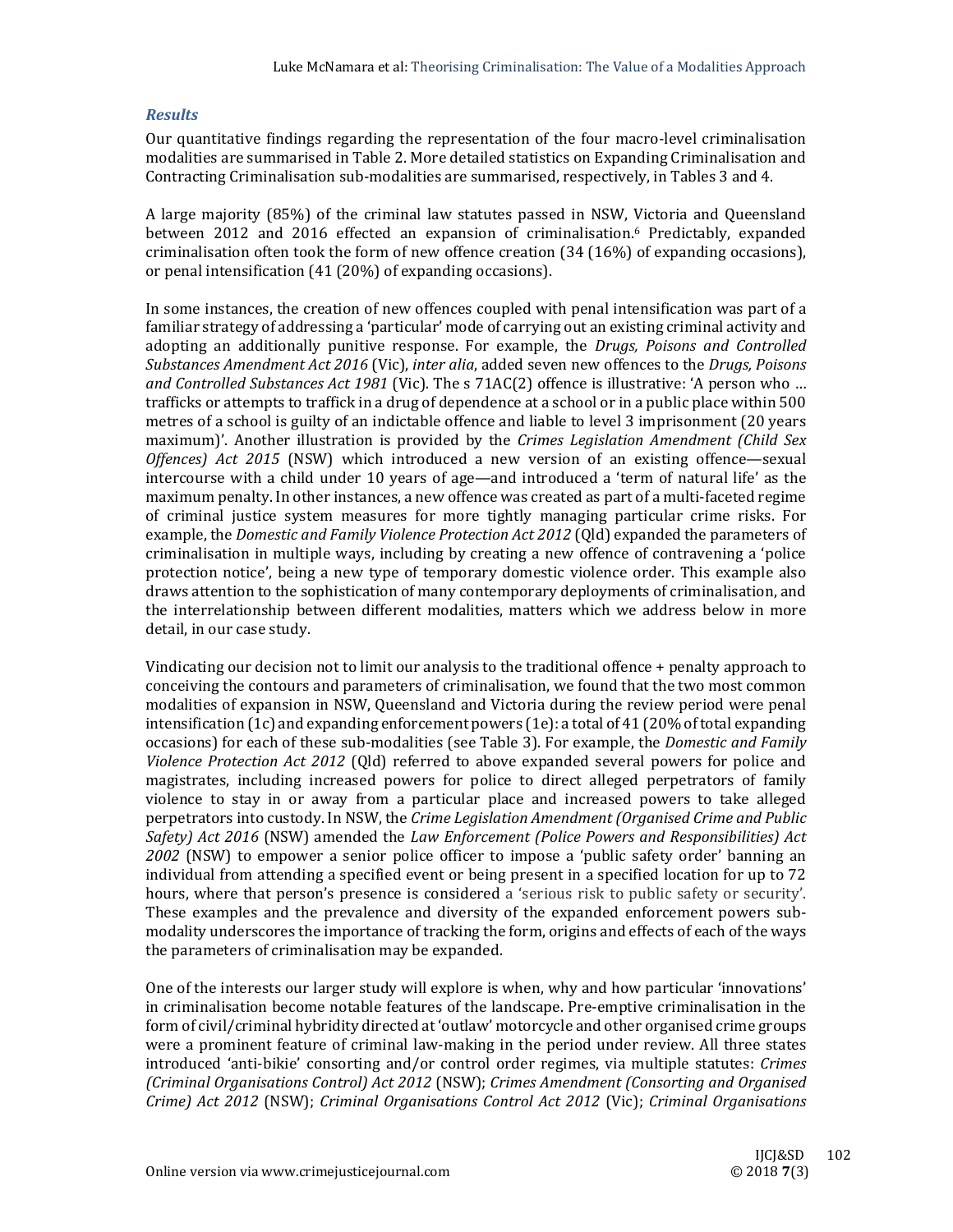*Control and Other Acts Amendment Act 2014* (Vic); *Criminal Organisations Control Amendment (Unlawful Associations) Act 2015* (Vic); *Criminal Law (Criminal Organisations Disruption) Amendment Act 2013* (Qld); *Criminal Law (Criminal Organisations Disruption) and Other Legislation Amendment Act 2013* (Qld); *Vicious Lawless Association Disestablishment Act 2013* (Qld); *Serious and Organised Crimes Legislation Amendment Act 2016* (Qld). 

Although detailed examination of the drivers behind particular instances of law-making is beyond the scope of this article (though most certainly part of our larger study), it is worth noting that cross-jurisdictional 'borrowing' is a significant feature on this topic. It influences why a jurisdiction might be alerted to the option of a new mode of criminalisation, as well as what legislative architecture is most likely to survive constitutional scrutiny (Appleby  $2015$ ; McNamara 2017).

Only 14 per cent of the statutes passed in the review period narrowed the parameters of criminalisation, in any respect (see Table 4). Only two statutes effected formal decriminalisation of conduct that had previously been a crime.<sup>7</sup> Both instances were in Victoria. The *Crimes Amendment (Abolition of Defensive Homicide) Act 2014* (Vic) repealed the manslaughter‐like offence of defensive homicide (committed via excessive self‐defence),8 and the *Bail Amendment Act* 2016 (Vic) exempted children from the offence of failing to comply with a bail condition.

The characterisation of a statute as having narrowed the parameters of criminalisation needs to be approached with caution. In some cases, the same statute that narrowed criminalisation in some respect also expanded criminalisation in others. For example, the *Bail Amendment Act* 2016 (Vic) had the narrowing effect just mentioned but also increased the penalty for the offence of failing to answer bail from 12 months to two years. In other instances, a statute's narrowing characterisation needs to be contextualised. For example, the *Serious and Organised Crimes Legislation Amendment Act 2016* (Qld), introduced by the Annastacia Palaszczuk Labor Government, 'qualifies' as a statute that effects a narrowing of decriminalisation in various respects, but only in relative terms: it rolled backed some of the more excessive and punitive forms of criminalisation introduced by the Campbell Newman Liberal National Party (LNP) Government a few years earlier (for example, via the *Vicious Lawless Association Disestablishment Act* 2013 (Qld)). We return to this point in the case study presented below.

Turning to the rationalisation modality, the first thing to note is that its deployment was uneven across the three jurisdictions. We recorded a similar number of instances in NSW (16) and Victoria (13) but, surprisingly, none in Queensland. The 29 instances of the 'rationalisation' modality covered an eclectic range of statutory provisions and, while there were some similarities between NSW and Victoria, there were also differences. In NSW (but not in Victoria) a number of the statutes that attracted a rationalisation categorisation were 'omnibus' bills that made relatively minor amendments to a number of criminal law and justice administration statutes. For example, the *Justice Portfolio Legislation (Miscellaneous Amendments) Act 2016* (NSW) made amendments to a large and diverse number of statutes, including the *Bail Act* 2013 (NSW), the *Children (Criminal Proceedings) Act 1987* (NSW), the *Crimes (Domestic and Personal Violence) Act 2007* (NSW), *Crimes Act 1900* NSW), the *Criminal Procedure Act 1986* (NSW), the *Crimes (Sentencing Procedure) Act 1999* (NSW) and the *Drug Misuse & Trafficking Act 1985* (NSW). At second reading, the bill was described as:

... part of the Government's regular legislative review and monitoring program. The bill makes miscellaneous amendments to legislation to clarify criminal procedure and improve the efficiency and operation of legislation affecting the courts and other justice cluster agencies. All of the proposals in this bill have been widely consulted on. Many proposals originated with stakeholders who have 'on the ground' experience of our justice system and are well placed to advise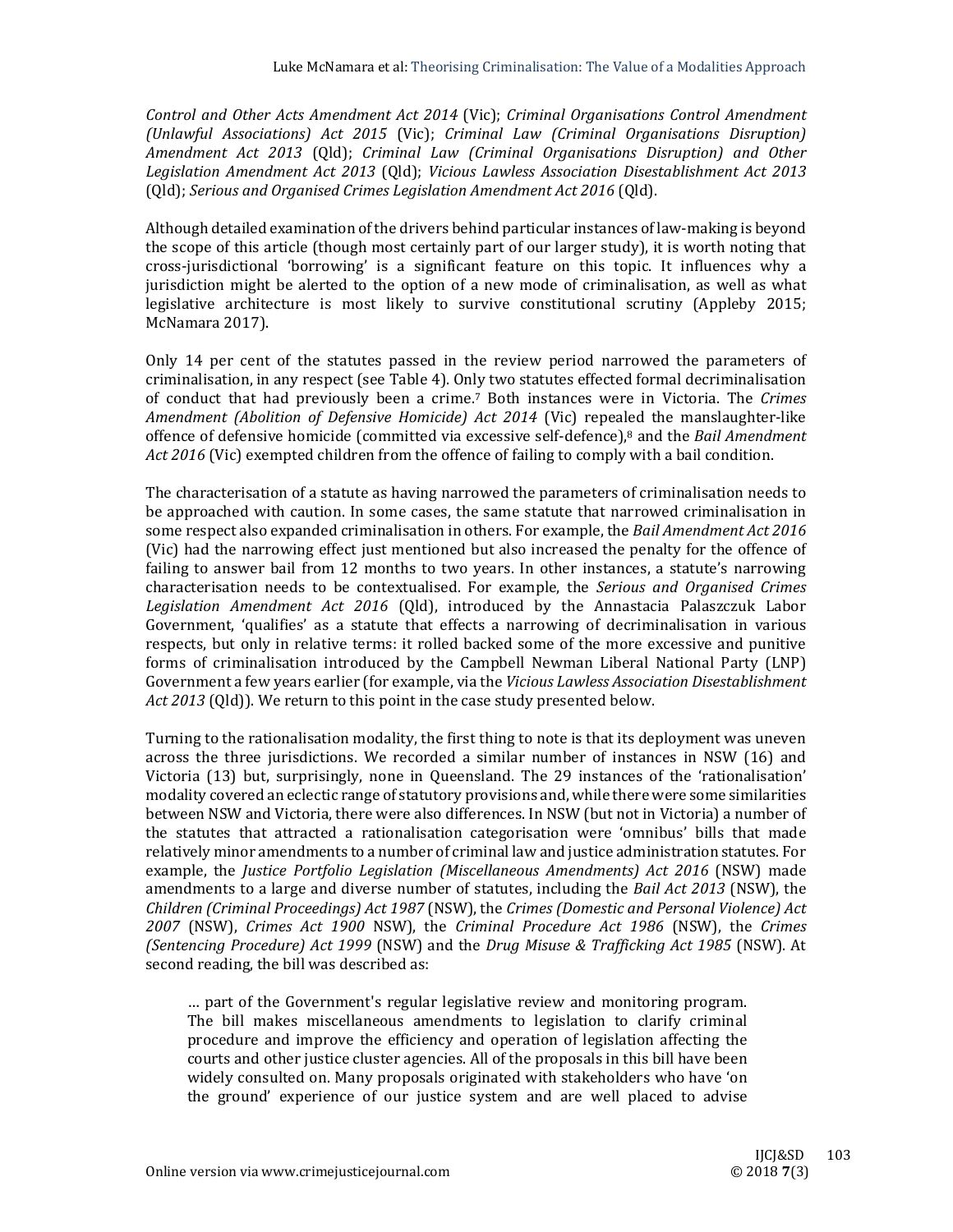government on the minor clarifications, corrections and improvements required to make sure the system works in the best way possible. (Clarke 2016)

Such statutes are an efficient way of addressing minor deficiencies and making minor 'improvements' and updates. It is worth noting, however, that, although their contents are often relatively uncontroversial, they may produce subtle changes in the parameters of criminalisation without attracting the attention associated with a more specific (and named) amending statutes addressing, for example, domestic violence or sentencing for drug offences.

Omnibus‐style law‐making was less evident in Victoria. The *Correction Legislation Amendment Act* 2015 (Vic) made changes to a number of statutes, but the focus was the discrete site of parole. One such change—amendment of the *Parole Orders (Transfer) Act 1983* (Vic)—illustrated another type of rationalisation legislation that occurs in Australia's federal system. The aim was to ensure that Victoria had the necessary laws in place to participate in a national system for transferring responsibility for supervising parole orders. A similar motivation underpins rationalising amendments to domestic violence legislation (for example, *National Domestic Violence Order Scheme Act 2016* (Vic)). 

Another version of a rationalisation criminalisation statute is where the focus of the legislative 'tidy up' is a discrete aspect of criminal law or procedure, including in response to a review into a particular statute or statutory provision. For example, the *Law Enforcement (Powers and Responsibilities) Amendment Act 2014* (NSW), *inter alia*, reformulated the wording of police powers of arrest in s 99 of the *Law Enforcement (Powers and Responsibilities) Act* 2002 (NSW), based on a review conducted by former parliamentarians, Andrew Tink and Paul Whelan (Tink and Whelan 2013). The *Crimes Amendment (Sexual Offences) Act 2016* (Vic)—which responded to findings and recommendations from a number of inquiries, including by the Victorian Law Reform Commission, the Victorian Parliament's Family and Community Development Committee and the Royal Commission into Institutional Responses to Child Sexual Abuse—made multiple changes to child sexual offences with the aims of reducing complexity, modernising statutory language and ensuring coverage of new technologies that can be involved in the commission of sexual offences against children.<sup>9</sup>

A significant number of the NSW and Victorian statutes drafted during the review period that involved the rationalisation modality were concerned with road safety rules (for example, *Road Safety Amendment (Operator Onus) Act 2012* (Vic); *Road Safety Legislation Amendment Act 2013* (Vic); *Road Transport Legislation Amendment (Offender Nomination) Act 2012* (NSW); *Road Transport (Licence) Act* 2013 (NSW)). It is unsurprising that, in relation to driving and road safety (perhaps the 'busiest' site of criminalisation in Australia in terms of the number of offences detected and penalised), there is an almost continuous need to 'fine tune' legislation in pursuit of the optimal balance between effectiveness and efficiency.

As anticipated, most of the 21 instances of law-making during the review period that reflected the victims modality were focused on victims of domestic violence and/or sexual assault, and many could be located within a broader strategy of easing the burden imposed on victims giving evidence in criminal trials. For example, the *Crimes Legislation Amendment Act* 2016 (Vic) amended the *Criminal Procedure Act 2009* (Vic) to allow a recording of a complainant's evidence in a sexual offence matter heard in the Children's Court to be admitted in subsequent criminal proceedings. Others were of more general application, such as the *Crimes (Sentencing Procedure) Amendment (Family Member Victim Impact Statement) Act 2014* (NSW), which amended the *Crimes (Sentencing Procedure) Act 1999* (NSW) to allow judges to take into account, when determining the sentence to be handed down, a victim impact statement provided by a family member in relation to an offence as a direct result of which a primary victim has died. However, although applying generally to such cases, this statute had a very specific origin. It was part of the NSW government's response to the tragic death of Thomas Kelly as a result of a random drunken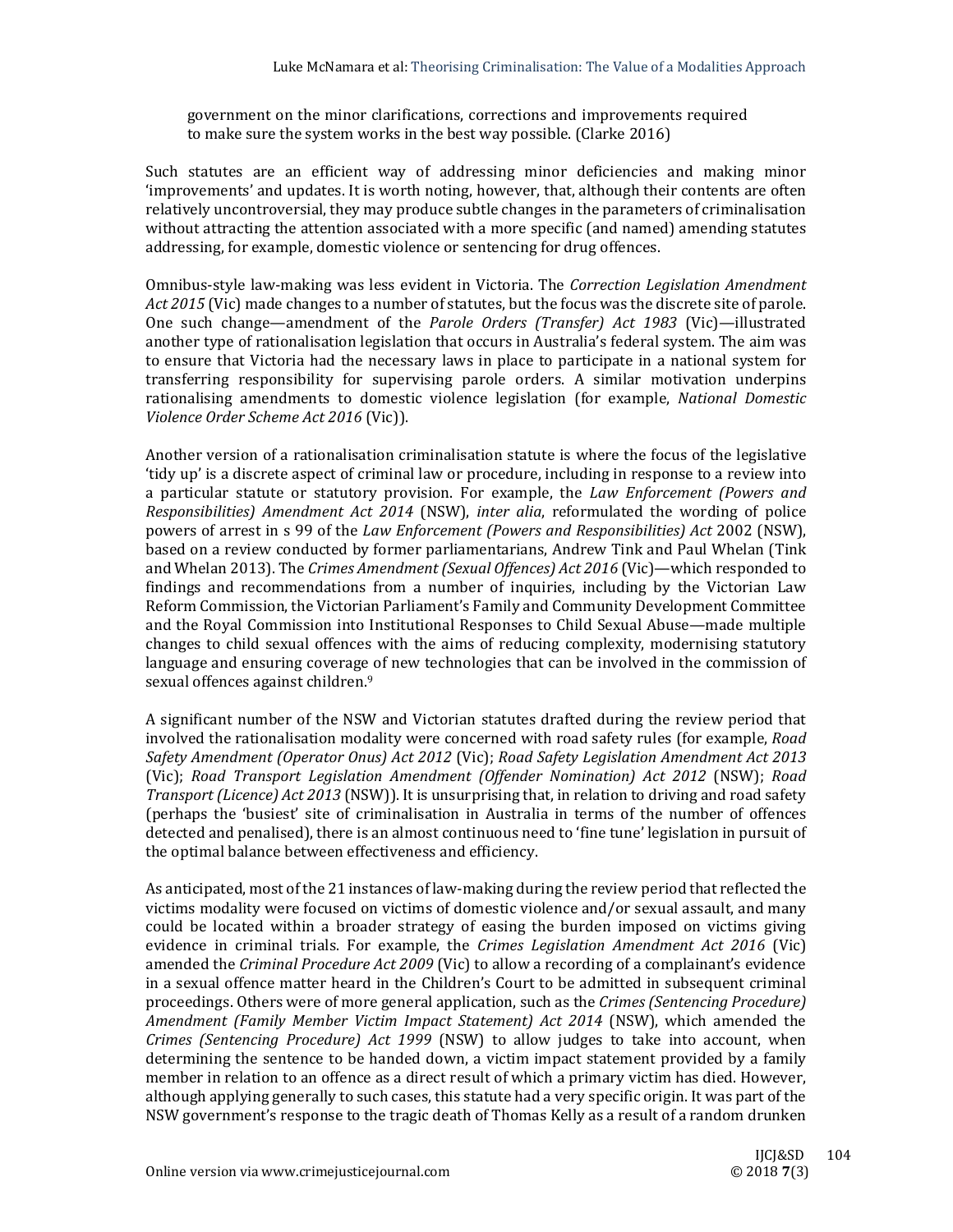'one punch' attack in 2012 (Quilter 2015, 2017). This example offers a further suggestion about the likely importance of future criminalisation studies that examine not only the 'moment' of lawmaking, but also the catalysts for change (as well as the operational effects of such change).

These summary data are useful in drawing attention to the complexity of criminalisation legislation and in confirming that, while most law-making is concerned with the expansion of the state's coercive and punitive powers in pursuit of crime prevention, it is important to look beyond this modality to be able to offer a nuanced assessment of criminalisation. However, the modalities concept we are introducing in this article is not primarily a quantitative tool but, rather, a conceptual and methodological tool for facilitating rich qualitative analysis for understanding the phenomenon of criminalisation. Consistent with this approach, the final section of this article presents a case study of laws passed by NSW, Victoria and Queensland during the period 2012-2016 that engage multiple modalities of criminalisation to manage risks of offending and reoffending. 

## *Case study of criminalisation and risk: Bail, parole and sex offender control regimes*

The central focus in criminalisation scholarship on the expanding reach of criminalisation by way of the enactment of new crimes has led to neglect of the range of ways in which criminalisation occurs. Thus, for example, laws relating to bail, parole and the novel area of serious sex offender (SSO) regimes have received little attention. The modalities approach highlights the significance that these areas have, particularly in terms of the volume of legislative changes and the multiple ways they expand the reach of the criminal justice system. Our study found that statutes related to bail, parole and SSOs, accounted for a remarkable 31 per cent of the criminal law statutes enacted in NSW, Victoria and Queensland during the five-year review period.<sup>10</sup>

Legislative changes relating to these sites shed particular light on the workings of our submodality  $(1f)$ , which involves expanding the reach of the criminal justice system by way of extending powers of supervision over persons already within the purview of the system, whether prior to conviction, pre- or post-conviction or, in the case of SSO regimes, post-sentence. This submodality was the fourth most commonly employed in our study period: 32 instances (15% of total expanding occasions; see Table 3). We make some general observations below as to why this may be so but, in order to better highlight the features of this sub-modality, we analysed in detail the statutes in the study period relating to bail, SSO and parole laws.

From this detailed analysis, we found that this form of criminalisation is articulated in a variety of ways, adding further layers of complexity in our understanding of how criminalisation works. For example, in the bail context, a number of statutes in the study period make it harder for persons to obtain bail by adding 'presumptions against' bail (for example, *Serious Sex Offender (Detention and Supervision) and Other Acts Amendment Act 2015* (Vic)), or by introducing categories of offences for which the person must show 'exceptional circumstances' (for example, *Bail Amendment Act 2015* (NSW)) or 'show cause'<sup>11</sup> before obtaining bail. In the SSO area, statutes similarly expand the categories of offenders to whom such regimes apply (for example, *Crimes (Serious Sex Offenders) Amendment Act 2013* (NSW); *Crimes (High Risk Offenders) Amendment Act* 2016 (NSW)); or expand the restrictive supervision or detention conditions applying generally to a SSO (for example, *Serious Sex Offenders (Detention and Supervision) Amendment (Community Safety*) *Act* 2016 (Vic)). In relation to parole, statutes exclude parole for particular individuals (*Corrections Amendment (Parole) Act 2014* (Vic)),12 categories of offenders (for example, convicted of murdering a police officer: *Justice Legislation Amendment (Parole Reform and Other Matters) Act* 2016 (Vic)) or unless certain conditions are met.<sup>13</sup> Legislation also provides for greater surveillance and supervision of parolees (for example, the *Corrections Legislation Amendment Act 2016* (Vic), which empowers community corrections officers to search parolees and their homes), and automatic cancellation of parole for committing certain offences (for example, *Corrections Legislation Amendment Act 2015* (Vic)).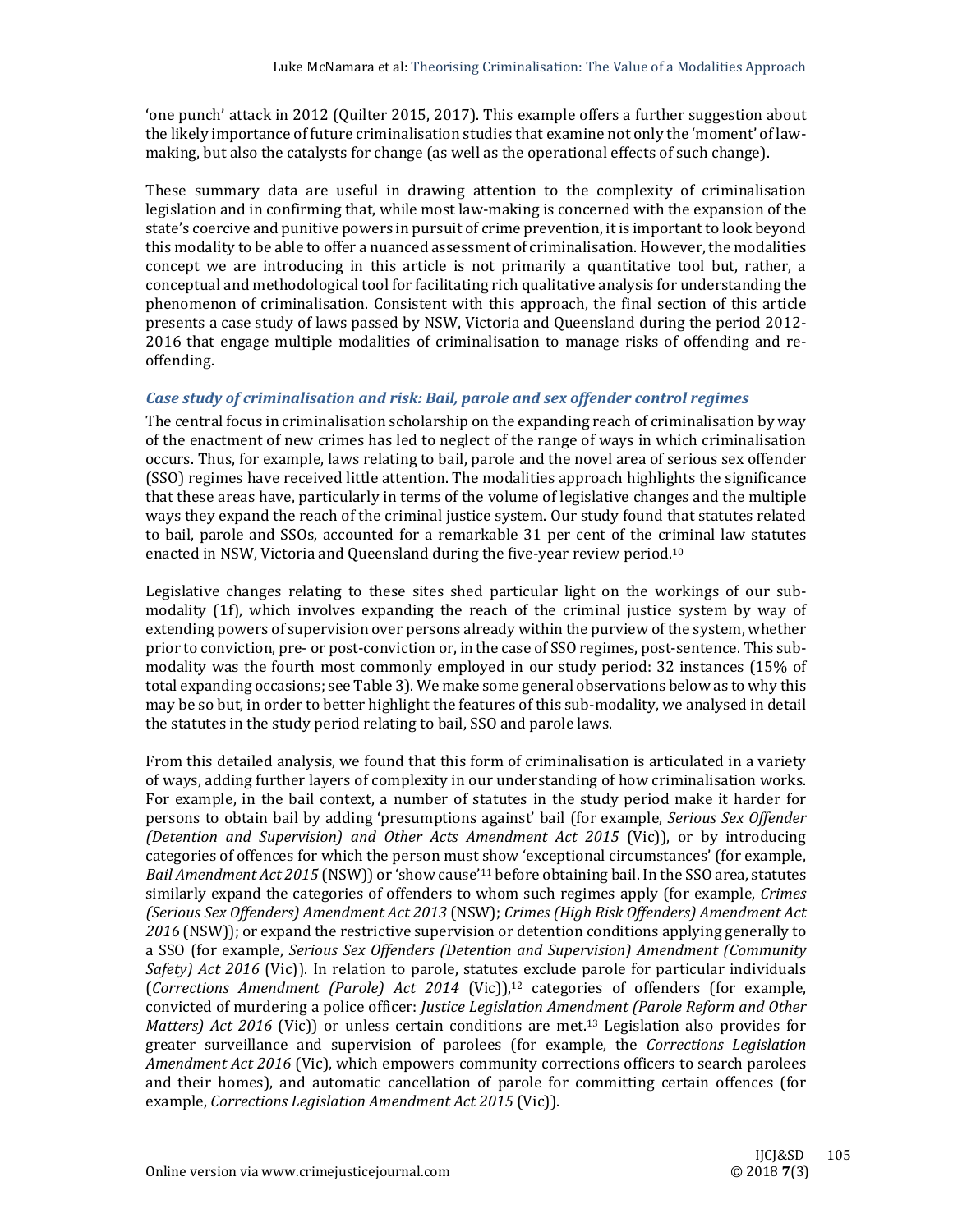The upshot of this legislative activity is that a larger number of offenders will remain in jail (due to bail or parole refusal) or be returned to jail if stricter supervision conditions are breached. While these examples are all quite different in legislative expression and in relation to the 'subjects' they potentially impact, they nevertheless all operate through a particular logic: the apparent need for increased supervision of a person either pre- or post-conviction, with the effect that the parameters of criminalisation are significantly extended. Underpinning this logic is a determination that the 'traditional' parameters of criminalisation—including the principle that the justification for punishment/liberty deprivation starts after conviction and finishes on expiration of sentence—are regarded as inadequate to manage crime risks.

This mode of expanding criminalisation (1f 'expanding pre/post correctional powers') needs to be distinguished from the civil-criminal hybridity covered by sub-modality 1h. On the face of it, the 1f modality may at times look like hybridity; for example, the Sex Offenders Registration *Amendment Act 2016* (Vic) amended s 66ZP of the *Sex Offenders Registration Act 2004* (Vic) to provide that where a prohibition order has been made against a registrable offender and proper notice has been given to the registrable offender, it is an offence to contravene that prohibition without reasonable excuse (maximum penalty of five years). However, this is not 'two-step' criminalisation where the making of the civil order provides the pathway to criminalisation. With the 1f modality, the person is already under the supervision of the criminal justice system, whether as a person charged with an offence or one serving a sentence or even, as with the example here, as a category of offenders (serious sex offenders) whose sentence has been completed. 

As the above comparison suggests, sub-modality 1f is also often closely related to 1a (offence creation). This is because a statute that intensifies pre- or post-correction supervisory powers is typically backed-up by the creation of a new criminal offence for breach. The new offence is, however, secondary to the pre- or post-supervisory power that expands criminalisation according to the 1f sub-modality. This points to a further strength of the modality approach: it highlights the complexity of the criminalisation process and the inter-relationships between different forms of criminalisation. It also underlines the inflationary tendencies that are often involved: criminalisation in one form begets yet further criminalisation in another as legislation expanding supervisory powers inevitably also proliferates offence creation. Moreover, it is offence creation of a kind that might not be detected if we were to overlook the central role of the expansion in pre and post-corrections supervision in criminalisation.

As indicated above, the 1f sub-modality was the fourth most commonly occurring in the study period and the statutes that most commonly featured this sub-modality (those relating to bail, parole and SSO) accounted for 31 per cent of all legislation passed during the study period. We make three further general observations about this sub-modality and the sites to which it is often related, which may explain its heightened significance.

First, this sub-modality underlines the growing role of risk and actuarial justice as a driver of expanded criminalisation (Feeley and Simon 1992, 1994). New legal provisions relating to bail, parole or the post-sentence detention or supervision of certain serious sex (or violent) offenders often enlarge and/or deepen criminalisation by incorporating new categories of risk. Categorical risk weakens the hold that traditional limiting principles (like the presumption of innocence, proportionality, individualisation and sentence finality) exert over criminal law making and administration. The sites commonly affected (bail, parole and sex crimes/homicide) are the perennial focus of media and community concern that is often heightened in the wake of tragic fatalities (what may be called 'signal crimes': Innes 2014). The political answer is often a 'review' followed by a 'quick fix' legislative change that expands the parameters of criminalisation through this modality and signals political 'success' in managing the risk.<sup>14</sup> For example, the 2014 Sydney Lindt Café Siege by Man Haron Monis, which led to the deaths of two hostages, occurred at a time when Monis was on bail. This prompted a review<sup>15</sup> of, and changes to, NSW bail laws (*Bail*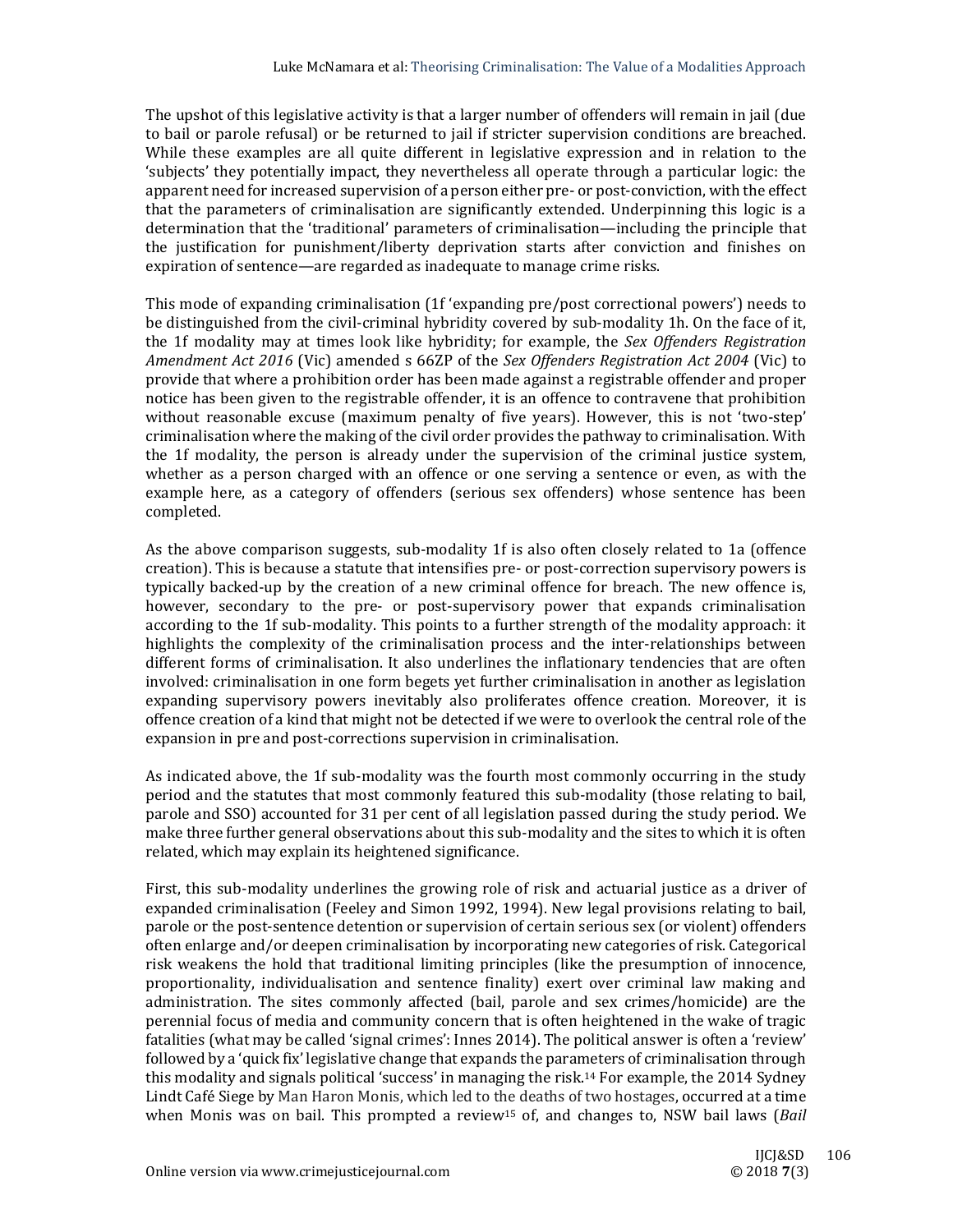*Amendment Act 2015* (NSW) and *Justice Portfolio Legislative Miscellaneous Amendment Act 2016* (NSW)).<sup>16</sup> The 2012 murder of Jill Meagher by Adrian Bayley while on parole in Victoria led to a review (Callinan 2013) and directly to a suite of legislative changes to parole laws in Victoria (*Corrections Amendment (Parole Reform) Act 2013* (Vic); *Corrections Amendment (Further Parole Reform) Act* 2014 (Vic)).<sup>17</sup> Following such tragedies, the need for ever greater and more refined supervisory powers and controls to prevent their repetition seems 'self-explanatory', fuelling reliance on sub-modality 1f to 'address' such risks. Wisdom after the event and the promise of future vigilance, however, ignores the fallibility of all efforts to predict future criminal behaviour. It indulges a fantasy of total control and seamless security against criminal risks, a perpetual summons to push out the frontier of criminalisation.

Secondly, as such tragic cases demonstrate, each of these areas (bail, SSO and parole) lends itself to *ad hominem* legislative creation: that is, a notorious crime or offender<sup>18</sup> or a tragedy involving an 'ideal victim' (Christie 1986), becomes the generator of a new law calculated to address that offender and placate public opinion. But, laws enacted under such circumstances invariably apply to a general category of future cases and/or often provide a precedent for further changes to the law. In this way, the expansionary logic of criminalisation develops the power of precedent and is consolidated as unexceptional. For example, in our study, the *Corrections Amendment* (Parole) Act 2014 (Vic) restricted parole options specifically for Julian Knight (the perpetrator of the 1987 Hoddle Street mass killings in Clifton Hill, a suburb of Melbourne, which resulted in the death of seven people and serious injuries to 19 others). These changes were then used as a 'model' to remove the opportunity for parole for persons convicted of murdering a police officer (*Justice Legislation Amendment (Parole Reform and Other Matters) Act 2016* (Vic)). Similarly, in NSW, the Sydney Lindt Café Siege led to the *Bail Amendment Act 2015* (NSW), a link that is explicitly recognised in the title of Sch. 2, 'Amendment of Bail Act 2013 No 26 in response to Martin Place Siege review'.

Thirdly, at its heart, the 1f sub-modality frequently operates to detract from fundamental principles of criminal justice such as the 'presumption of innocence'—for example, in relation to bail (Myers 2017; Shrestha 2015)—and the principle of 'sentence finality'—most obviously in relation to SSO regimes but also in relation to parole.<sup>19</sup> Such novel departures are said to be justified by the exceptional case—a heinous crime or a notorious offender—and usually implemented with solemn undertakings that they will be so limited. Yet, down the track, it is often the case that the new provision is invoked as a precedent for further change until the exception becomes the new norm and the circumstance and circumspection surrounding its initial creation are forgotten. This is a further factor helping to explain the proliferation of legislation involving sub-modality 1f.

We see here a number of logics coalescing to propel criminalisation in the sites of bail, parole and SSO that rely heavily on sub-modality 1f. A spiral of 'hyper' legislative activity (McNamara and Ouilter 2016) can be set in train over time as change is implemented on the back of individual cases that are treated as exemplars of some new category of risk or 'gap' in the existing law, and the normalisation of exceptional measures reduces the threshold for extending the reach of criminalisation. Examples in the study period of bail laws that introduce presumptions against bail, 'exceptional circumstances' or 'show cause' provisions (see above) illustrate the logic. Another example is the extension of the serious sex offender regime from its origins—when it was justified as an exceptional measure limited to the special case of certain sex offenders—to other so-called high-risk offenders, with the possibility for a growing list of further offenders to be added (see the above examples of such legislation in NSW). Similarly, as described above, extreme legislation, which denied parole to Julian Knight (the *Corrections Amendment (Parole) Act* 2014 (Vic)), became the model for legislation to remove the possibility of parole for offenders convicted of murdering a police officer (the *Justice Legislation Amendment (Parole Reform and Other Matters) Act 2016* (Vic)).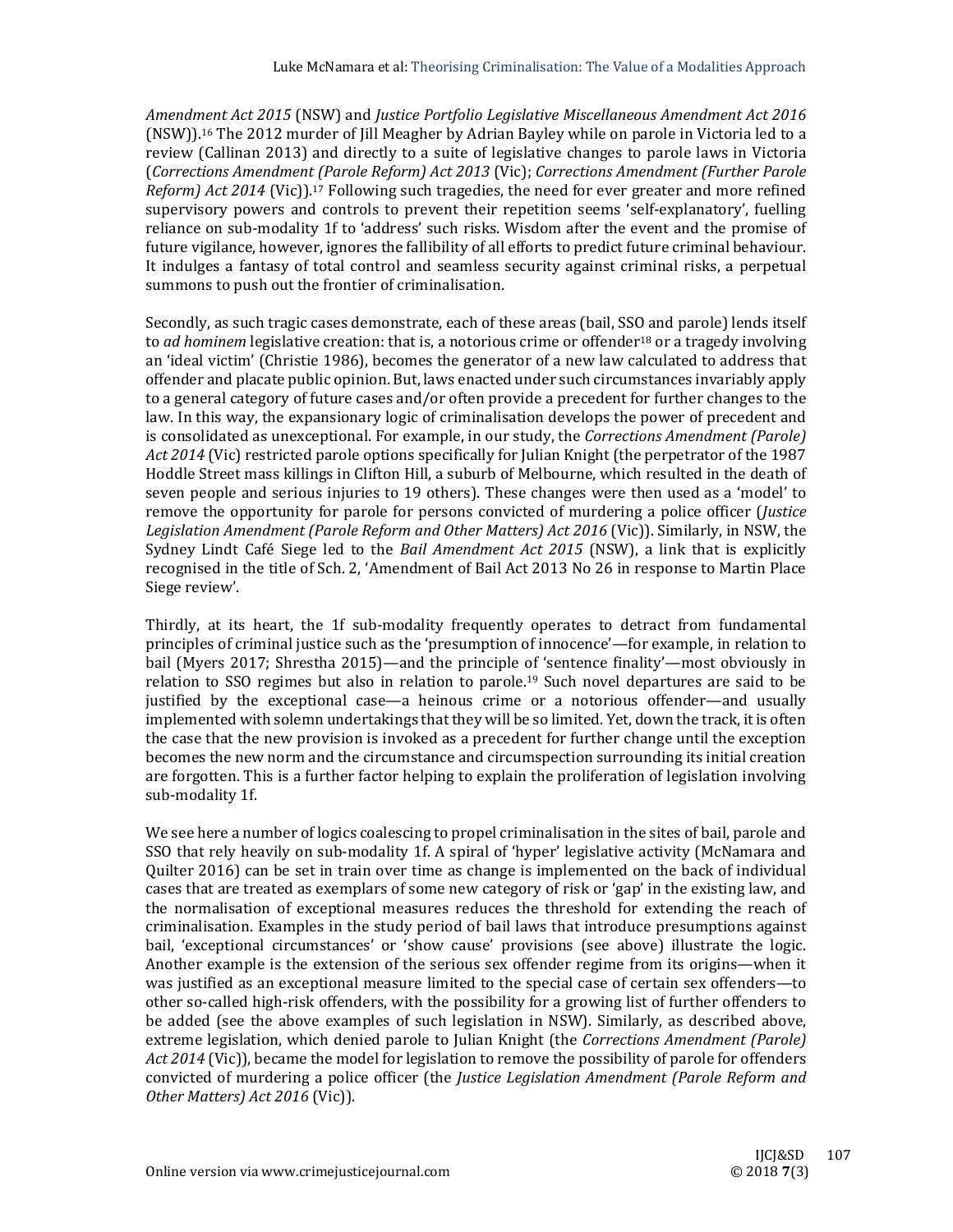While the expansion of criminalisation through enlarging supervision (that is, sub-modality 1f) is a dominant feature of legislative changes to bail, SSO and parole laws, these sites are also affected by other sub-modalities. We have already noted the important inter-relationship of 1f expanded criminalisation with further expansion effected by way of the creation of a new offence  $(1a)$ . However, other modalities of criminalisation are also evident in this group of statutes. The most notable is the expansion of state agency enforcement powers  $(1e)$ . This was the case study's second most common sub-modality (10 times), expanding criminalisation in the sites of bail (2), SSO (4) and parole (4). Examples include:

- 1. the *Child Protection Legislation Amendment (Offender Registration and Prohibition Orders*) *Act* 2013 (NSW) which, in addition to expanding the conduct which can be the subject of a child protection prohibition order  $(1f)$  and increasing penalties for an offence of failing to comply with such an order  $(1c)$ , also increased police powers  $(1e)$ to enter and inspect (without prior notice) any residential premises of a registrable person for the purpose of verifying personal information required to be reported by the person;
- 2. the *Serious Sex Offenders (Detention and Supervision) and Other Acts Amendment Act* 2015<sup></sup> (Vic) which, *inter alia*, gave police a general power to enter premises where an offender resides so as to monitor compliance with a supervision order; and
- 3. the *Corrections Legislation Amendment Act 2016* (Vic) which significantly expands the powers of community corrections officers supervising prisoners on parole by allowing officers to: direct prisoners on parole to do or not do specified things based on safety grounds (and use reasonable force to compel the prisoner to obey the direction); search the prisoner or residence (using reasonable force) to monitor compliance with parole orders and seize things said to compromise the welfare or safety of a member of the public or compliance by the prisoner with parole orders; and require the prisoner to submit to breath or urine testing.

One of the insights gained from our case study is that, although our modalities framework is a useful tool for analysing laws that alter the parameters of criminalisation, the tasks of characterising and classifying legislative changes cannot be conducted in a mechanical or essentialist way. It is often the case that legislation contains multiple and inter-related criminalisation currents, particularly in relation to modalities of expansion. So long as the modalities analysis is used to illuminate this complexity (rather than gloss it over or 'neaten' it out of existence), we are confident about the value of a modalities approach.

The overwhelming trajectory of the bail, parole and SSO laws examined in this case study is to expand criminalisation. However, there were some instances where legislation narrowed criminalisation: four on bail; two on parole; but, notably, none for SSO regimes. Drilling down on these instances, our study shows that such narrowing is limited in its application. In some instances, the 'benefit' of narrowing accrued only to certain 'vulnerable' groups, such as children. For example, the *Bail Amendment Act 2013* (Vic) provides for pre-sentence diversion for young people (sub-modality 2d); and the *Bail Amendment Act 2015* (Vic) tailors bail provisions to enable a parent/guardian to be present during an inquiry if the child is in custody  $(2a)$  and exempts children from the offence of failing to comply with conditions of bail (2f). In other instances, the narrowing legislation was applicable to only a small group of offenders or was limited in terms of the 'quality' of the narrowing. For example, the *Crimes (Administration of Sentences) Amendment* Act 2013 (NSW) removed an anomaly that the Parole Authority could not consider parole for up to 12 months for offenders who had had their parole revoked following release. The 'fix' only applies to an offender's case if parole was revoked in certain limited circumstances constituting 'manifest injustice'.<sup>20</sup> The 'quality' of the narrowing effected by the *Bail Amendment (Enforcement*) *Conditions) Act* 2012 (NSW) was also limited. This legislation overcame the legal problem that bail conditions imposed by police had been found to be invalid in the decision of *Lawson v Dunlevy*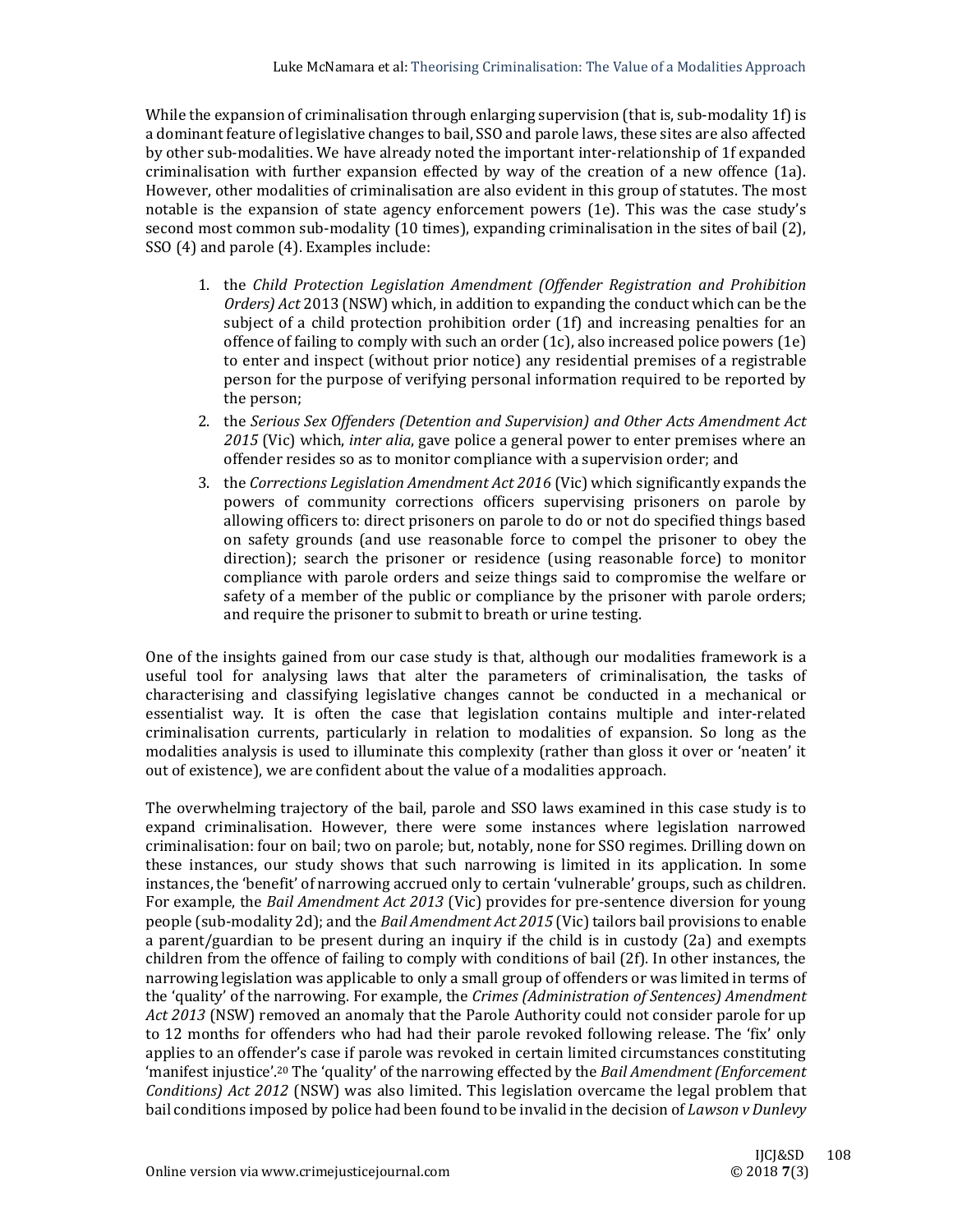[2012] NSWSC 48. The Act provided a legislative basis for bail enforcement conditions to be imposed by a court, and empowered police officers to give certain directions for monitoring and enforcing compliance with bail conditions. Therefore, while the legislation attracts a 2a characterisation because, arguably, it enhances procedural safeguards (by requiring that such conditions are 'imposed only if the court considers it reasonable and necessary in the circumstances' having regard to certain criteria), the net effect of the legislative change is the expansion of criminalisation by expanding state agency powers (1e).

Finally, returning to a point made in the general discussion of results above, the two other instances of narrowing criminalisation we identified in this case study need to be viewed within the 'unique' political context of the Queensland Labor Government's attempt to roll back some of the more egregious aspects of the previous LNP Government's hastily passed and excessive legislation directed at criminal bikie gangs, including the infamous 'VLAD Act' (the *Vicious Lawless Association Disestablishment Act 2013* (Qld)) and the *Criminal Law (Criminal Organisations Disruption) Amendment Act 2013* (Qld). Thus, the *Serious and Organised Crime Amendment Act* 2015 (Qld) repealed the 2013 amendment to the *Bail Act* 1980 (Qld) which imposed 'show cause' requirements on participants in a criminal organisation when applying for bail in all cases. In the other instance, the Labor Government's *Tackling Alcohol‐Fuelled Violence Legislation Amendment Act* 2015 (Qld) included a diversionary program (that is, a 2d sub-modality) by amending the *Bail Act* 1980 (Old), which had previously been amended by the LNP Government's Safe Night Out *Legislation Act* 2014 (Old)) to redefine the role of a drug and alcohol assessment referral (DAAR) as a bail condition. Such a condition was changed from being mandatory for persons charged with certain offences where they were intoxicated at the time of alleged commission (Quilter et al. 2016), to being discretionary for any offence to which the *Bail Act* 1980 (Old) applies. It also removed the offence of failing to complete a DAAR condition; and removed the offence of breaching a condition that a defendant participate in a therapeutic program.

We also found some evidence of the rationalisation modality in the case study sites. This is not at all surprising in light of the dynamics of criminalisation law-making described above. Laws hastily enacted following a terrible crime and which are often designed to solve a short-term political problem as much as an enduring legal one are prone to leave in their wake technical and drafting 'loose ends' that require subsequent tidying up. This is one form of rationalisation common in the sites considered in this case study.<sup>21</sup> Another is where the cumulative effect of *ad hominem* knee-jerk legislative responses over time renders a particular legislative regime incoherent: a proverbial 'dog's breakfast'. This has been a notable long-term feature of 'reforms' to bail laws.<sup>22</sup> The unwieldy complexity of bail laws in NSW, including the multiple and complex presumptions against bail, led to bi-partisan support for a complete 'rationalisation' of bail laws and the passing of the *Bail Act 2013* (NSW). Unfortunately, this positive form of 'rationalisation' was short-lived: the Act has been amended four times since its commencement in May 2014,<sup>23</sup> with two such amendments leading us back to the complexity of the old bail laws.<sup>24</sup>

As discussed above, much of the legislation relevant to the sites of bail, parole and SSO and submodality 1f was occasioned by a particularly egregious crime that generated outpourings of public sympathy for the victims and their families. Urgent legislative change in such circumstances is frequently represented as being undertaken on behalf of a named victim, almost as a commemoration of the tragedy. Nevertheless, the 'victims' modality in the way we have conceived it (that is, to describe legislation which is designed to improve victims' experiences of the criminal justice system) was rarely—indeed only twice—at play in our case study. Both instances related to the law of parole and aimed to: ensure victims receive notice of parole applications (*Corrections Amendment (Parole Reform) Act 2013* (Vic)); and require the Parole Board to have regard to any submissions from victims when determining whether to grant parole and provide victims with notice of parole orders (*Corrections Justice Legislation Amendment (Parole Reform and Other Matters) Act 2016* (Vic)). We would argue, as suggested above, that, in relation to bail, parole and SSO, 'victims' are often evoked more as a symbol or trope to justify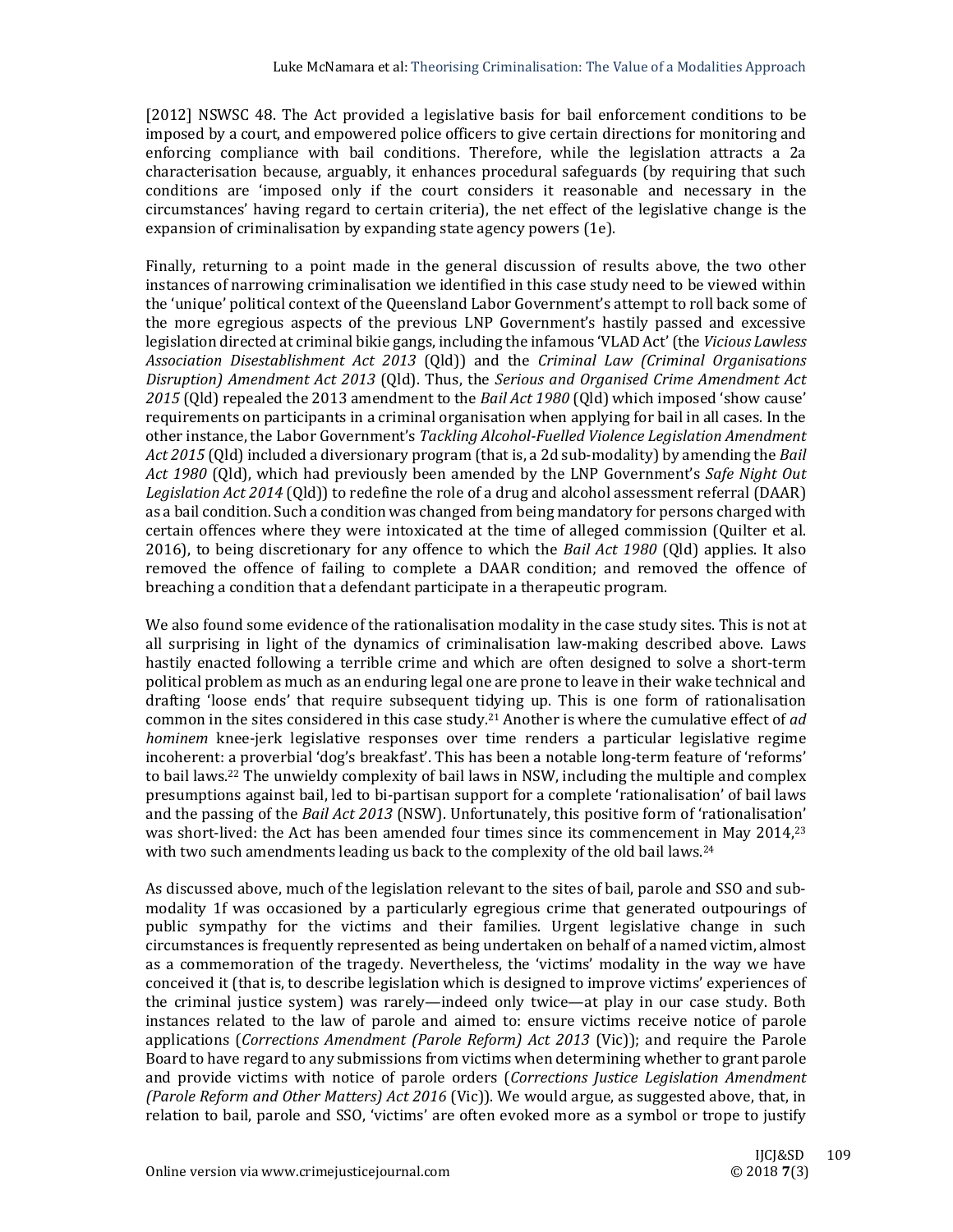expanded criminalisation, in terms of the intensification of supervision or a harsher approach towards offenders, rather than such laws providing genuine safeguards for victims. The 'downside'—particularly for victims and the community generally—is that these forms of expansion, for example, in the area of parole or SSO, may lead to offenders being subjected to treatment that is likely to increase the risks they present to the community when, as is usually the case, they are ultimately released into the community.<sup>25</sup> Measures that genuinely address the concrete needs and the legitimate access to justice expectations of victims and enhance the 'safety' of members of the public on the one hand, should not be confused with changes that, on the other hand, invoke the victim as a rhetorical cloak for expanding criminalisation and extracting political advantage from the harsher treatment of offenders. Our decision to limit the victims modality to the former, and characterise the latter as expanding criminalisation, is designed to draw attention to this important difference.

Finally, although we did not set out to compare criminalisation patterns across the three jurisdictions, a brief comment on similarities and differences is warranted. The volume of lawmaking on bail was similar (seven statutes in NSW, five in Queensland, four in Victoria). There were four statutes amending SSO regimes in NSW and Victoria, but only one in Queensland. The most striking cross-jurisdictional discrepancy was for parole: eight statutes in Victoria during the review period, compared to one in NSW and two in Queensland. Our modalities approach draws attention to these differences, together with more precisely identifying the complexity involved, and the ways in which the criminalisation landscape is changing. However, there is more that we need to know that is not revealed by a modalities approach. For example, how do we account for the 'reasons' for jurisdictional differences? As flagged in the beginning of this article, the modalities approach we have introduced has been developed for use in a larger study of criminalisation in Australia. An important objective of the rich socio-legal case studies of criminalisation that we plan to develop for each of our chosen 10 sites<sup>26</sup> will be to chart and explain jurisdictional differences in patterns of criminalisation across Australia's jurisdictions, paying close attention to the local events that may form an important part of the back-story of criminalisation practices.

#### **Conclusion**

This article represents an initial attempt to conceive and 'road-test' a new conceptual and methodological paradigm for conducting criminalisation research, centred on the identification and analysis of modalities of criminalisation. We believe we have achieved our modest goals of explaining the modalities concept and illustrating how it can support nuanced examination of the multiple ways in which adjustments to the parameters of criminalisation can be effected. We have drawn attention to just how complex the phenomenon of criminalisation is; the need for further quantitative and qualitative work; and the importance of longer-term historical analysis. It is not our contention that a modalities evaluation of legislative law-making represents the only way forward. Future research should examine multiple points in the 'life cycle' of criminalisation, including scrutiny of pre-enactment variables such as the drivers of, and *processes* leading to, criminalisation legislation, as well as post-enactment operations and impacts.

Our larger study of Australian criminalisation aims to contribute to addressing these needs through further investigations. What factors have led to the criminalisation of behaviours in response to an identified problem, harm or risk? How have these factors changed over time, particularly in periods/instances of expanding/contracting criminalisation? What normative principles have exerted influence over criminalisation decisions and by whom have these principles been invoked? The project will analyse major events, developments, trends and shifts in the deployment of criminalisation, and produce a rich account of the 'stories' of criminalisation in Australia. Accounting for cross-jurisdictional similarities and differences, in terms of drivers and outcomes and changes over time, will be a key objective of this larger study. We are committed to the view that scholars of criminal law, criminalisation and criminology should make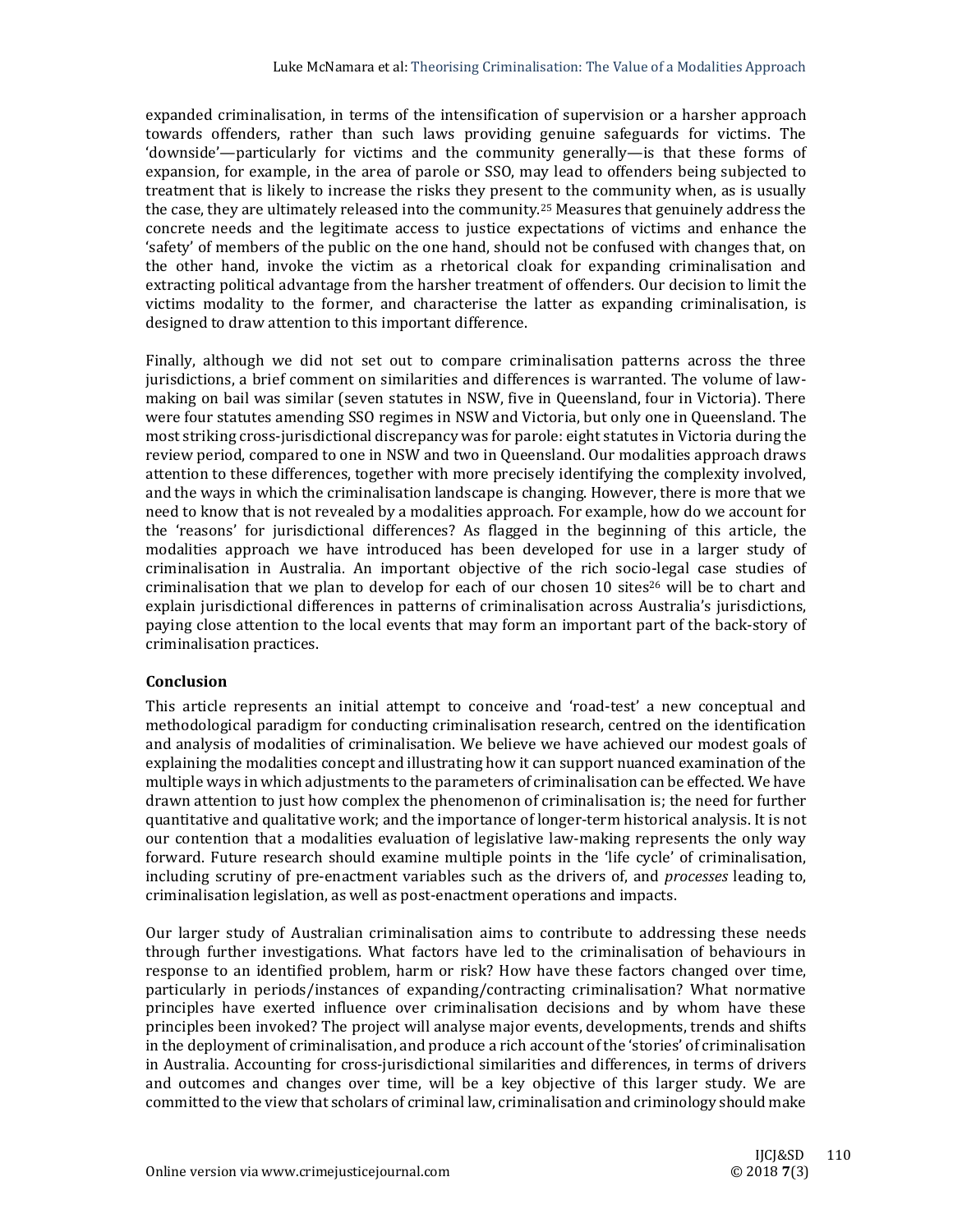a contribution to articulating principles and practices for sound evidence-based criminal lawmaking. We are equally committed to the view that such pronouncements need a strong empirical foundation, including a deep understanding of what Australia's history reveals about the circumstances under which sound decisions are made regarding the deployment of criminalisation as a public policy tool.

Correspondence: Luke McNamara, Professor and Co-Director, Centre for Crime, Law and Justice, Faculty of Law, UNSW, Sydney NSW 2052, Australia. Email: luke.mcnamara@unsw.edu.au

 

<sup>&</sup>lt;sup>1</sup> We thank Jai Clark for excellent research assistance.

<sup>&</sup>lt;sup>2</sup> In *Folk Devils and Moral Panics*, Cohen (2002: xxxiv) points out that, in drawing attention to the social construction of social problems and instances of 'social injustice', sociologists should be 'not only exposing under-reaction (apathy, denial and indifference) but making the comparisons that could expose *over-reaction* (exaggeration, hysteria, prejudice and panic) [emphases in original]'. As criminal law and criminology researchers, we take a similar approach to criminalisation.

 $3$  We acknowledge that this approach addresses only the 'law creation' moment of criminalisation, in a context where we are committed to the view that attention must also be paid to the operation and effects of criminal law-making (intended and unintended). Our more limited focus in this article is consistent with our primary goal of introducing the organising concept of 'modalities' of criminalisation, and demonstrating part of its nature and value, by applying it to a limited sample of criminalisation legislation.

<sup>&</sup>lt;sup>4</sup> Our larger project aims to map the origins and operation of the criminal law as a public policy tool in Australia since the 1970s, across 10 sites of criminalisation: 1) Homicide; 2) Sexual assault; 3) Domestic violence; 4) Alcohol-related violence and public order; 5) Drugs; 6) Consorting and association; 7) Fraud and financial crime; 8) Driving offences; 9) Food safety regulatory offences; and 10) Bail and parole.

<sup>&</sup>lt;sup>5</sup> We excluded generic procedural Acts that did not directly address any of our selected sites, even if the legislation in question might have an indirect impact on the operation of the criminal justice system in relation to our sites.

 $6$  Note that some statutes expanded criminalisation in one or more respects, and narrowed criminalisation in another respect (or reflected other modalities). 100 per cent of the statutes passed in Queensland during the five-year review period expanded criminalisation, but a small number of these statures also narrowed criminalisation or reflected the 'victims' modality.

 $7$  Although they did not technically fall within one of our 10 chosen criminalisation sites (which included sexual assault but not the wider category of sexual offences) we note that a unique and important form of contracting criminalisation occurred in two of our subject jurisdictions during the review period for our study. The legislatures of Victoria and NSW enacted statutes that provided for the expungement of criminal records related to convictions that occurred before the decriminalisation of homosexual sex in the 1980s: *Sentencing Amendment (Historical Homosexual Convictions Expungement) Act* 2014 (Vic); *Criminal Records Amendment (Historical Homosexual Offences) Act 2014* (NSW). Queensland passed equivalent legislation in 2017: *Criminal Law (Historical Homosexual Convictions Expungement) Act 2017* (Qld). 

 $8\,$  We acknowledge that characterising the abolition of defensive homicide as an instance of decriminalisation is debateable. Certainly, the legislation in question removed a (lesser) homicide offence from the Victorian statute books. Therefore, at least formally, the decriminalisation label is warranted. However, the substantive effect of the change was not to reduce the parameters of criminal responsibility. Rather, since this amendment, a person who kills is now more likely to be charged with murder, a more serious homicide offence. Arguably, the abolition of defensive homicide could be said to be akin to a restriction on the partial defence of excessive self-defence (sub-modality 1d) which was embedded within the definition of defensive homicide.

<sup>9</sup> See also *Crimes Amendment (Sexual Offences and Other Matters) Act 2014* (Vic). 

<sup>&</sup>lt;sup>10</sup> Some of the statutes in our study amend dual sites—for example, the *Serious Sex Offender (Detention and Supervision) and Other Acts Amendment Act 2015* (Vic) made amendments to both the law of bail in Victoria and to its SSO regime (hence sexual assault) and so we have not double counted these—while others touch only one of our sites (for example, bail, as in the *Bail Act 2013* (NSW)). Some Acts, notably in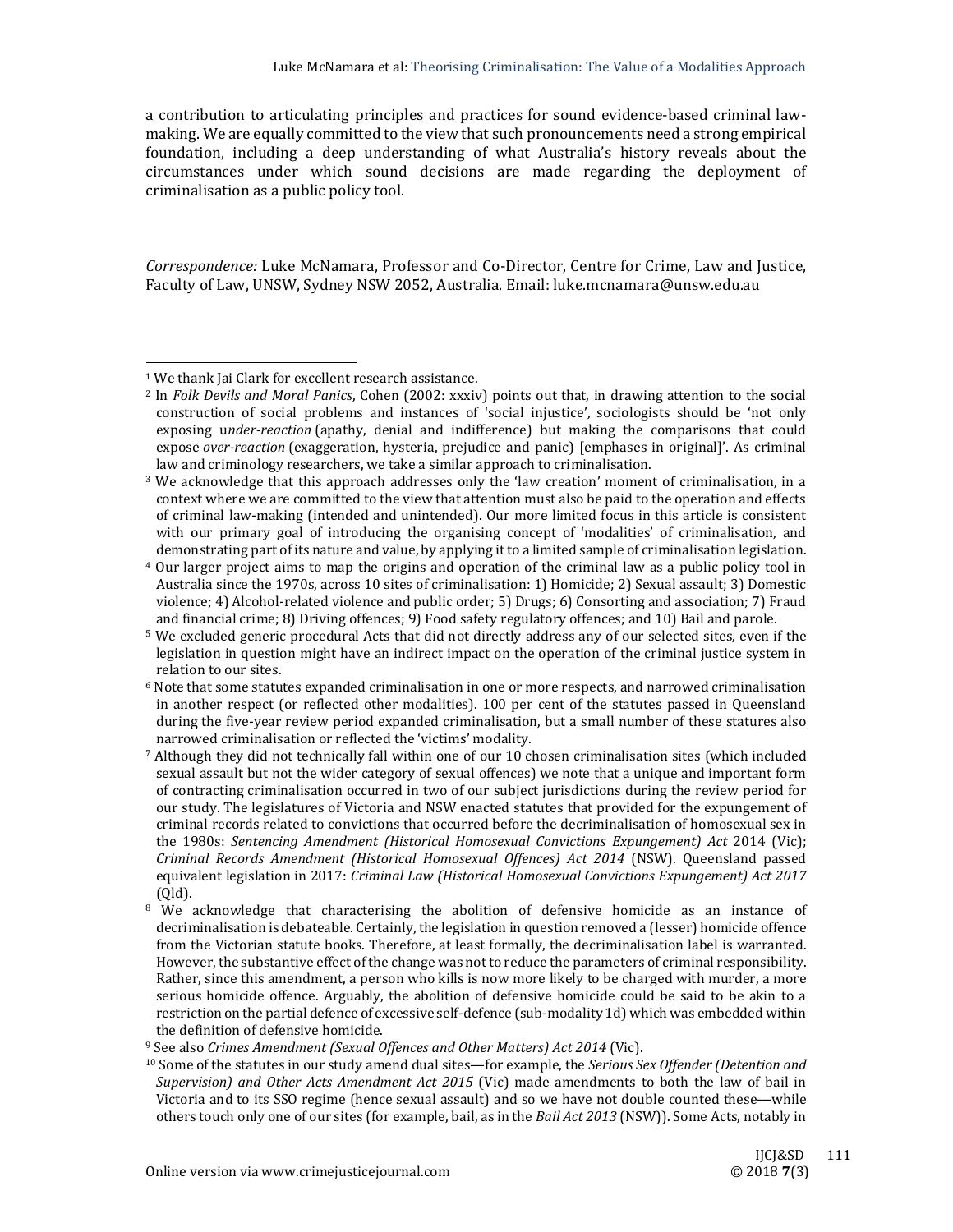Queensland (for example, *Criminal Law Amendment Act 2012* (Qld), *Criminal Law Amendment Act 2014* (Qld); *Serious and Organised Crime Amendment Act 2015* (Qld)), amended a number of our criminalisation sites (including bail, parole and SSO) and have been counted only once.

 

- 11 For example, the *Crimes Amendment (Carjacking and Home Invasion) Act 2016* (Vic) extended the Victorian 'show cause' regime to persons charged with the offences of aggravated carjacking, home invasion and aggravated harm invasion.
- <sup>12</sup> This legislation was directed at one individual: Julian Knight. In 2017 the High Court upheld the constitutionality of this legislation: *Knight v Victoria* [2017] HCA 29 (17 August 2017).
- <sup>13</sup> For example, in relation to cases where the victim's body has not been found, the *Justice Legislation Amendment (Parole Reform and Other Matters) Act 2016* (Vic) imposes a condition that the offender cannot be granted parole unless s/he discloses where the victim's body is located.
- <sup>14</sup> In relation to bail see Brown and Quilter 2014, Brown 2013b, Steel 2009, Booth and Townsley 2009; also NSW Law Reform Commission 2012: 29-43. In relation to parole, see Bartels 2013, Fitzgerald et al. 2016. In relation to SSO, a violent incident in 2015 in Victoria led to a review of the *Serious Sex Offenders (Detention and Supervision) Act* 2009 *(Vic)* by his Honour Judge David Harper *('The Harper Review')* which led to amendments, including by the *Serious Sex Offenders (Detention and Supervision) and Other Acts Amendment Act 2015* (Vic) and the *Serious Sex Offenders (Detention and Supervision) Amendment (Community Safety) Act 2016* (Vic).
- 15 See *Martin Place Siege: Joint Commonwealth – New South Wales Review* (Department of Prime Minister and Cabinet and Department of Premier and Cabinet 2015); and a lengthy inquest: Magistrate Michael Barnes, State Coroner of NSW, *Inquest into the Deaths Arising from the Lindt Café Siege: Findings and Recommendations* (2017).
- $16$  While outside the study period, we note two further cases. David Bradford was granted bail on domestic violence charges stemming from an alleged violent assault on Teresa Bradford at her home in November 2016. After serving 44 days in custody he was bailed (having had no prior domestic violence allegations and a relative lack of criminal history otherwise) and then murdered his estranged wife and killed himself at her home (where children were also present). In light of this, the Queensland government passed the *Bail (Domestic Violence) and Another Amendment Act 2017* (Qld) amending bails laws so that anyone charged with a serious domestic violence offence will have to prove why they should be granted bail. There were also provisions for alleged offenders to be fitted with GPS tracking devices as a bail condition, and urgent appeal rights for victims. In January 2017, James 'Dimitrious' Gargasoulas, while on bail, drove his car through the busy Bourke Street pedestrian mall in Melbourne, Victoria, killing six people. This led to the Hon Paul Coghlan QC's review including *Bail Review: Second Advice to the Victorian Government (2017)* (Vic) and the subsequent passing of the *Bail Amendment (Stage One) Act 2017* (Vic).
- <sup>17</sup> While outside the review period for our study, we note that the pattern we are describing here was evident in the response to the 2017 hostage taking and killing in Melbourne, Victoria, by Yacqub Khayre who was on parole at the time. This event led to the announcement of State/Territory/Commonwealth agreement to change parole laws to introduce a strong presumption against parole in cases where links to terrorism can be proved. See also the Queensland Government's response to the case of Anthony O'Keefe, who, in 2016, murdered 81-year-old Elizabeth Kippin on the day he was paroled.
- $18$  For example, Gregory Wayne Kable was the target of one of the first modern preventive detention statutes, the Community Protection Act 1994 (NSW). That statute was struck down as unconstitutional by the High Court of Australia in Kable v Director of Public Prosecutions (NSW) (1996) 189 CLR 51. Ironically, rather than deterring legislatures from enacting post-sentence preventive detention regimes, the Kable decision 'educated' law-makers about how to make such regimes safe from constitutional challenge (see Appleby 2015; Keyzer 2013; McSherry 2014).
- 19 For example, the *Criminal Law (Two Strike Child Sex Offenders) Amendment Act 2012* (Qld) changed the parole eligibility date for a prisoner serving a life term for a repeat serious child sex offence from 15 years to 20 years.
- 20 See *Crimes(Administration of Sentences) Act 1999* (NSW) s 137B, and *Crimes(Administration of Sentences) Regulation* 2014 (NSW) s 223, which provides the circumstances constituting manifest injustice: '(a) if it becomes apparent that the decision to refuse or revoke parole was made on the basis of false, misleading or irrelevant information; (b) if it becomes apparent that a matter that was relevant to the decision to refuse or revoke parole is no longer relevant;  $(c)$  if it becomes apparent that a matter that was relevant to the decision to refuse or revoke parole has been addressed in a way that warrants reconsideration of the decision or can be so addressed by imposing additional conditions on parole; (d) if a Community Corrections officer requests that the Parole Authority reconsider the decision to refuse or revoke parole and less than 12 months of the offender's sentence remains to be served; (e) if a Community Corrections officer requests that the Parole Authority reconsider the decision to revoke parole and parole has been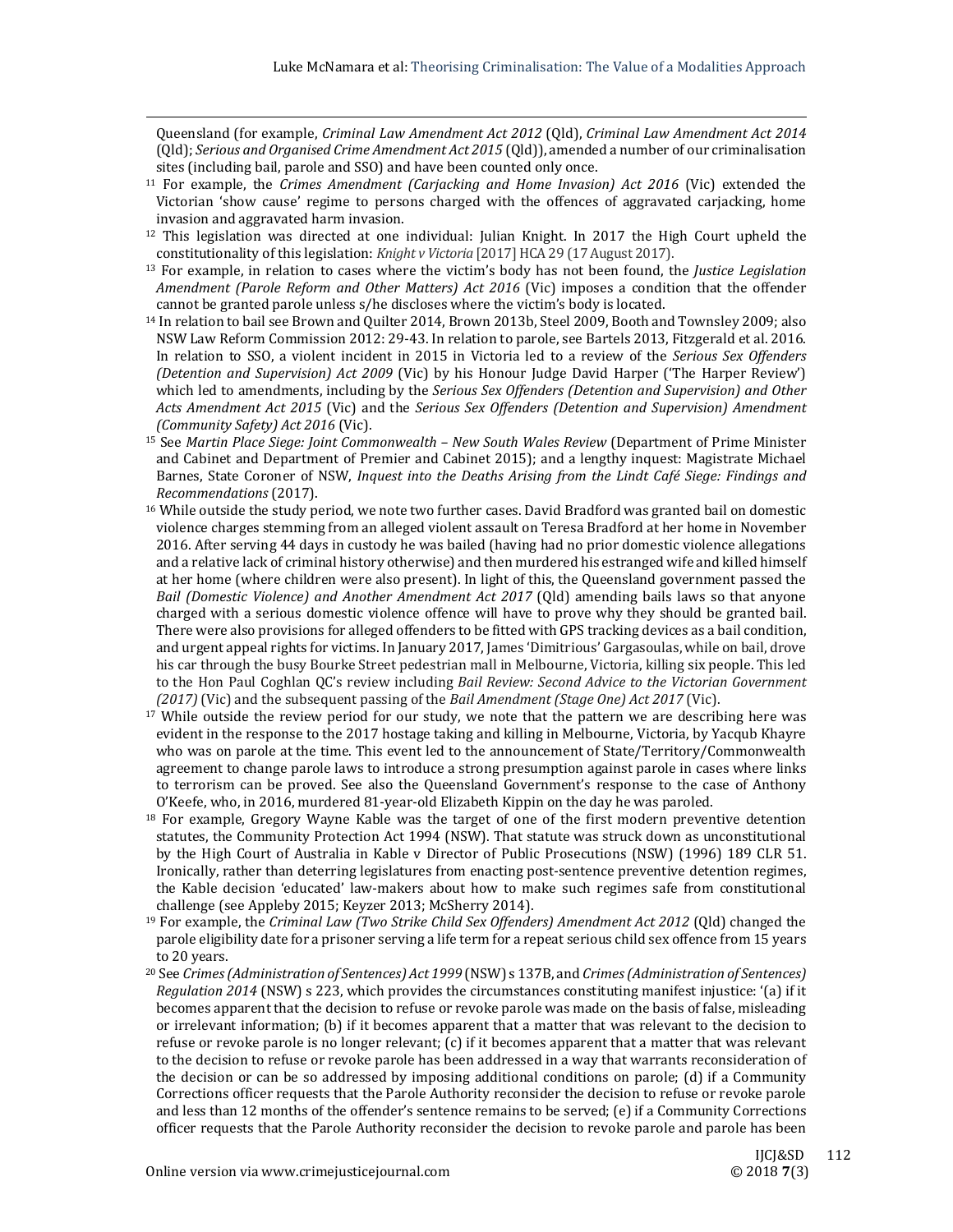revoked because the offender, while on release on parole, committed an offence for which any of the following sentences was imposed: (i) a non-custodial sentence; (ii) a custodial sentence with a non-parole period of a term of less than 12 months; (iii) a sentence with a fixed term of less than 12 months.'

 

 $21$  This was common with NSW bail laws during the review period, with three statutes effecting 'spring cleans' (filling gaps and tinkering as part of the government's regular review process): *Crimes Legislation Amendment Act 2013* (NSW); *Bail (Consequential Amendment) Act 2013* (NSW); and *Justice Portfolio Legislation (Miscellaneous Amendment) Act 2016* (NSW)). 

- <sup>23</sup> By the the *Bail (Consequential Amendment) Act* 2014 (NSW); the *Bail Amendment Act* 2014 (NSW); the *Bail Amendment Act 2015* (NSW); and the *Justice Portfolio Legislation (Miscellaneous Amendment) Act* 2016 (NSW). Two of these statutes (the Bail Amendment Acts in 2014 and 2015) were passed in haste following trigger cases (see Brown and Quilter 2014). The other two statutes, however, represent a form of 'rationalisation' law-making resulting from the regular review of legislation following the identification of loop-holes.
- <sup>24</sup> Inter alia, the Bail Amendment Act 2014 (NSW) and the Bail Amendment Act 2015 (NSW) introduced 'show cause' offences and produced a new category of 'exceptional circumstances'.
- $25$  The case of Robert Fardon, the first prisoner to be detained under Queensland's SSO laws, is a salutary example. Although Fardon has not committed further offences since his release, his treatment by successive governments, including legislative efforts to keep him in prison, appear to have been more calculated to exacerbate his risk factors to justify his continued detention than support his transition to a law-abiding life in the community (Hogg 2014). In similar vein, harsher parole laws will often see prisoners released into the community with no supervision at all when imprisonment is prolonged by amendments designed to restrict their access to parole.

# **References**

- Appleby G (2015) The High Court and Kable: A study in federalism and human rights protection. *Monash University Law Review* 40: 673‐697.
- Ashworth A (2000) Is the criminal law a lost cause? *Law Quarterly Review* 116: 225-256.
- Ayres I and Braithwaite J (1992) *Responsive Regulation: Transcending the Deregulation Debate*. Oxford, England: Oxford University Press.
- Barnes M (2017) *Inquest into the Deaths Arising from the Lindt Café Siege: Findings and Recommendations*. Sydney, New South Wales: State Coroner of New South Wales.
- Bartels L (2013) Parole and parole authorities in Australia: A system in crisis? *Criminal Law Journal* 37: 357‐376.
- Booth T and Townsley L (2009) The process is the punishment: The case of bail in New South Wales. *Current Issues in Criminal Justice* 23(1): 41‐58.
- Brown D (2013a) Criminalisation and normative theory. *Current Issues in Criminal Justice* 25(2): 605‐625.
- Brown D (2013b) Looking behind the increase in custodial remand populations. *International Journal for Crime, Justice and Social Democracy* 2(2): 80‐99. DOI: 10.5204/ijcjsd.v2i2.84.
- Brown D (2015) Constituting physical and fault elements: A NSW case study. In Crofts T and Loughnan A (eds) *Criminalisation and Criminal Responsibility in Australia*: 13‐32. Melbourne, Victoria: Oxford University Press.
- Brown D, Farrier D, McNamara L, Steel A, Grewcock M, Quilter J and Schwartz M (2015) *Criminal Laws: Materials and Commentary on Criminal Law and Process of NSW*, 6th edn. Sydney, New South Wales: Federation Press.
- Brown D and Quilter J (2014) Speaking too soon: The sabotage of bail reform in New South Wales. *International Journal for Crime, Justice and Social Democracy* 3(3): 73‐97. DOI: 10.5204/ijcjsd.v3i2.181.

<sup>&</sup>lt;sup>22</sup> See endnote 14.

<sup>&</sup>lt;sup>26</sup> See endnote 4.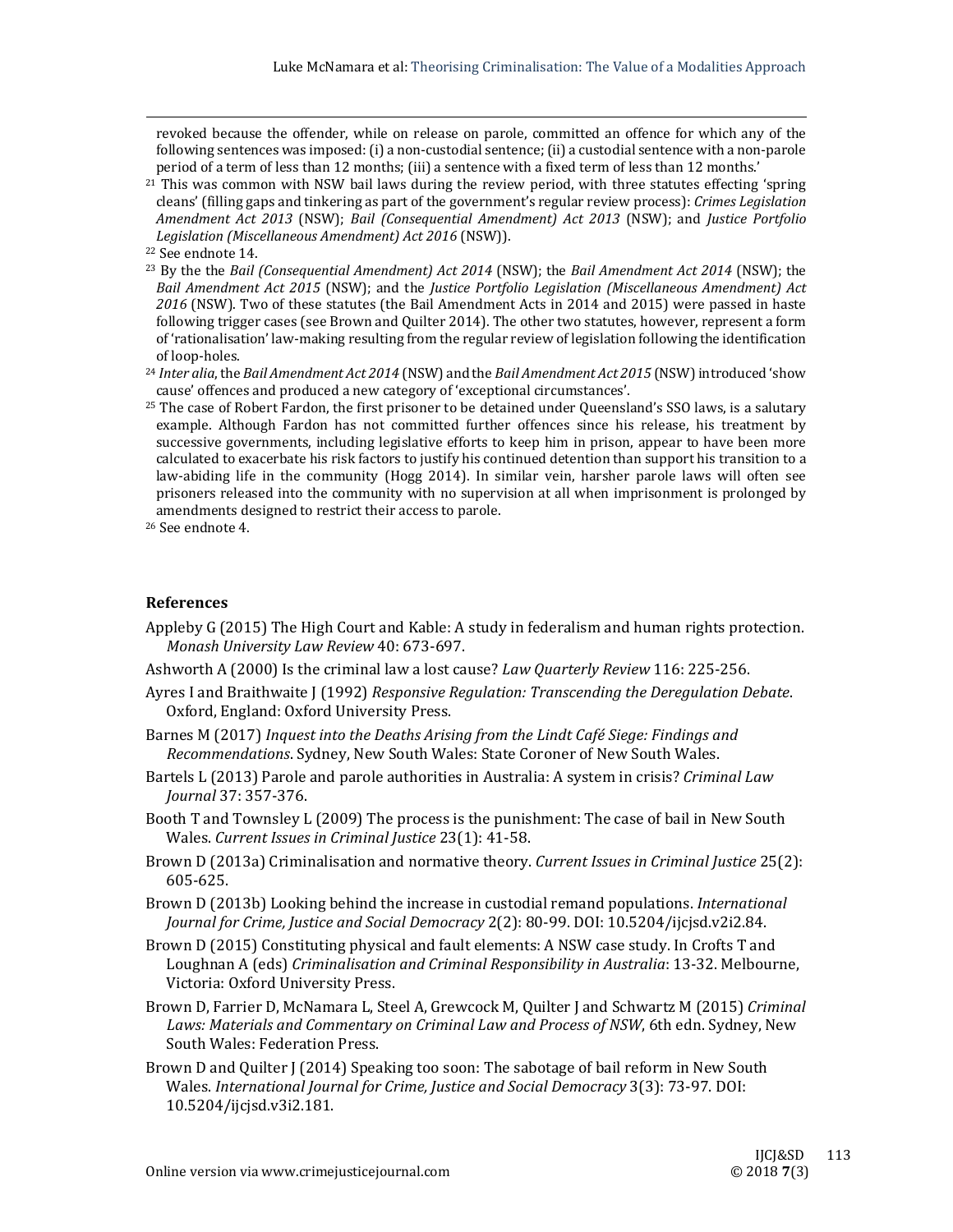- Bronitt S (2008) Towards a universal theory of criminal law: Rethinking the comparative and international project. *Criminal Justice Ethics* 27(1): 53-66. DOI: 10.1080/0731129X.2008.9992228.
- Callinan I (2013) *Review of the Parole System in Victoria*. Melbourne, Victoria: Melbourne Department of Justice, Corrections Victoria.
- Carson WG (1970) Some sociological aspects of strict liability and the enforcement of factory legislation. *Modern Law Review* 33(4): 396‐412. DOI: 10.1111/j.1468‐2230.1970.tb01283.x.
- Chalmers J (2014) 'Frenzied law making': Overcriminalization by numbers. *Current Legal Problems* 67(1): 483-502. DOI: 10.1093/clp/cuu001.
- Chalmers *J* and Leverick F (2013) Tracking the creation of criminal offences. *Criminal Law Review*: 543‐560.
- Christie N (1986) The ideal victim. In Fattah E (ed.) *From Crime Policy to Victim Policy: Reorienting the Justice System*: 17‐30. London: Palgrave Macmillan.
- Clarke D (2016) Second reading speech, *Justice Portfolio* Legislation (Miscellaneous Amendments) Bill. NSW Parliament, Legislative Council, Hansard, 12 October: 11-16.
- Coghlan P (2017) *Bail Review: Second Advice to the Victorian Government*. Victoria.
- Cohen S (2002) *Folk Devils and Moral Panics*, 3rd edn. Abingdon, England: Routledge.

Crofts T and Loughnan A (eds) (2015) *Criminalisation and Criminal Responsibility in Australia*. Melbourne, Victoria: Oxford University Press

- Department of Prime Minister and Cabinet and Department of Premier and Cabinet (2015) *Martin Place Siege: Joint Commonwealth – New South Wales Review*. Canberra, Australian Capital Territory; Sydney, New South Wales.
- Duff RA, Farmer L, Marshall SE, Renzo M and Tadros V (eds) (2010) The Boundaries of the *Criminal Law*. Oxford, England: Oxford University Press.
- Duff RA, Farmer L, Marshall SE, Renzo M and Tadros V (eds) (2011) *The Structures of the Criminal Law*. Oxford, England: Oxford University Press.
- Duff RA, Farmer L, Marshall SE, Renzo M and Tadros V (eds) (2013) *The Constitution of Criminal* Law. Oxford, England: Oxford University Press.
- Duff RA, Farmer L, Marshall SE, Renzo M and Tadros V (eds) (2014) *Criminalization: The Political Morality of the Criminal Law*. Oxford, England: Oxford University Press.
- Feeley M and Simon J (1992) The new penology: Notes on the emerging strategy of corrections and its implications. *Criminology* 30(4): 449-474. DOI: 10.1111/j.1745-9125.1992.tb01112.x.
- Feeley M and Simon  $\int$  (1994) Actuarial justice: The emerging new criminal law. In Nelken D (ed.) *The Futures of Criminology*: 173‐201. London: Sage Publications.
- Fitzgerald R, Bartels L, Freiberg A, Cherney A and Buglar S (2016) How does the Australian public view parole? Results from a national survey on public attitudes towards parole and reentry. *Criminal Law Journal* 40(6): 307‐324.
- Hogg R (2013) Populism, law and order and the crimes of the 1%. *International Journal for Crime, Justice and Social Democracy* 2(1): 113‐130. DOI: 10.5204/ijcjsd.v2i1.96.
- Hogg R  $(2014)$  'Only a pawn in their game': Crime, risk and politics in the preventive detention of Robert Fardon. *International Journal for Crime, Justice and Social Democracy* 3(3): 55‐72. DOI: 10.5204/ijcjsd.v3i3.152.
- Husak D (2008) *Overcriminalization*: *The Limits of the Criminal Law*. New York: Oxford University Press.
- Innes M (2014) *Signal Crimes: Social Reactions to Crime, Disorder and Control*. Oxford, England: Oxford University Press.
- Keyzer P (ed) (2013) *Preventive Detention: Asking the Fundamental Questions*. Cambridge, England: Intersentia.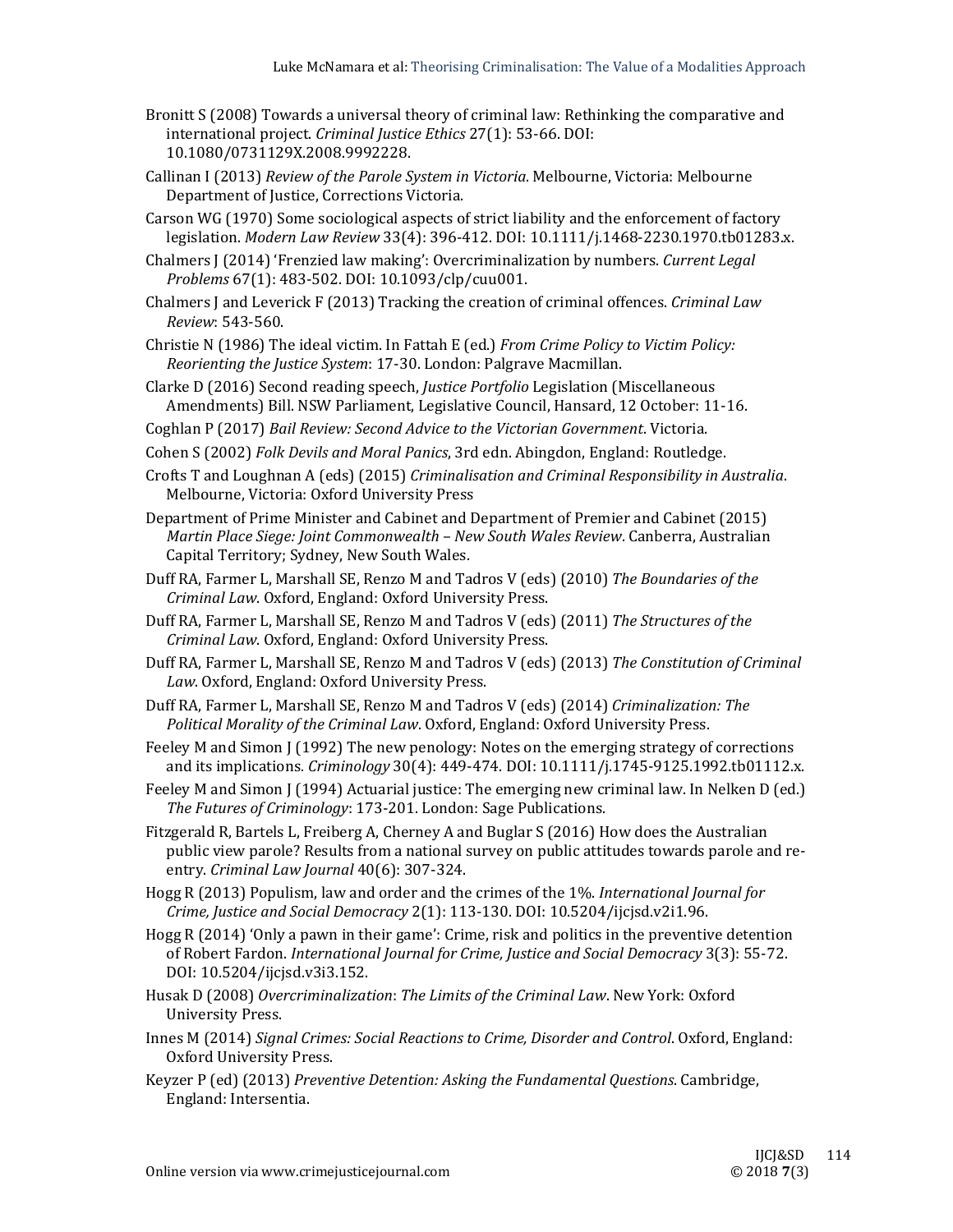- Lacey N (2009) Historicising criminalisation: Conceptual and empirical issues. *Modern Law Review* 72(6): 936‐960. DOI: 10.1111/j.1468‐2230.2009.00775.x.
- Lacey  $N(2013)$  The rule of law and the political economy of criminalisation: An agenda for research. *Punishment & Society* 15(4): 349‐366. DOI: 10.1177/1462474513500619.
- Loughnan A (2014) Book review: 'The Limits of Criminal Law: A Comparative Analysis of Approaches to Legal Theorizing' by Carl Constantin Lauterwein. *Criminal Law and Philosophy* 8(3): 687-691. DOI: 10.1007/s11572-013-9227-8.
- McNamara L (2015) Criminalisation research in Australia: Building a foundation for normative theorising and principled law reform. In Crofts T and Loughnan A (eds) *Criminalisation and Criminal Responsibility in Australia*: 33‐51. Melbourne, Victoria: Oxford University Press.
- McNamara L (2017) Editorial: In search of principles and processes for sound criminal lawmaking. *Criminal Law Journal* 41(1): 3‐6.
- McNamara L and Quilter  $\int$  (2016) The 'bikie effect' and other forms of demonisation: The origins and effects of hyper-criminalisation. *Law in Context* 34(2): 5-35.
- McSherry B (2014) *Managing Fear: The Law and Ethics of Preventive Detention and Risk* Assessment. New York: Routledge.
- McSherry B, Norrie A and Bronitt S (eds) (2009) *Regulating Deviance: Redirection of Criminalisation and the Futures of Criminal Law*. Oxford, England: Hart.
- Myers  $N(2017)$  Eroding the presumption of innocence: Pre-trial detention and the use of conditional release on bail. *British Journal of Criminology* 57(3): 664-683. DOI: 10.1093/bjc/azw002.
- Naffine N (2011) Human agents in criminal law and its scholarship. *Criminal Law Journal* 35(1): 51‐56.
- NSW Law Reform Commission (2012) *Bail*, Report No. 133. Sydney, New South Wales: NSW Law Reform Commission.
- NSW Ombudsman (2009) *Review of the Impact of Criminal Infringement Notices on Aboriginal Communities* (August). Sydney, New South Wales.
- Ouilter  $\int$  (2015) Criminalisation of alcohol fuelled violence: One-punch laws. In Crofts T & Loughnan A (eds) *Criminalisation and Criminal Responsibility in* Australia: 82‐121. Melbourne: Oxford University Press.
- Ouilter J (2017) Judicial Responses to alcohol-fuelled public violence: The Loveridge effect. *International Journal for Crime, Justice and Social Democracy* 6(3): 123‐146. DOI: 10.5204/ijcjsd.v6i3.415.
- Quilter I and Hogg R (2018) The hidden punitiveness of fines. *International Journal for Crime*, *Justice and Social Democracy* 7(3). DOI: 10.5204/ijcjsd.v7i2.512.
- Ouilter I and McNamara L (2013) Time to define 'the cornerstone of public order legislation': The elements of offensive conduct and language under the *Summary Offences Act* 1988 (NSW). *UNSW Law Journal* 36(2): 534‐562.
- Quilter J, McNamara L, Seear K and Room R (2016) The definition and significance of 'intoxication' in Australian criminal law: A case study of Queensland's 'safe night out' legislation. *QUT Law Review* 16(2): 42-58.
- Shrestha P (1015) Two steps back: The presumption of innocence and changes to the *Bail Act 2013* (NSW). *Sydney Law Review* 37: 147‐154.
- Steel A (2009) Bail in Australia: Legislative introduction and amendment since 1970. In Segrave M (ed.) *Australia & New Zealand Critical Criminology Conference: Conference Proceedings*: 228-243. Melbourne, Victoria: Monash University.
- Stevenson A (2015) *Oxford Dictionary of English*, 3rd edn. Oxford, England: Oxford University Press (online).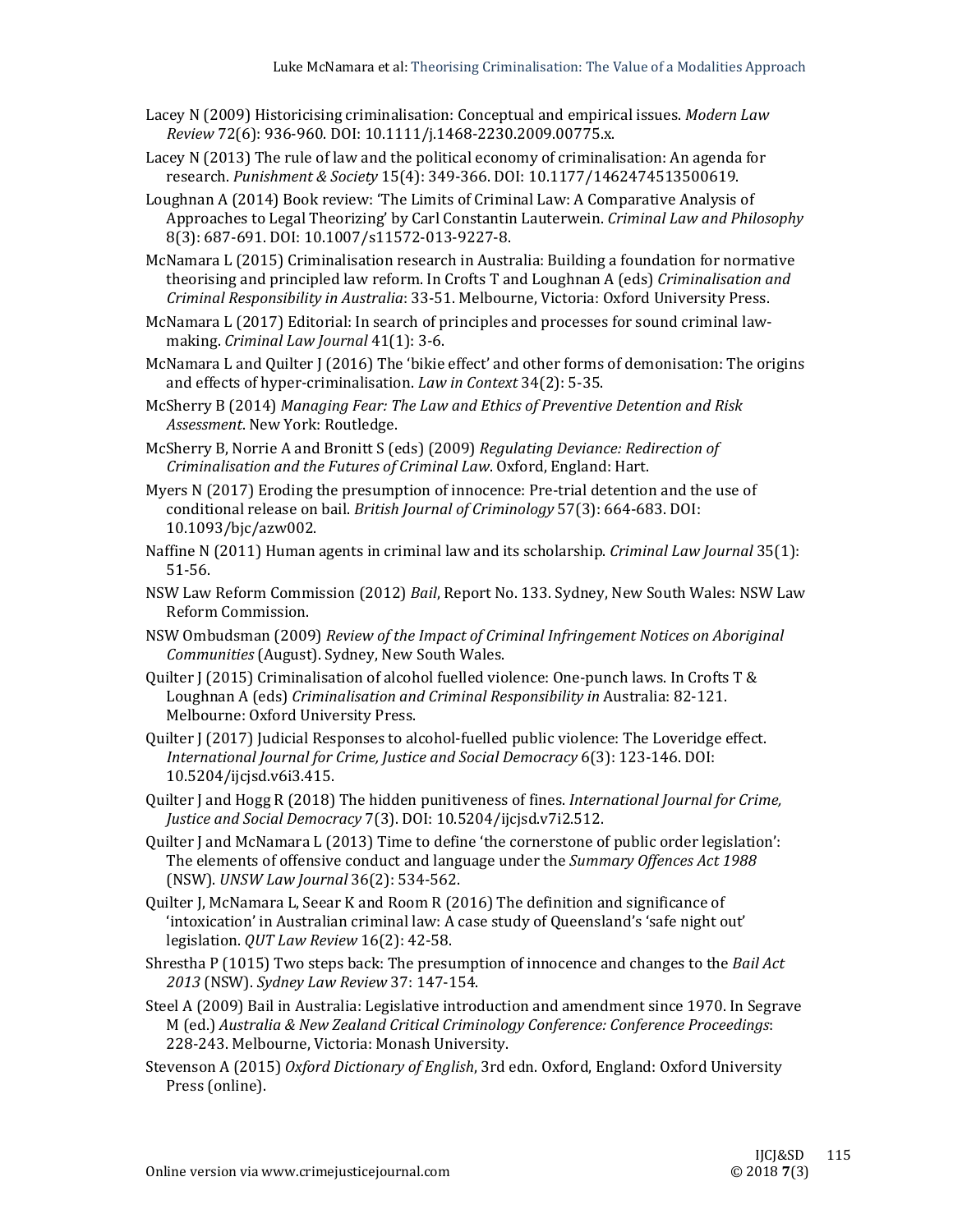Tink A and Whelan P (2013) *Review of the Law Enforcement Powers and Responsibilities Act* 2002 (LEPRA). Sydney, New South Wales: NSW Department of Attorney General and Justice and Ministry for Police and Emergency Services.

#### **Cases**

*High Court of Australia in Kable v Director of Public Prosecutions* (NSW) (1996) 189 CLR 51. *Knight v Victoria* [2017] HCA 29 (17 August 2017). *Lawson v Dunlevy* [2012] NSWSC 48.

## Legislation

*Bail Act 2013* (NSW).

*Bail Amendment Act 2014* (NSW).

*Bail Amendment Act 2015* (NSW).

*Bail Amendment (Enforcement Conditions) Act 2012* (NSW).

*Bail (Consequential Amendment) Act 2013* (NSW).

*Bail (Consequential Amendment) Act 2014* (NSW).

*Child Protection Legislation Amendment (Offender Registration and Prohibition Orders) Act 2013* (NSW).

*Children (Criminal Proceedings) Act 1987* (NSW). 

*Community Protection Act 1994* (NSW).

*Crimes Act 1900* (NSW). 

*Crimes (Administration of Sentences) Act 1999* (NSW).

*Crimes (Administration of Sentences) Amendment Act 2013* (NSW).

*Crimes (Administration of Sentences) Regulation 2014* (NSW).

*Crimes Amendment (Consorting and Organised Crime) Act 2012* (NSW). 

*Crimes (Criminal Organisations Control) Act 2012* (NSW). 

*Crimes (Domestic and Personal Violence) Act 2007* (NSW). 

*Crimes (High Risk Offenders) Amendment Act 2016* (NSW). 

*Crimes Legislation Amendment Act 2013* (NSW)*.* 

*Crimes Legislation Amendment (Child Sex Offences) Act 2015* (NSW). 

*Crime Legislation Amendment (Organised Crime and Public Safety) Act 2016* (NSW). 

*Crimes (Sentencing Procedure) Act 1999* (NSW). 

*Crimes (Sentencing Procedure) Amendment (Family Member Victim Impact Statement) Act 2014* (NSW). 

*Crimes (Serious Sex Offenders) Amendment Act 2013* (NSW). 

*Criminal Procedure Act 1986* (NSW). 

*Criminal Procedure Regulation 2017* (NSW). 

*Criminal Records Amendment (Historical Homosexual Offences) Act 2014* (NSW). 

*Drug Misuse & Trafficking Act 1985* (NSW). 

*Justice Portfolio Legislation (Miscellaneous Amendments) Act 2016* (NSW). 

*Law Enforcement (Police Powers and Responsibilities) Act 2002* (NSW). 

*Law Enforcement (Powers and Responsibilities) Amendment Act 2014* (NSW). 

*Road Transport Legislation Amendment (Offender Nomination) Act 2012* (NSW). 

*Road Transport (Licence) Act 2013* (NSW).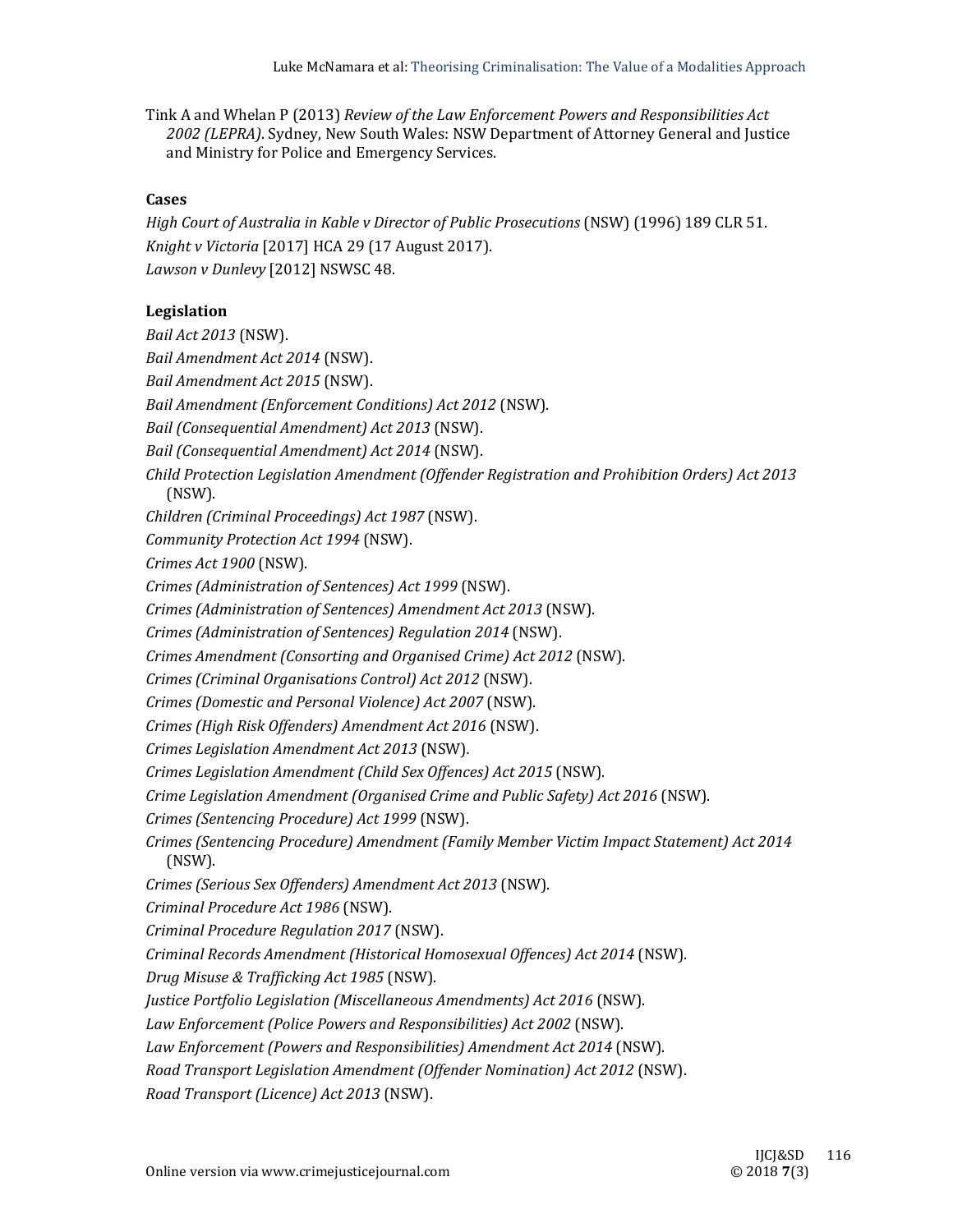*Bail Act 1980* (Qld) *Bail (Domestic Violence) and Another Amendment Act 2017* (Qld). *Criminal Law Amendment Act 2012* (Qld). *Criminal Law Amendment Act 2014* (Qld). *Criminal Law (Criminal Organisations Disruption) Amendment Act 2013* (Qld). *Criminal Law (Criminal Organisations Disruption) and Other Legislation Amendment Act 2013* (Qld). *Criminal Law (Historical Homosexual Convictions Expungement) Act 2017* (Qld). *Criminal Law (Two Strike Child Sex Offenders) Amendment Act 2012* (Qld). *Domestic and Family Violence Protection Act 2012* (Qld). *Safe Night Out Legislation Act 2014* (Qld). *Serious and Organised Crime Amendment Act 2015* (Qld). *Serious and Organised Crimes Legislation Amendment Act 2016* (Qld). *Tackling Alcohol‐Fuelled Violence Legislation Amendment Act 2015* (Qld). *Vicious Lawless Association Disestablishment Act 2013* (Qld). *Bail Amendment Act 2013* (Vic). *Bail Amendment Act 2015* (Vic). *Bail Amendment Act 2016* (Vic). *Bail Amendment (Stage One) Act 2017* (Vic). *Corrections Amendment (Further Parole Reform) Act 2014* (Vic). *Corrections Amendment (Parole) Act 2014* (Vic). *Corrections Amendment (Parole Reform) Act 2013* (Vic). *Corrections Justice Legislation Amendment (Parole Reform and Other Matters) Act 2016* (Vic). *Correction Legislation Amendment Act 2015* (Vic). *Corrections Legislation Amendment Act 2016* (Vic). *Crimes Amendment (Abolition of Defensive Homicide) Act 2014* (Vic). *Crimes Amendment (Carjacking and Home Invasion) Act 2016* (Vic). *Crimes Amendment (Sexual Offences) Act 2016* (Vic)*. Crimes Amendment (Sexual Offences and Other Matters) Act 2014* (Vic). *Criminal Organisations Control Act 2012* (Vic). *Criminal Organisations Control Amendment (Unlawful Associations) Act 2015* (Vic). *Criminal Organisations Control and Other Acts Amendment Act 2014* (Vic). *Criminal Procedure Act 2009* (Vic). *Drugs, Poisons and Controlled Substances Act 1981* (Vic). *Drugs, Poisons and Controlled Substances Amendment Act 2016* (Vic). *Justice Legislation Amendment (Parole Reform and Other Matters) Act 2016* (Vic). *National Domestic Violence Order Scheme Act 2016* (Vic). *Parole Orders (Transfer) Act 1983* (Vic). *Road Safety Amendment (Operator Onus) Act 2012* (Vic). *Road Safety Legislation Amendment Act 2013* (Vic). *Sentencing Amendment (Historical Homosexual Convictions Expungement) Act 2014* (Vic). *Serious Sex Offenders (Detention and Supervision) Act 2009* (Vic). *Serious Sex Offenders (Detention and Supervision) Amendment (Community Safety) Act* 2016 (Vic).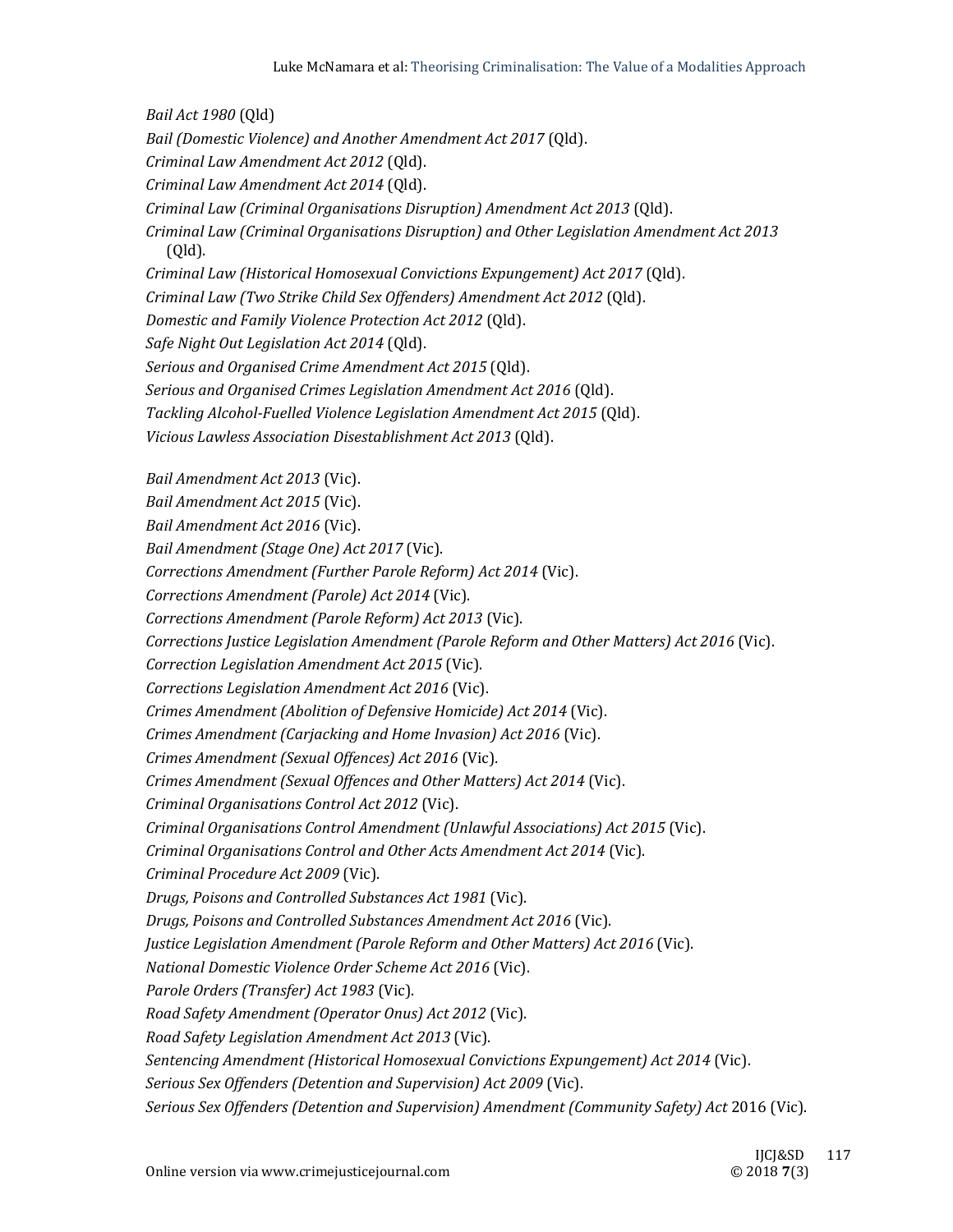*Serious Sex Offender (Detention and Supervision) and Other Acts Amendment Act* 2015 (Vic). *Sex Offenders Registration Act 2004* (Vic). *Sex Offenders Registration Amendment Act 2016* (Vic).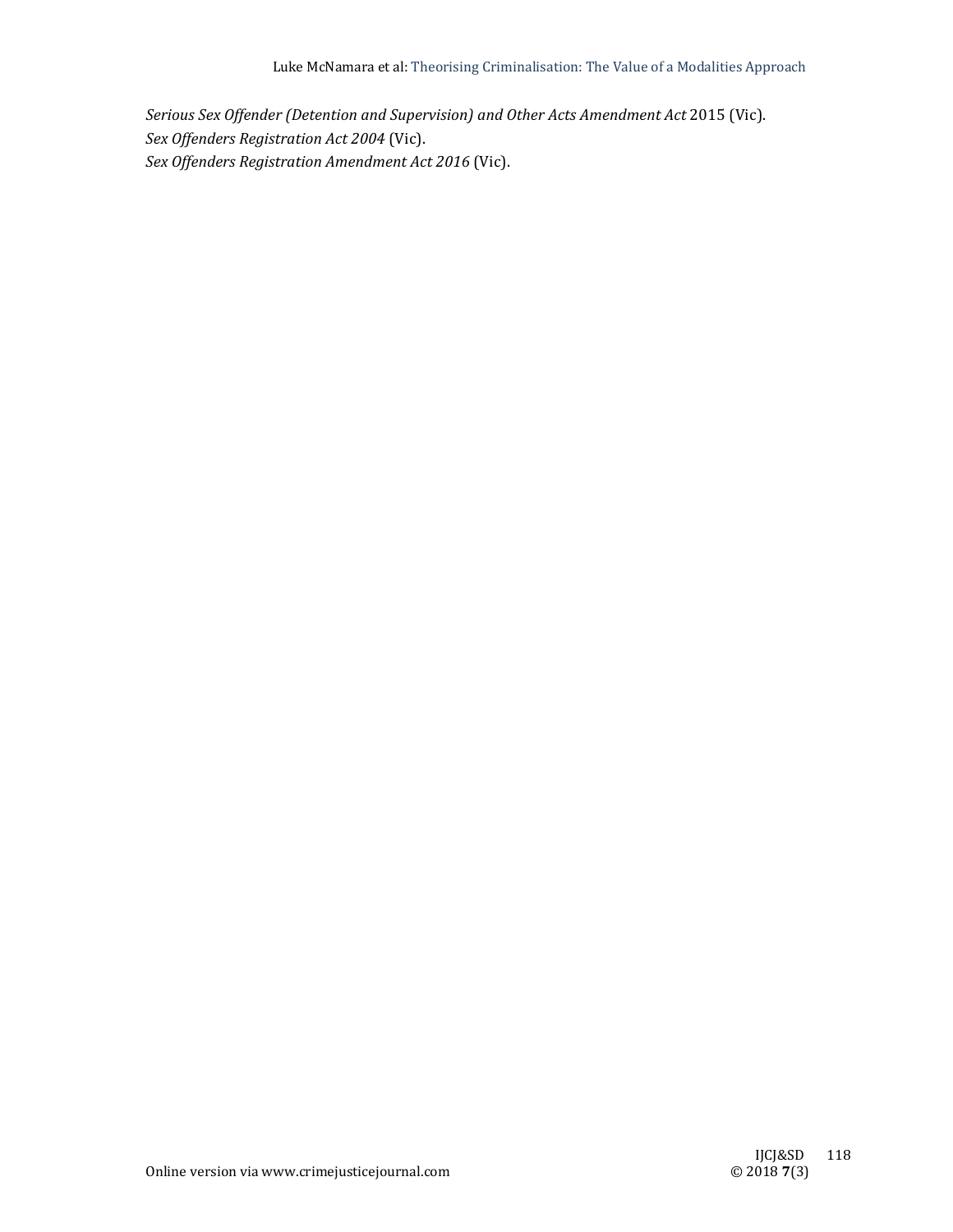| <b>New South Wales</b><br>2012<br>14 Nov 2012<br>Bail Amendment (Enforcement Conditions) Act 2012<br>Courts and Crimes Legislation Amendment Act 2011<br>14 Mar 2012<br>Crimes (Criminal Organisations Control) Act 2012<br>14 Mar 2012<br>Crimes Amendment (Cheating at Gambling) Act 2012<br>12 Sep 2012<br>Crimes Amendment (Consorting and Organised Crime) Act 2012<br>7 Mar 2012<br>Criminal Procedure Amendment (Summary Proceedings Case Management) Act<br>13 Mar 2012<br>2011<br>Graffiti Legislation Amendment Act 2011<br>22 Aug 2012<br>Law Enforcement (Powers and Responsibilities) Amendment (Kings Cross and<br>24 Oct 2012<br>Railways Drug Detection) Act 2012<br>Road Transport (General) Amendment (Vehicle Sanctions) Act 2012<br>1 May 2012<br>Road Transport Legislation Amendment (Offender Nomination) Act 2012<br>4 Apr 2012<br>Bail Act 2013<br>2013<br>22 May 2013<br>22 Oct 2013<br>Child Protection<br>Legislation Amendment (Offenders<br>Registration<br>and<br>Prohibition Orders) Act 2013<br>Crimes (Domestic and Personal Violence) Amendment Act 2013<br>30 Oct 2013<br>Crimes (Sentencing Procedure) Amendment (Provisional Sentencing for<br>20 Mar 2013<br>Children) Act 2013<br>Crimes (Sentencing Procedure) Amendment (Standard Non-parole Periods) Act<br>22 Oct 2013<br>2013<br>Crimes (Serious Sex Offenders) Amendment Act 2013<br>13 Mar 2013<br>Crimes and Courts Legislation Amendment Act 2013<br>23 Oct 2013<br>Crimes Legislation Amendment Act 2013<br>13 Nov 2013<br>Drugs and Poisons Legislation Amendment (New Psychoactive and Other<br>18 Sep 2013<br>Substances) Act 2013<br>27 Mar 2013<br>Intoxicated Persons (Sobering Up Centres Trial) Act 2013<br>Law Enforcement (Powers and Responsibilities) Amendment (Arrest Without<br>19 Nov 2013<br>Warrant) Act 2013<br>Road Transport Amendment (Licence Disqualification on Conviction) Act 2013<br>20 Aug 2013<br>Road Transport Amendment (Obstruction and Hazard Safety) Act 2013<br>14 Aug 2013<br>2014<br>Bail (Consequential Amendments) Act 2013<br>5 Mar 2014<br>Bail Amendment Act 2014<br>17 Sep 2014<br>Crimes (Administration of Sentences) Amendment Act 2013<br>5 Mar 2014<br>Crimes Amendment (Provocation) Act 2014<br>14 May 2014<br>Crimes Amendment (Strangulation) Act 2014<br>28 May 2014<br>Crimes and Other Legislation Amendment (Assault and Intoxication) Act 2014<br>30 Jan 2014<br>Crimes (High Risk Offenders) Amendment Act 2014<br>15 Oct 2014<br>Crimes Legislation Amendment Act 2014<br>15 Oct 2014<br>Crimes (Sentencing Procedure) Amendment (Family Member Victim Impact<br>14 May 2014<br>Statement) Act 2014<br>Criminal Procedure Amendment (Domestic Violence Complainants) Act 2014<br>18 Nov 2014<br>Graffiti Control Amendment Act 2013<br>8 May 2014<br>Law Enforcement (Powers and Responsibilities) Amendment Act 2014<br>18 Jun 2014<br>27 Oct 2015<br>2015<br>Bail Amendment Act 2015<br>Crimes Amendment (Off-Road Fatal Accidents) Act 2015<br>18 Nov 2015<br>Crimes Legislation Amendment (Child Sex Offences) Act 2015<br>24 Jun 2015<br>Crimes (Domestic and Personal Violence) Amendment (National Domestic<br>2016<br>22 Mar 2016<br>Violence Orders Recognition) Act 2016<br>Crimes (Domestic and Personal Violence Amendment (Review) Act 2016<br>21 Jun 2016<br>Crimes (High Risk Offenders) Amendment Act 2016<br>1 Jun 2016<br>Crimes (Serious Crime Prevention Orders) Act 2016<br>4 May 2016<br>Crime Legislation Amendment (Organised Crime and Public Safety) Act 2016<br>4 May 2016 | Year | <b>Statute name</b>                                            | Date passed |
|----------------------------------------------------------------------------------------------------------------------------------------------------------------------------------------------------------------------------------------------------------------------------------------------------------------------------------------------------------------------------------------------------------------------------------------------------------------------------------------------------------------------------------------------------------------------------------------------------------------------------------------------------------------------------------------------------------------------------------------------------------------------------------------------------------------------------------------------------------------------------------------------------------------------------------------------------------------------------------------------------------------------------------------------------------------------------------------------------------------------------------------------------------------------------------------------------------------------------------------------------------------------------------------------------------------------------------------------------------------------------------------------------------------------------------------------------------------------------------------------------------------------------------------------------------------------------------------------------------------------------------------------------------------------------------------------------------------------------------------------------------------------------------------------------------------------------------------------------------------------------------------------------------------------------------------------------------------------------------------------------------------------------------------------------------------------------------------------------------------------------------------------------------------------------------------------------------------------------------------------------------------------------------------------------------------------------------------------------------------------------------------------------------------------------------------------------------------------------------------------------------------------------------------------------------------------------------------------------------------------------------------------------------------------------------------------------------------------------------------------------------------------------------------------------------------------------------------------------------------------------------------------------------------------------------------------------------------------------------------------------------------------------------------------------------------------------------------------------------------------------------------------------------------------------------------------------------------------------------------------------------------------------------------------------------------------------------------------------------------------------------------------------------------------------------------------------------------------------------------------------------------------------------------------------------------------|------|----------------------------------------------------------------|-------------|
|                                                                                                                                                                                                                                                                                                                                                                                                                                                                                                                                                                                                                                                                                                                                                                                                                                                                                                                                                                                                                                                                                                                                                                                                                                                                                                                                                                                                                                                                                                                                                                                                                                                                                                                                                                                                                                                                                                                                                                                                                                                                                                                                                                                                                                                                                                                                                                                                                                                                                                                                                                                                                                                                                                                                                                                                                                                                                                                                                                                                                                                                                                                                                                                                                                                                                                                                                                                                                                                                                                                                                                      |      |                                                                |             |
|                                                                                                                                                                                                                                                                                                                                                                                                                                                                                                                                                                                                                                                                                                                                                                                                                                                                                                                                                                                                                                                                                                                                                                                                                                                                                                                                                                                                                                                                                                                                                                                                                                                                                                                                                                                                                                                                                                                                                                                                                                                                                                                                                                                                                                                                                                                                                                                                                                                                                                                                                                                                                                                                                                                                                                                                                                                                                                                                                                                                                                                                                                                                                                                                                                                                                                                                                                                                                                                                                                                                                                      |      |                                                                |             |
|                                                                                                                                                                                                                                                                                                                                                                                                                                                                                                                                                                                                                                                                                                                                                                                                                                                                                                                                                                                                                                                                                                                                                                                                                                                                                                                                                                                                                                                                                                                                                                                                                                                                                                                                                                                                                                                                                                                                                                                                                                                                                                                                                                                                                                                                                                                                                                                                                                                                                                                                                                                                                                                                                                                                                                                                                                                                                                                                                                                                                                                                                                                                                                                                                                                                                                                                                                                                                                                                                                                                                                      |      |                                                                |             |
|                                                                                                                                                                                                                                                                                                                                                                                                                                                                                                                                                                                                                                                                                                                                                                                                                                                                                                                                                                                                                                                                                                                                                                                                                                                                                                                                                                                                                                                                                                                                                                                                                                                                                                                                                                                                                                                                                                                                                                                                                                                                                                                                                                                                                                                                                                                                                                                                                                                                                                                                                                                                                                                                                                                                                                                                                                                                                                                                                                                                                                                                                                                                                                                                                                                                                                                                                                                                                                                                                                                                                                      |      |                                                                |             |
|                                                                                                                                                                                                                                                                                                                                                                                                                                                                                                                                                                                                                                                                                                                                                                                                                                                                                                                                                                                                                                                                                                                                                                                                                                                                                                                                                                                                                                                                                                                                                                                                                                                                                                                                                                                                                                                                                                                                                                                                                                                                                                                                                                                                                                                                                                                                                                                                                                                                                                                                                                                                                                                                                                                                                                                                                                                                                                                                                                                                                                                                                                                                                                                                                                                                                                                                                                                                                                                                                                                                                                      |      |                                                                |             |
|                                                                                                                                                                                                                                                                                                                                                                                                                                                                                                                                                                                                                                                                                                                                                                                                                                                                                                                                                                                                                                                                                                                                                                                                                                                                                                                                                                                                                                                                                                                                                                                                                                                                                                                                                                                                                                                                                                                                                                                                                                                                                                                                                                                                                                                                                                                                                                                                                                                                                                                                                                                                                                                                                                                                                                                                                                                                                                                                                                                                                                                                                                                                                                                                                                                                                                                                                                                                                                                                                                                                                                      |      |                                                                |             |
|                                                                                                                                                                                                                                                                                                                                                                                                                                                                                                                                                                                                                                                                                                                                                                                                                                                                                                                                                                                                                                                                                                                                                                                                                                                                                                                                                                                                                                                                                                                                                                                                                                                                                                                                                                                                                                                                                                                                                                                                                                                                                                                                                                                                                                                                                                                                                                                                                                                                                                                                                                                                                                                                                                                                                                                                                                                                                                                                                                                                                                                                                                                                                                                                                                                                                                                                                                                                                                                                                                                                                                      |      |                                                                |             |
|                                                                                                                                                                                                                                                                                                                                                                                                                                                                                                                                                                                                                                                                                                                                                                                                                                                                                                                                                                                                                                                                                                                                                                                                                                                                                                                                                                                                                                                                                                                                                                                                                                                                                                                                                                                                                                                                                                                                                                                                                                                                                                                                                                                                                                                                                                                                                                                                                                                                                                                                                                                                                                                                                                                                                                                                                                                                                                                                                                                                                                                                                                                                                                                                                                                                                                                                                                                                                                                                                                                                                                      |      |                                                                |             |
|                                                                                                                                                                                                                                                                                                                                                                                                                                                                                                                                                                                                                                                                                                                                                                                                                                                                                                                                                                                                                                                                                                                                                                                                                                                                                                                                                                                                                                                                                                                                                                                                                                                                                                                                                                                                                                                                                                                                                                                                                                                                                                                                                                                                                                                                                                                                                                                                                                                                                                                                                                                                                                                                                                                                                                                                                                                                                                                                                                                                                                                                                                                                                                                                                                                                                                                                                                                                                                                                                                                                                                      |      |                                                                |             |
|                                                                                                                                                                                                                                                                                                                                                                                                                                                                                                                                                                                                                                                                                                                                                                                                                                                                                                                                                                                                                                                                                                                                                                                                                                                                                                                                                                                                                                                                                                                                                                                                                                                                                                                                                                                                                                                                                                                                                                                                                                                                                                                                                                                                                                                                                                                                                                                                                                                                                                                                                                                                                                                                                                                                                                                                                                                                                                                                                                                                                                                                                                                                                                                                                                                                                                                                                                                                                                                                                                                                                                      |      |                                                                |             |
|                                                                                                                                                                                                                                                                                                                                                                                                                                                                                                                                                                                                                                                                                                                                                                                                                                                                                                                                                                                                                                                                                                                                                                                                                                                                                                                                                                                                                                                                                                                                                                                                                                                                                                                                                                                                                                                                                                                                                                                                                                                                                                                                                                                                                                                                                                                                                                                                                                                                                                                                                                                                                                                                                                                                                                                                                                                                                                                                                                                                                                                                                                                                                                                                                                                                                                                                                                                                                                                                                                                                                                      |      |                                                                |             |
|                                                                                                                                                                                                                                                                                                                                                                                                                                                                                                                                                                                                                                                                                                                                                                                                                                                                                                                                                                                                                                                                                                                                                                                                                                                                                                                                                                                                                                                                                                                                                                                                                                                                                                                                                                                                                                                                                                                                                                                                                                                                                                                                                                                                                                                                                                                                                                                                                                                                                                                                                                                                                                                                                                                                                                                                                                                                                                                                                                                                                                                                                                                                                                                                                                                                                                                                                                                                                                                                                                                                                                      |      |                                                                |             |
|                                                                                                                                                                                                                                                                                                                                                                                                                                                                                                                                                                                                                                                                                                                                                                                                                                                                                                                                                                                                                                                                                                                                                                                                                                                                                                                                                                                                                                                                                                                                                                                                                                                                                                                                                                                                                                                                                                                                                                                                                                                                                                                                                                                                                                                                                                                                                                                                                                                                                                                                                                                                                                                                                                                                                                                                                                                                                                                                                                                                                                                                                                                                                                                                                                                                                                                                                                                                                                                                                                                                                                      |      |                                                                |             |
|                                                                                                                                                                                                                                                                                                                                                                                                                                                                                                                                                                                                                                                                                                                                                                                                                                                                                                                                                                                                                                                                                                                                                                                                                                                                                                                                                                                                                                                                                                                                                                                                                                                                                                                                                                                                                                                                                                                                                                                                                                                                                                                                                                                                                                                                                                                                                                                                                                                                                                                                                                                                                                                                                                                                                                                                                                                                                                                                                                                                                                                                                                                                                                                                                                                                                                                                                                                                                                                                                                                                                                      |      |                                                                |             |
|                                                                                                                                                                                                                                                                                                                                                                                                                                                                                                                                                                                                                                                                                                                                                                                                                                                                                                                                                                                                                                                                                                                                                                                                                                                                                                                                                                                                                                                                                                                                                                                                                                                                                                                                                                                                                                                                                                                                                                                                                                                                                                                                                                                                                                                                                                                                                                                                                                                                                                                                                                                                                                                                                                                                                                                                                                                                                                                                                                                                                                                                                                                                                                                                                                                                                                                                                                                                                                                                                                                                                                      |      |                                                                |             |
|                                                                                                                                                                                                                                                                                                                                                                                                                                                                                                                                                                                                                                                                                                                                                                                                                                                                                                                                                                                                                                                                                                                                                                                                                                                                                                                                                                                                                                                                                                                                                                                                                                                                                                                                                                                                                                                                                                                                                                                                                                                                                                                                                                                                                                                                                                                                                                                                                                                                                                                                                                                                                                                                                                                                                                                                                                                                                                                                                                                                                                                                                                                                                                                                                                                                                                                                                                                                                                                                                                                                                                      |      |                                                                |             |
|                                                                                                                                                                                                                                                                                                                                                                                                                                                                                                                                                                                                                                                                                                                                                                                                                                                                                                                                                                                                                                                                                                                                                                                                                                                                                                                                                                                                                                                                                                                                                                                                                                                                                                                                                                                                                                                                                                                                                                                                                                                                                                                                                                                                                                                                                                                                                                                                                                                                                                                                                                                                                                                                                                                                                                                                                                                                                                                                                                                                                                                                                                                                                                                                                                                                                                                                                                                                                                                                                                                                                                      |      |                                                                |             |
|                                                                                                                                                                                                                                                                                                                                                                                                                                                                                                                                                                                                                                                                                                                                                                                                                                                                                                                                                                                                                                                                                                                                                                                                                                                                                                                                                                                                                                                                                                                                                                                                                                                                                                                                                                                                                                                                                                                                                                                                                                                                                                                                                                                                                                                                                                                                                                                                                                                                                                                                                                                                                                                                                                                                                                                                                                                                                                                                                                                                                                                                                                                                                                                                                                                                                                                                                                                                                                                                                                                                                                      |      |                                                                |             |
|                                                                                                                                                                                                                                                                                                                                                                                                                                                                                                                                                                                                                                                                                                                                                                                                                                                                                                                                                                                                                                                                                                                                                                                                                                                                                                                                                                                                                                                                                                                                                                                                                                                                                                                                                                                                                                                                                                                                                                                                                                                                                                                                                                                                                                                                                                                                                                                                                                                                                                                                                                                                                                                                                                                                                                                                                                                                                                                                                                                                                                                                                                                                                                                                                                                                                                                                                                                                                                                                                                                                                                      |      |                                                                |             |
|                                                                                                                                                                                                                                                                                                                                                                                                                                                                                                                                                                                                                                                                                                                                                                                                                                                                                                                                                                                                                                                                                                                                                                                                                                                                                                                                                                                                                                                                                                                                                                                                                                                                                                                                                                                                                                                                                                                                                                                                                                                                                                                                                                                                                                                                                                                                                                                                                                                                                                                                                                                                                                                                                                                                                                                                                                                                                                                                                                                                                                                                                                                                                                                                                                                                                                                                                                                                                                                                                                                                                                      |      |                                                                |             |
|                                                                                                                                                                                                                                                                                                                                                                                                                                                                                                                                                                                                                                                                                                                                                                                                                                                                                                                                                                                                                                                                                                                                                                                                                                                                                                                                                                                                                                                                                                                                                                                                                                                                                                                                                                                                                                                                                                                                                                                                                                                                                                                                                                                                                                                                                                                                                                                                                                                                                                                                                                                                                                                                                                                                                                                                                                                                                                                                                                                                                                                                                                                                                                                                                                                                                                                                                                                                                                                                                                                                                                      |      |                                                                |             |
|                                                                                                                                                                                                                                                                                                                                                                                                                                                                                                                                                                                                                                                                                                                                                                                                                                                                                                                                                                                                                                                                                                                                                                                                                                                                                                                                                                                                                                                                                                                                                                                                                                                                                                                                                                                                                                                                                                                                                                                                                                                                                                                                                                                                                                                                                                                                                                                                                                                                                                                                                                                                                                                                                                                                                                                                                                                                                                                                                                                                                                                                                                                                                                                                                                                                                                                                                                                                                                                                                                                                                                      |      |                                                                |             |
|                                                                                                                                                                                                                                                                                                                                                                                                                                                                                                                                                                                                                                                                                                                                                                                                                                                                                                                                                                                                                                                                                                                                                                                                                                                                                                                                                                                                                                                                                                                                                                                                                                                                                                                                                                                                                                                                                                                                                                                                                                                                                                                                                                                                                                                                                                                                                                                                                                                                                                                                                                                                                                                                                                                                                                                                                                                                                                                                                                                                                                                                                                                                                                                                                                                                                                                                                                                                                                                                                                                                                                      |      |                                                                |             |
|                                                                                                                                                                                                                                                                                                                                                                                                                                                                                                                                                                                                                                                                                                                                                                                                                                                                                                                                                                                                                                                                                                                                                                                                                                                                                                                                                                                                                                                                                                                                                                                                                                                                                                                                                                                                                                                                                                                                                                                                                                                                                                                                                                                                                                                                                                                                                                                                                                                                                                                                                                                                                                                                                                                                                                                                                                                                                                                                                                                                                                                                                                                                                                                                                                                                                                                                                                                                                                                                                                                                                                      |      |                                                                |             |
|                                                                                                                                                                                                                                                                                                                                                                                                                                                                                                                                                                                                                                                                                                                                                                                                                                                                                                                                                                                                                                                                                                                                                                                                                                                                                                                                                                                                                                                                                                                                                                                                                                                                                                                                                                                                                                                                                                                                                                                                                                                                                                                                                                                                                                                                                                                                                                                                                                                                                                                                                                                                                                                                                                                                                                                                                                                                                                                                                                                                                                                                                                                                                                                                                                                                                                                                                                                                                                                                                                                                                                      |      |                                                                |             |
|                                                                                                                                                                                                                                                                                                                                                                                                                                                                                                                                                                                                                                                                                                                                                                                                                                                                                                                                                                                                                                                                                                                                                                                                                                                                                                                                                                                                                                                                                                                                                                                                                                                                                                                                                                                                                                                                                                                                                                                                                                                                                                                                                                                                                                                                                                                                                                                                                                                                                                                                                                                                                                                                                                                                                                                                                                                                                                                                                                                                                                                                                                                                                                                                                                                                                                                                                                                                                                                                                                                                                                      |      |                                                                |             |
|                                                                                                                                                                                                                                                                                                                                                                                                                                                                                                                                                                                                                                                                                                                                                                                                                                                                                                                                                                                                                                                                                                                                                                                                                                                                                                                                                                                                                                                                                                                                                                                                                                                                                                                                                                                                                                                                                                                                                                                                                                                                                                                                                                                                                                                                                                                                                                                                                                                                                                                                                                                                                                                                                                                                                                                                                                                                                                                                                                                                                                                                                                                                                                                                                                                                                                                                                                                                                                                                                                                                                                      |      |                                                                |             |
|                                                                                                                                                                                                                                                                                                                                                                                                                                                                                                                                                                                                                                                                                                                                                                                                                                                                                                                                                                                                                                                                                                                                                                                                                                                                                                                                                                                                                                                                                                                                                                                                                                                                                                                                                                                                                                                                                                                                                                                                                                                                                                                                                                                                                                                                                                                                                                                                                                                                                                                                                                                                                                                                                                                                                                                                                                                                                                                                                                                                                                                                                                                                                                                                                                                                                                                                                                                                                                                                                                                                                                      |      |                                                                |             |
|                                                                                                                                                                                                                                                                                                                                                                                                                                                                                                                                                                                                                                                                                                                                                                                                                                                                                                                                                                                                                                                                                                                                                                                                                                                                                                                                                                                                                                                                                                                                                                                                                                                                                                                                                                                                                                                                                                                                                                                                                                                                                                                                                                                                                                                                                                                                                                                                                                                                                                                                                                                                                                                                                                                                                                                                                                                                                                                                                                                                                                                                                                                                                                                                                                                                                                                                                                                                                                                                                                                                                                      |      |                                                                |             |
|                                                                                                                                                                                                                                                                                                                                                                                                                                                                                                                                                                                                                                                                                                                                                                                                                                                                                                                                                                                                                                                                                                                                                                                                                                                                                                                                                                                                                                                                                                                                                                                                                                                                                                                                                                                                                                                                                                                                                                                                                                                                                                                                                                                                                                                                                                                                                                                                                                                                                                                                                                                                                                                                                                                                                                                                                                                                                                                                                                                                                                                                                                                                                                                                                                                                                                                                                                                                                                                                                                                                                                      |      |                                                                |             |
|                                                                                                                                                                                                                                                                                                                                                                                                                                                                                                                                                                                                                                                                                                                                                                                                                                                                                                                                                                                                                                                                                                                                                                                                                                                                                                                                                                                                                                                                                                                                                                                                                                                                                                                                                                                                                                                                                                                                                                                                                                                                                                                                                                                                                                                                                                                                                                                                                                                                                                                                                                                                                                                                                                                                                                                                                                                                                                                                                                                                                                                                                                                                                                                                                                                                                                                                                                                                                                                                                                                                                                      |      |                                                                |             |
|                                                                                                                                                                                                                                                                                                                                                                                                                                                                                                                                                                                                                                                                                                                                                                                                                                                                                                                                                                                                                                                                                                                                                                                                                                                                                                                                                                                                                                                                                                                                                                                                                                                                                                                                                                                                                                                                                                                                                                                                                                                                                                                                                                                                                                                                                                                                                                                                                                                                                                                                                                                                                                                                                                                                                                                                                                                                                                                                                                                                                                                                                                                                                                                                                                                                                                                                                                                                                                                                                                                                                                      |      |                                                                |             |
|                                                                                                                                                                                                                                                                                                                                                                                                                                                                                                                                                                                                                                                                                                                                                                                                                                                                                                                                                                                                                                                                                                                                                                                                                                                                                                                                                                                                                                                                                                                                                                                                                                                                                                                                                                                                                                                                                                                                                                                                                                                                                                                                                                                                                                                                                                                                                                                                                                                                                                                                                                                                                                                                                                                                                                                                                                                                                                                                                                                                                                                                                                                                                                                                                                                                                                                                                                                                                                                                                                                                                                      |      |                                                                |             |
|                                                                                                                                                                                                                                                                                                                                                                                                                                                                                                                                                                                                                                                                                                                                                                                                                                                                                                                                                                                                                                                                                                                                                                                                                                                                                                                                                                                                                                                                                                                                                                                                                                                                                                                                                                                                                                                                                                                                                                                                                                                                                                                                                                                                                                                                                                                                                                                                                                                                                                                                                                                                                                                                                                                                                                                                                                                                                                                                                                                                                                                                                                                                                                                                                                                                                                                                                                                                                                                                                                                                                                      |      |                                                                |             |
|                                                                                                                                                                                                                                                                                                                                                                                                                                                                                                                                                                                                                                                                                                                                                                                                                                                                                                                                                                                                                                                                                                                                                                                                                                                                                                                                                                                                                                                                                                                                                                                                                                                                                                                                                                                                                                                                                                                                                                                                                                                                                                                                                                                                                                                                                                                                                                                                                                                                                                                                                                                                                                                                                                                                                                                                                                                                                                                                                                                                                                                                                                                                                                                                                                                                                                                                                                                                                                                                                                                                                                      |      |                                                                |             |
|                                                                                                                                                                                                                                                                                                                                                                                                                                                                                                                                                                                                                                                                                                                                                                                                                                                                                                                                                                                                                                                                                                                                                                                                                                                                                                                                                                                                                                                                                                                                                                                                                                                                                                                                                                                                                                                                                                                                                                                                                                                                                                                                                                                                                                                                                                                                                                                                                                                                                                                                                                                                                                                                                                                                                                                                                                                                                                                                                                                                                                                                                                                                                                                                                                                                                                                                                                                                                                                                                                                                                                      |      |                                                                |             |
|                                                                                                                                                                                                                                                                                                                                                                                                                                                                                                                                                                                                                                                                                                                                                                                                                                                                                                                                                                                                                                                                                                                                                                                                                                                                                                                                                                                                                                                                                                                                                                                                                                                                                                                                                                                                                                                                                                                                                                                                                                                                                                                                                                                                                                                                                                                                                                                                                                                                                                                                                                                                                                                                                                                                                                                                                                                                                                                                                                                                                                                                                                                                                                                                                                                                                                                                                                                                                                                                                                                                                                      |      |                                                                |             |
|                                                                                                                                                                                                                                                                                                                                                                                                                                                                                                                                                                                                                                                                                                                                                                                                                                                                                                                                                                                                                                                                                                                                                                                                                                                                                                                                                                                                                                                                                                                                                                                                                                                                                                                                                                                                                                                                                                                                                                                                                                                                                                                                                                                                                                                                                                                                                                                                                                                                                                                                                                                                                                                                                                                                                                                                                                                                                                                                                                                                                                                                                                                                                                                                                                                                                                                                                                                                                                                                                                                                                                      |      |                                                                |             |
|                                                                                                                                                                                                                                                                                                                                                                                                                                                                                                                                                                                                                                                                                                                                                                                                                                                                                                                                                                                                                                                                                                                                                                                                                                                                                                                                                                                                                                                                                                                                                                                                                                                                                                                                                                                                                                                                                                                                                                                                                                                                                                                                                                                                                                                                                                                                                                                                                                                                                                                                                                                                                                                                                                                                                                                                                                                                                                                                                                                                                                                                                                                                                                                                                                                                                                                                                                                                                                                                                                                                                                      |      |                                                                |             |
|                                                                                                                                                                                                                                                                                                                                                                                                                                                                                                                                                                                                                                                                                                                                                                                                                                                                                                                                                                                                                                                                                                                                                                                                                                                                                                                                                                                                                                                                                                                                                                                                                                                                                                                                                                                                                                                                                                                                                                                                                                                                                                                                                                                                                                                                                                                                                                                                                                                                                                                                                                                                                                                                                                                                                                                                                                                                                                                                                                                                                                                                                                                                                                                                                                                                                                                                                                                                                                                                                                                                                                      |      |                                                                |             |
|                                                                                                                                                                                                                                                                                                                                                                                                                                                                                                                                                                                                                                                                                                                                                                                                                                                                                                                                                                                                                                                                                                                                                                                                                                                                                                                                                                                                                                                                                                                                                                                                                                                                                                                                                                                                                                                                                                                                                                                                                                                                                                                                                                                                                                                                                                                                                                                                                                                                                                                                                                                                                                                                                                                                                                                                                                                                                                                                                                                                                                                                                                                                                                                                                                                                                                                                                                                                                                                                                                                                                                      |      |                                                                |             |
|                                                                                                                                                                                                                                                                                                                                                                                                                                                                                                                                                                                                                                                                                                                                                                                                                                                                                                                                                                                                                                                                                                                                                                                                                                                                                                                                                                                                                                                                                                                                                                                                                                                                                                                                                                                                                                                                                                                                                                                                                                                                                                                                                                                                                                                                                                                                                                                                                                                                                                                                                                                                                                                                                                                                                                                                                                                                                                                                                                                                                                                                                                                                                                                                                                                                                                                                                                                                                                                                                                                                                                      |      |                                                                |             |
|                                                                                                                                                                                                                                                                                                                                                                                                                                                                                                                                                                                                                                                                                                                                                                                                                                                                                                                                                                                                                                                                                                                                                                                                                                                                                                                                                                                                                                                                                                                                                                                                                                                                                                                                                                                                                                                                                                                                                                                                                                                                                                                                                                                                                                                                                                                                                                                                                                                                                                                                                                                                                                                                                                                                                                                                                                                                                                                                                                                                                                                                                                                                                                                                                                                                                                                                                                                                                                                                                                                                                                      |      |                                                                |             |
|                                                                                                                                                                                                                                                                                                                                                                                                                                                                                                                                                                                                                                                                                                                                                                                                                                                                                                                                                                                                                                                                                                                                                                                                                                                                                                                                                                                                                                                                                                                                                                                                                                                                                                                                                                                                                                                                                                                                                                                                                                                                                                                                                                                                                                                                                                                                                                                                                                                                                                                                                                                                                                                                                                                                                                                                                                                                                                                                                                                                                                                                                                                                                                                                                                                                                                                                                                                                                                                                                                                                                                      |      |                                                                |             |
|                                                                                                                                                                                                                                                                                                                                                                                                                                                                                                                                                                                                                                                                                                                                                                                                                                                                                                                                                                                                                                                                                                                                                                                                                                                                                                                                                                                                                                                                                                                                                                                                                                                                                                                                                                                                                                                                                                                                                                                                                                                                                                                                                                                                                                                                                                                                                                                                                                                                                                                                                                                                                                                                                                                                                                                                                                                                                                                                                                                                                                                                                                                                                                                                                                                                                                                                                                                                                                                                                                                                                                      |      |                                                                |             |
|                                                                                                                                                                                                                                                                                                                                                                                                                                                                                                                                                                                                                                                                                                                                                                                                                                                                                                                                                                                                                                                                                                                                                                                                                                                                                                                                                                                                                                                                                                                                                                                                                                                                                                                                                                                                                                                                                                                                                                                                                                                                                                                                                                                                                                                                                                                                                                                                                                                                                                                                                                                                                                                                                                                                                                                                                                                                                                                                                                                                                                                                                                                                                                                                                                                                                                                                                                                                                                                                                                                                                                      |      | Drug Misuse and Trafficking Amendment (Drug Exhibits) Act 2016 | 16 Mar 2016 |
| Justice Portfolio Legislation (Miscellaneous Amendments) Act 2016<br>19 Oct 2016                                                                                                                                                                                                                                                                                                                                                                                                                                                                                                                                                                                                                                                                                                                                                                                                                                                                                                                                                                                                                                                                                                                                                                                                                                                                                                                                                                                                                                                                                                                                                                                                                                                                                                                                                                                                                                                                                                                                                                                                                                                                                                                                                                                                                                                                                                                                                                                                                                                                                                                                                                                                                                                                                                                                                                                                                                                                                                                                                                                                                                                                                                                                                                                                                                                                                                                                                                                                                                                                                     |      |                                                                |             |

## **Appendix 1: Criminalisation statutes enacted 2012‐16 in NSW, Victoria and Queensland**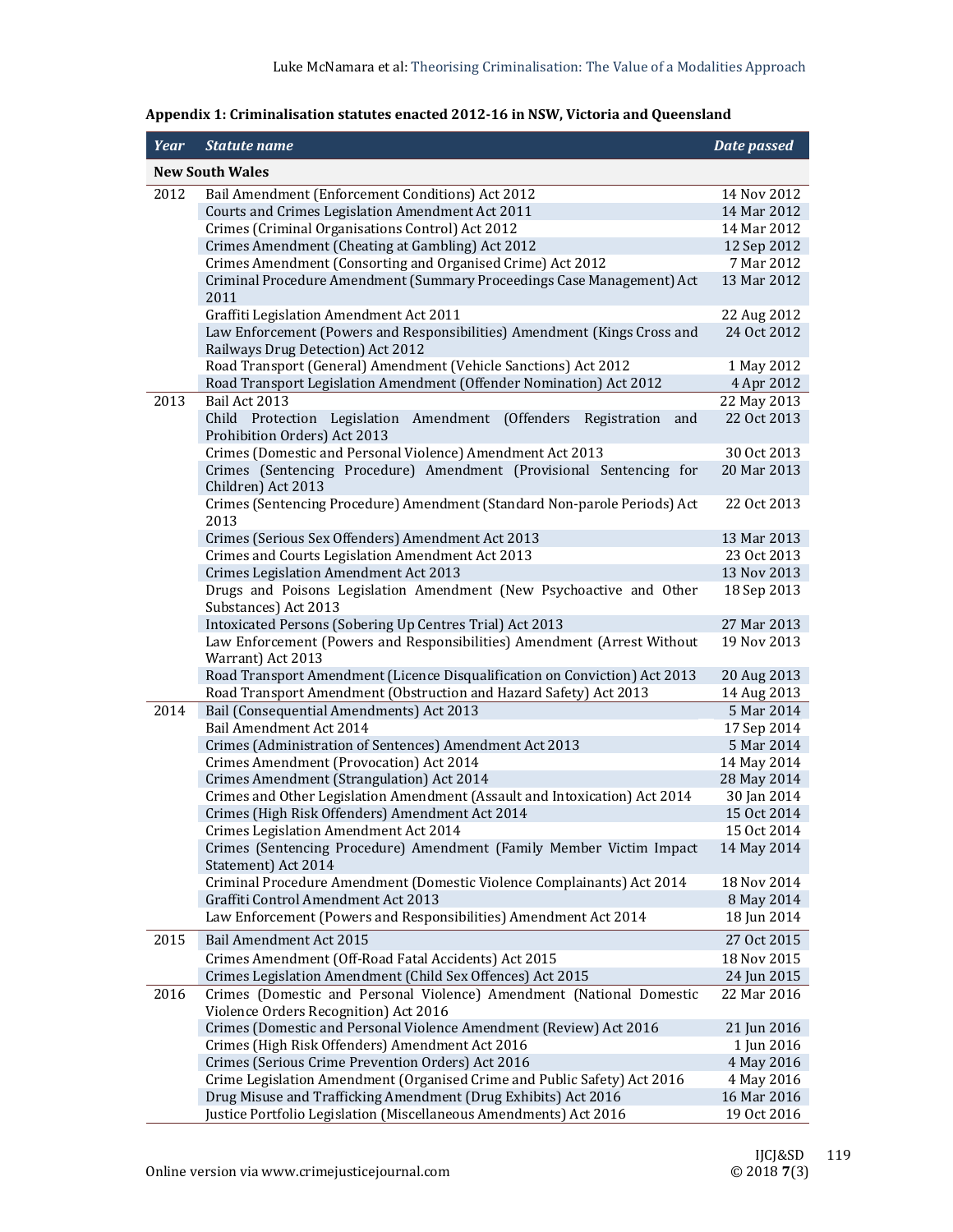## Luke McNamara et al: Theorising Criminalisation: The Value of a Modalities Approach

| <b>Year</b> | <b>Statute name</b>                                                                                               | Date passed                |  |  |  |  |  |  |  |  |  |  |
|-------------|-------------------------------------------------------------------------------------------------------------------|----------------------------|--|--|--|--|--|--|--|--|--|--|
|             | Victoria                                                                                                          |                            |  |  |  |  |  |  |  |  |  |  |
| 2012        | Criminal Organisations Control Act 2012                                                                           | 13 Dec 2012                |  |  |  |  |  |  |  |  |  |  |
|             | Drugs, Poisons and Controlled Substances Amendment Act 2012                                                       | 9 Oct 2012                 |  |  |  |  |  |  |  |  |  |  |
|             | Justice Legislation Amendment (Family Violence and Other Matters) Act 2012                                        | 11 Dec 2012                |  |  |  |  |  |  |  |  |  |  |
|             | Road Safety Amendment (Operator Onus) Act 2012                                                                    | 29 Nov 2012                |  |  |  |  |  |  |  |  |  |  |
|             | Road Safety Amendment Act 2012                                                                                    | 28 Aug 2012                |  |  |  |  |  |  |  |  |  |  |
|             | Road Safety and Sentencing Acts Amendment Act 2012                                                                | 16 Aug 2012                |  |  |  |  |  |  |  |  |  |  |
|             | Serious Sex Offenders (Detention and Supervision) Amendment Act 2012                                              | 25 Oct 2012                |  |  |  |  |  |  |  |  |  |  |
| 2013        | Bail Amendment Act 2013                                                                                           | 22 Aug 2013                |  |  |  |  |  |  |  |  |  |  |
|             | Corrections Amendment (Breach of Parole) Act 2013                                                                 | 5 Sep 2013                 |  |  |  |  |  |  |  |  |  |  |
|             | Corrections Amendment (Parole Reform) Act 2013                                                                    | 29 Oct 2013                |  |  |  |  |  |  |  |  |  |  |
|             | Crime Amendment (Investigation Powers Act) 2013                                                                   | 28 Nov 2013                |  |  |  |  |  |  |  |  |  |  |
|             | Justice Legislation Amendment (Cancellation of Parole and Other Matters) Act<br>2013                              | 21 Mar 2013                |  |  |  |  |  |  |  |  |  |  |
|             | Road Legislation Amendment Act 2013                                                                               | 26 Nov 2013                |  |  |  |  |  |  |  |  |  |  |
|             | Road Safety and Sentencing Acts Amendment Act 2013                                                                | 17 Sep 2013                |  |  |  |  |  |  |  |  |  |  |
|             | Sentencing Amendment (Abolition of Suspended Sentences and Other Matters)                                         | 28 May 2013                |  |  |  |  |  |  |  |  |  |  |
|             | Act 2013                                                                                                          |                            |  |  |  |  |  |  |  |  |  |  |
| 2014        | Corrections Amendment (Further Parole Reform) Act 2014                                                            | 8 May 2014                 |  |  |  |  |  |  |  |  |  |  |
|             | Corrections Amendment (Parole) Act 2014                                                                           | 27 Mar 2014                |  |  |  |  |  |  |  |  |  |  |
|             | Corrections Amendment (Abolition of Defensive Homicide) Act 2014                                                  | 3 Sep 2014                 |  |  |  |  |  |  |  |  |  |  |
|             | Crimes Amendment (Grooming) Act 2013                                                                              | 20 Feb 2014                |  |  |  |  |  |  |  |  |  |  |
|             | Crimes Amendment (Protection of Children) Act 2014                                                                | 8 May 2014                 |  |  |  |  |  |  |  |  |  |  |
|             | Crimes Amendment (Sexual Offences and Other Matters) Act 2014                                                     | 15 Oct 2014                |  |  |  |  |  |  |  |  |  |  |
|             | Criminal Organisations Control and Other Acts Amendment Act 2014<br>Family Violence Protection Amendment Act 2014 | 19 Aug 2014<br>15 Oct 2014 |  |  |  |  |  |  |  |  |  |  |
|             | Road Safety Amendment Act 2014                                                                                    | 26 Jun 2014                |  |  |  |  |  |  |  |  |  |  |
|             | Sentencing Amendment (Baseline Sentences) Act 2014                                                                | 5 Aug 2014                 |  |  |  |  |  |  |  |  |  |  |
|             | Sentencing Amendment (Coward's Punch Manslaughter and Other Matters) Act                                          | 18 Sep 2014                |  |  |  |  |  |  |  |  |  |  |
|             | 2014                                                                                                              |                            |  |  |  |  |  |  |  |  |  |  |
|             | Sentencing Amendment (Emergency Workers) Act 2014                                                                 | 16 Sep 2014                |  |  |  |  |  |  |  |  |  |  |
| 2015        | Corrections Legislation Amendment Act 2015                                                                        | 3 Sep 2015                 |  |  |  |  |  |  |  |  |  |  |
|             | Criminal Organisations Control Amendment (Unlawful Associations) Act 2015                                         | 8 Oct 2015                 |  |  |  |  |  |  |  |  |  |  |
|             | Road Safety Amendment Act 2015                                                                                    | 3 Sep 2015                 |  |  |  |  |  |  |  |  |  |  |
|             | Serious Sex Offenders (Detention and Supervision) and Other Acts Amendment<br>Act 2015                            | 10 Oct 2015                |  |  |  |  |  |  |  |  |  |  |
| 2016        | Bail Amendment Act 2015                                                                                           | 11 Feb 2015                |  |  |  |  |  |  |  |  |  |  |
|             | Corrections Legislation Amendment Act 2016                                                                        | 25 Oct 2016                |  |  |  |  |  |  |  |  |  |  |
|             | Crimes Amendment (Carjacking and Home Invasion) Act 2016                                                          | 13 Oct 2016                |  |  |  |  |  |  |  |  |  |  |
|             | Crimes Amendment (Sexual Offences) Act 2016                                                                       | 1 Sep 2016                 |  |  |  |  |  |  |  |  |  |  |
|             | Crimes Legislation Amendment Act 2016                                                                             | 24 May 2016                |  |  |  |  |  |  |  |  |  |  |
|             | Drugs, Poisons and Controlled Substances Amendment Act 2016                                                       | 9 Feb 2016                 |  |  |  |  |  |  |  |  |  |  |
|             | Justice Legislation Amendment (Parole Reform and Other Matters) Act 2016                                          | 8 Dec 2016                 |  |  |  |  |  |  |  |  |  |  |
|             | National Domestic Violence Order Scheme Act 2016                                                                  | 11 Oct 2016                |  |  |  |  |  |  |  |  |  |  |
|             | Sentencing (Community Correction Order) and Other Acts Amendment Act<br>2016                                      | 10 Nov 2016                |  |  |  |  |  |  |  |  |  |  |
|             | Serious Sex Offenders (Detention and Supervision) Amendment (Community<br>Safety) Act 2016                        | 24 May 2016                |  |  |  |  |  |  |  |  |  |  |
|             | Sex Offenders Registration Amendment Act 2016                                                                     | 14 Apr 2016                |  |  |  |  |  |  |  |  |  |  |